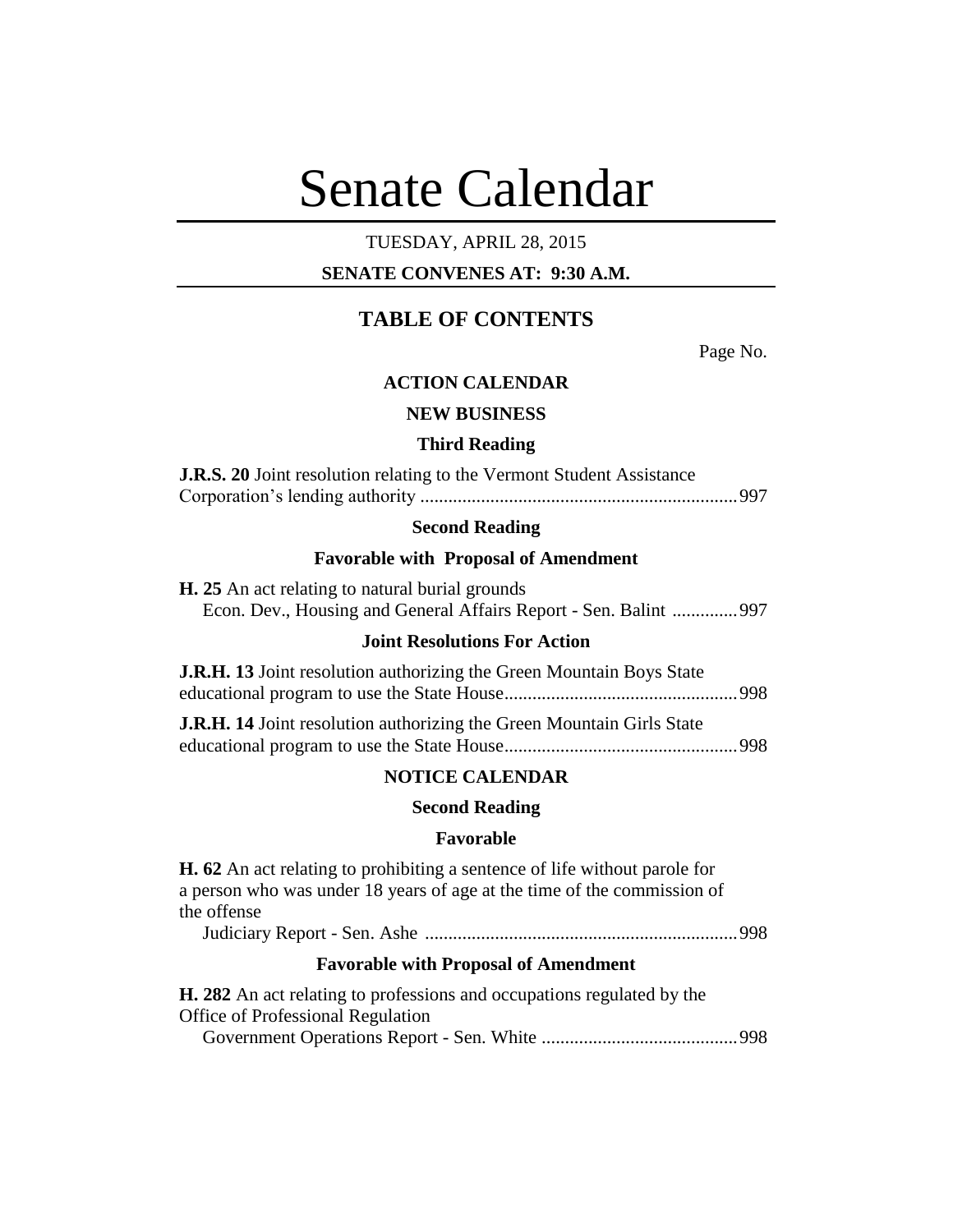# **House Proposal of Amendment**

| <b>S. 72</b> An act relating to binding arbitration for State employees  1009   |  |
|---------------------------------------------------------------------------------|--|
| <b>S. 122</b> An act relating to miscellaneous changes to laws related to motor |  |
|                                                                                 |  |

# **ORDERED TO LIE**

**S. 137** An act relating to penalties for selling and dispensing marijuana....1049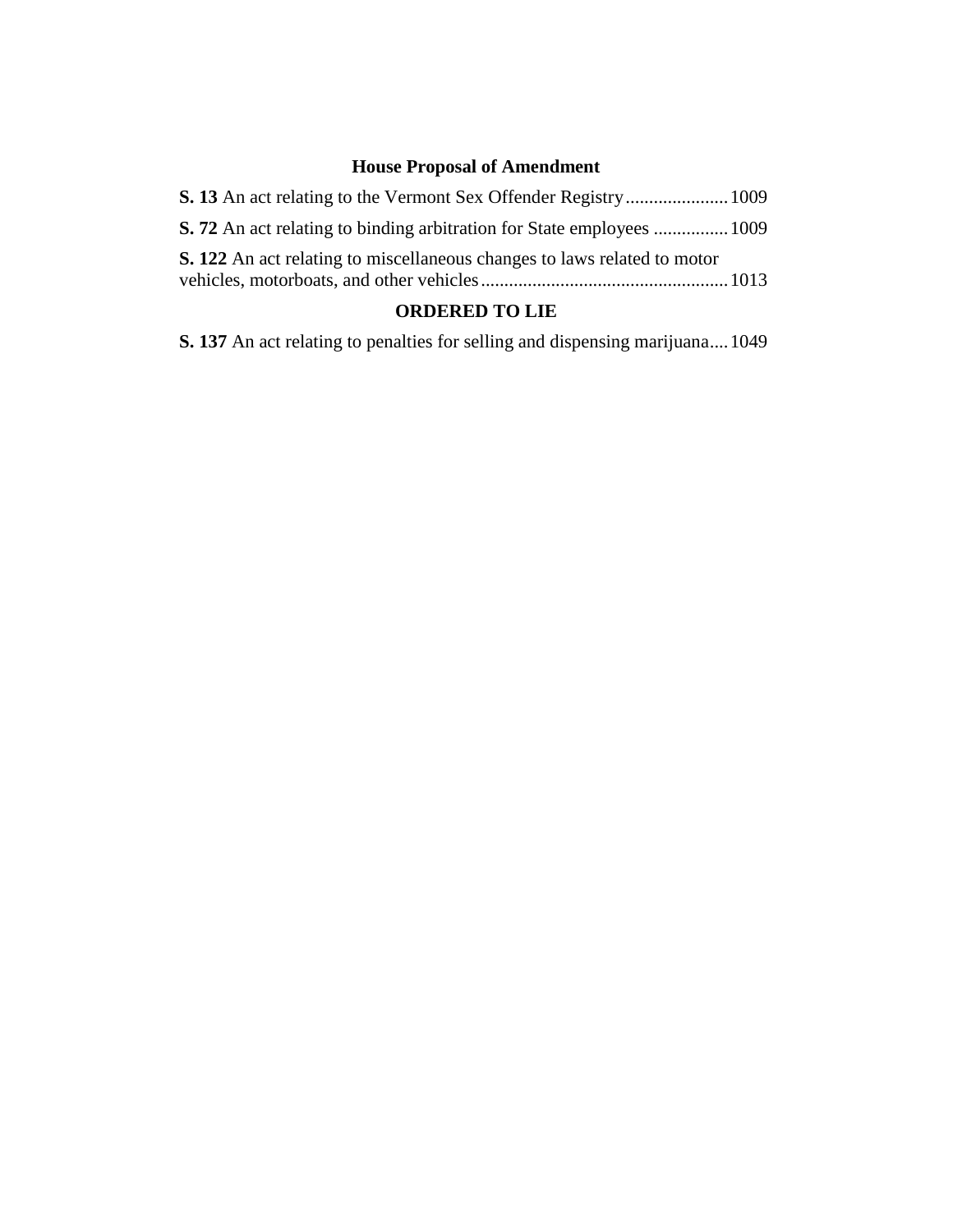### **ORDERS OF THE DAY**

# **ACTION CALENDAR NEW BUSINESS**

# **Third Reading**

### **J.R.S. 20.**

Joint resolution relating to the Vermont Student Assistance Corporation's lending authority.

### **Second Reading**

### **Favorable with Proposal of Amendment**

### **H. 25.**

An act relating to natural burial grounds.

**Reported favorably with recommendation of proposal of amendment by Senator Balint for the Committee on Economic Development, Housing & General Affairs.**

The Committee recommends that the Senate propose to the House to amend the bill as follows:

First: In Sec. 2, 18 V.S.A. § 5319, by striking out subsection (b) subdivision (1) in its entirety and inserting in lieu thereof the following:

 $(b)(1)$  No interment Interment of any human body in the earth shall not be made unless the distance from the bottom of the outside coffin or body shall be at least five feet below the natural surface of the ground, excepting only infants under four years of age, whose bodies shall be so interred that the bottom of the outside coffin enclosing them shall be at least three and one-half feet below the natural surface of the ground or if buried without a coffin shall be so interred that the bottom of the body shall be at least five feet below the natural surface of the ground.

Second: In Sec. 3, 18 V.S.A. § 5323, by striking out subsection (a) subdivision (1) in its entirety and inserting in lieu thereof the following:

(1) section 5310 of this title with regard to the method of platting so as to allow the use of any nonstandard method of locating human remains that enables demarcation in the town land record of the exact location and identity of each buried body, such as by mapping, surveying, or use of a global positioning system;

(Committee vote: 5-0-0)

(For House amendments, see House Journal for March 17, 2015, pages 412- 416)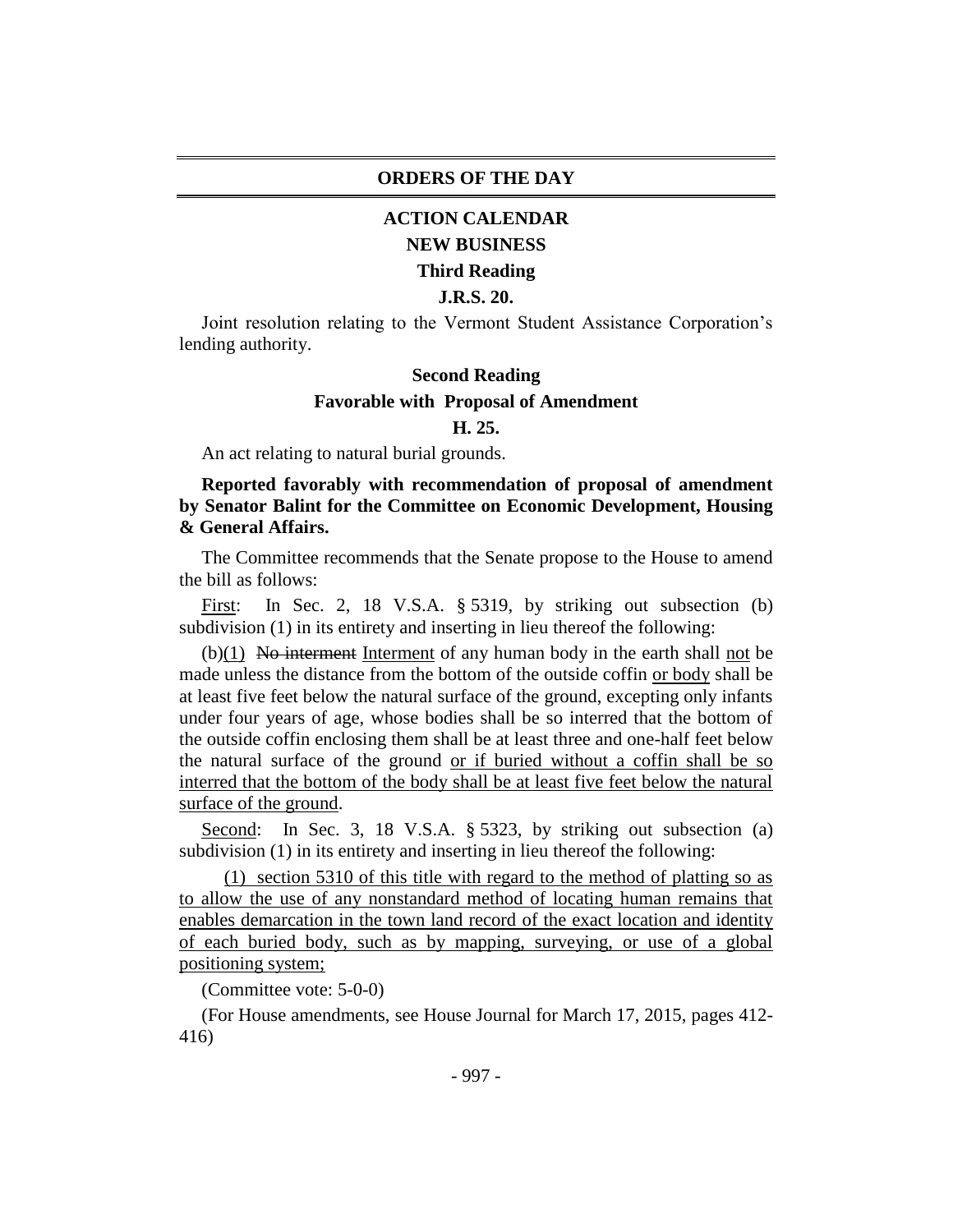#### **Joint Resolutions For Action**

### **J.R.H. 13.**

Joint resolution authorizing the Green Mountain Boys State educational program to use the State House.

**PENDING ACTION:** Shall the Senate adopt the resolution in concurrence?

(For text of resolution, see Senate Journal of April 24, 2015, page 945)

### **J.R.H. 14.**

Joint resolution authorizing the Green Mountain Girls State educational program to use the State House.

**PENDING ACTION:** Shall the Senate adopt the resolution in concurrence?

(For text of resolution, see Senate Journal of April 24, 2015, page 946)

### **NOTICE CALENDAR**

#### **Second Reading**

#### **Favorable**

#### **H. 62.**

An act relating to prohibiting a sentence of life without parole for a person who was under 18 years of age at the time of the commission of the offense.

**Reported favorably by Senator Ashe for the Committee on Judiciary.**

(Committee vote: 5-0-0)

(No House amendments)

#### **Favorable with Proposal of Amendment**

#### **H. 282.**

An act relating to professions and occupations regulated by the Office of Professional Regulation.

### **Reported favorably with recommendation of proposal of amendment by Senator White for the Committee on Government Operations.**

The Committee recommends that the Senate propose to the House to amend the bill as follows:

First: By striking out Sec. 30 (amending 26 V.S.A. § 3006 (Board; establishment)) in its entirety and inserting in lieu thereof [Deleted.]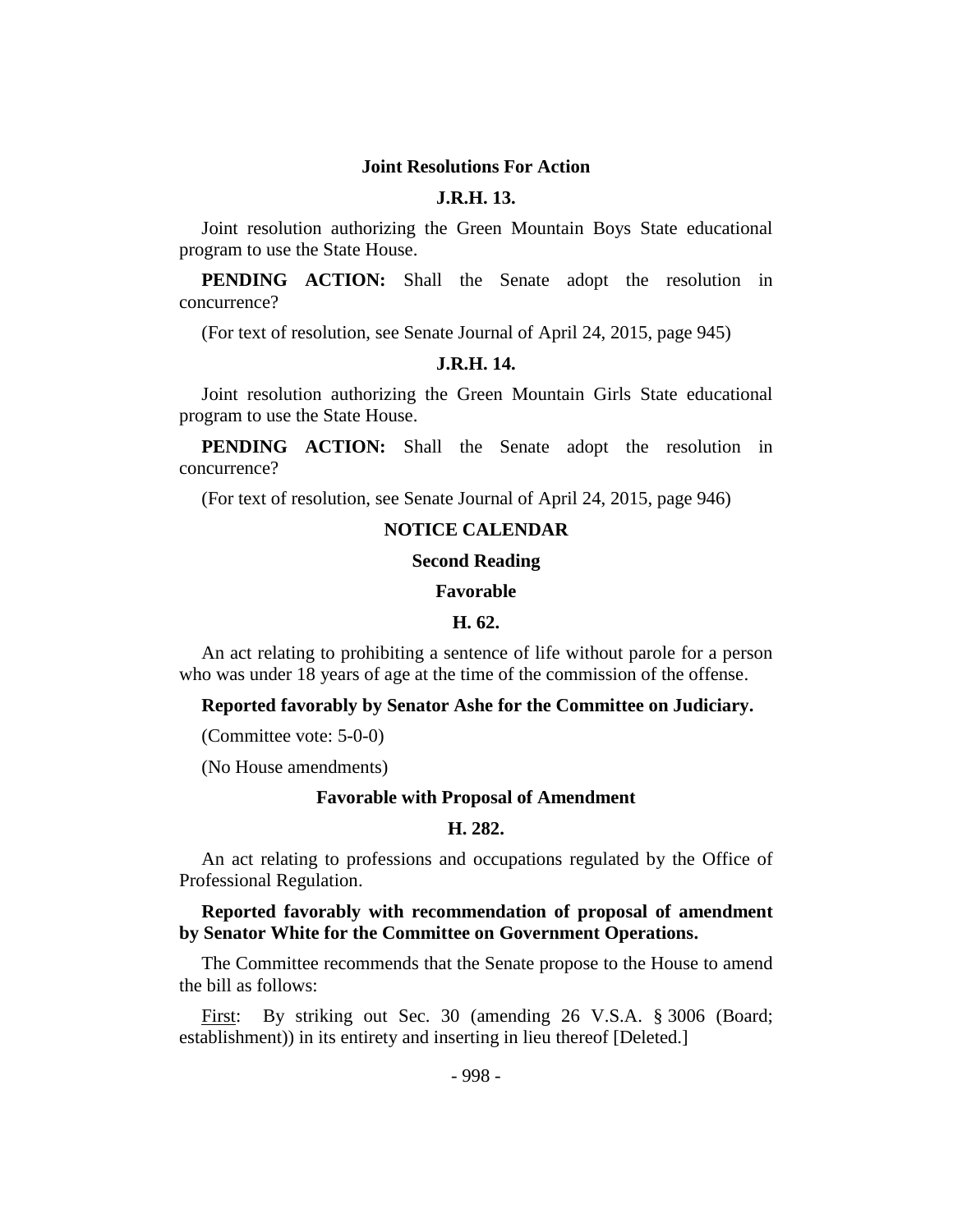Second: By striking out Sec. 44 (effective dates) in its entirety and its accompanying reader assistance heading and inserting in lieu thereof the following:

\* \* \* Applied Behavior Analysis \* \* \*

#### Sec. 44. FINDINGS

(a) Licensure of applied behavior analysts and their assistants allows consumers to identify behavior analysts and assistants with defined competencies. It promotes credibility in the field of applied behavior analysis and defines scope of practice within State law.

(b) Licensure protects the public from harm and the misuse of behavioral technologies by untrained or undertrained practitioners and ensures that individuals holding themselves out as "behavior analysts" are appropriately trained and otherwise qualified.

(c) Licensure provides the State with the authority to respond to complaints of unprofessional conduct and to enforce appropriate practice standards within the field of applied behavior analysis.

Sec. 45. 3 V.S.A. § 122 is amended to read:

### § 122. OFFICE OF PROFESSIONAL REGULATION

An Office of Professional Regulation is created within the Office of the Secretary of State. The Office shall have a director who shall be appointed by the Secretary of State and shall be an exempt employee. The following boards or professions are attached to the Office of Professional Regulation:

\* \* \*

(43) Property Inspectors

(44) Applied Behavior Analysts.

Sec. 46. 26 V.S.A. chapter 95 is added to read:

### CHAPTER 95. APPLIED BEHAVIOR ANALYSIS

Subchapter 1. General Provisions

### § 4901. PURPOSE AND EFFECT

In order to safeguard the life and health of the people of this State, a person shall not hold himself or herself out as practicing, practice, or offer to practice, as an applied behavior analyst or an assistant behavior analyst unless currently licensed under this chapter.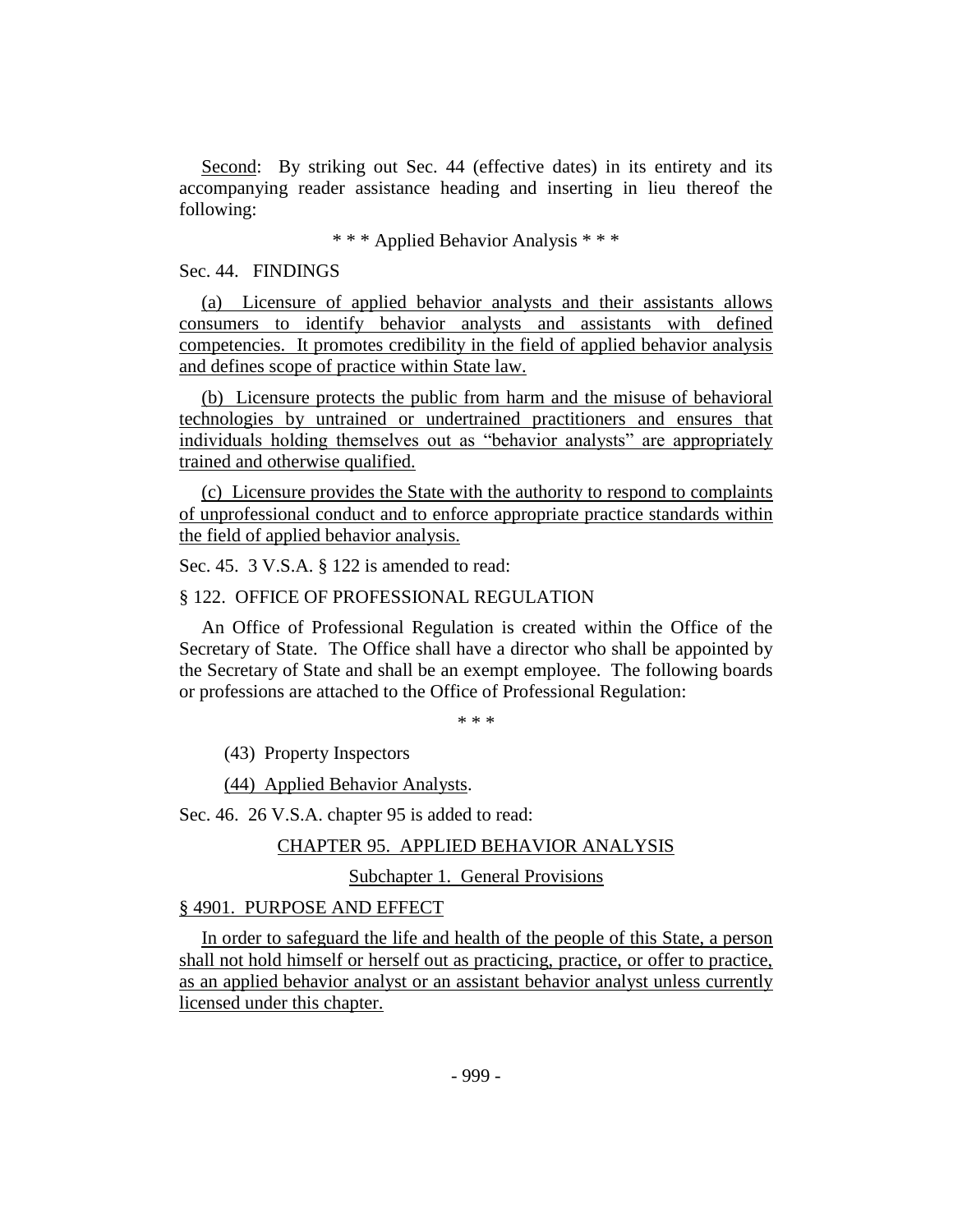### § 4902. DEFINITIONS

As used in this chapter:

(1) "Applied behavior analyst" means a person who is licensed under this chapter to engage in the practice of applied behavior analysis.

(2) "Assistant behavior analyst" means a person who is licensed under this chapter to engage in the practice of applied behavior analysis under the supervision of an applied behavior analyst.

(3) "Director" means the Director of Professional Regulation.

(4) "License" means a current authorization granted by the Director permitting the practice of applied behavior analysis.

(5) "Practice of applied behavior analysis" means the design, implementation, and evaluation of systematic instructional and environmental modifications for the purpose of producing socially significant improvements in and understanding of behavior based on the principles of behavior identified through the experimental analysis of behavior.

(A) It includes the identification of functional relationships between behavior and environments.

(B) It uses direct observation and measurement of behavior and environment. Contextual factors, establishing operations, antecedent stimuli, positive reinforcers, and other consequences are used, based on identified functional relationships with the environment, in order to produce practical behavior change.

# § 4903. PROHIBITIONS; OFFENSES

(a) It shall be a violation of this chapter for any person, including any corporation, association, or individual, to:

(1) sell or fraudulently obtain or furnish any applied behavior analysis degree, diploma, certificate of registration, license, or any other related document or record or to aid or abet another person to do so;

(2) practice applied behavior analysis under cover of any degree, diploma, registration, license, or related document or record illegally or fraudulently obtained or signed or issued unlawfully or under fraudulent representation;

(3) practice applied behavior analysis unless currently licensed or otherwise authorized to do so under the provisions of this chapter;

(4) represent himself or herself as being licensed or otherwise authorized by this State to practice applied behavior analysis or use in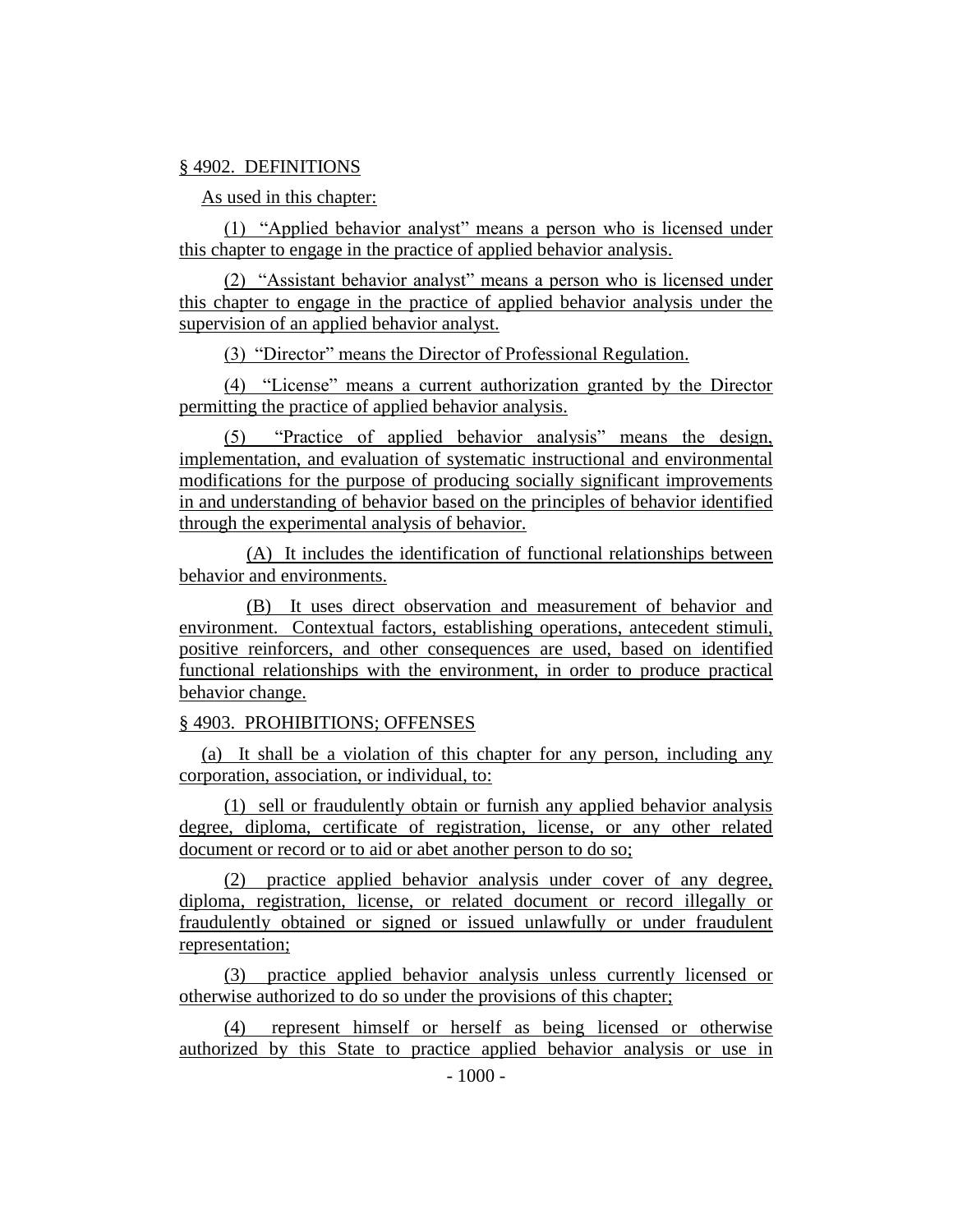connection with a name any words, letters, signs, or figures that imply that a person is an applied behavior analyst or assistant behavior analyst when not licensed or otherwise authorized under this chapter;

(5) practice applied behavior analysis during the time a license or authorization issued under this chapter is suspended or revoked; or

(6) employ an unlicensed or unauthorized person to practice as an applied behavior analyst or assistant behavior analyst.

(b) Any person violating this section shall be subject to the penalties provided in 3 V.S.A. § 127.

#### § 4904. EXCEPTIONS

This chapter does not prohibit:

(1) The practice of a person who is not licensed under this chapter, who does not use the term "behavior analysis" or similar descriptors suggesting licensure under this chapter, and who is engaged in the course of his or her customary duties:

(A) in the practice of a religious ministry;

(B) in employment or rehabilitation counseling;

(C) as an employee of or under contract with the Agency of Human Services;

(D) as a mediator;

(E) in an official evaluation for court purposes;

(F) as a member of a self-help group, such as Alcoholics Anonymous, peer counseling, or domestic violence groups, whether or not for consideration;

(G) as a respite caregiver, foster care worker, or hospice worker; or

(H) incident to the practice of any other legally recognized profession or occupation.

(2) A person engaged or acting in the discharge of his or her duties as a student of applied behavior analysis or preparing for the practice of applied behavior analysis, provided that the person's title indicates his or her training status and that the preparation occurs under the supervision of an applied behavior analyst in a recognized training institution or facility.

(3) A behavior interventionist or paraprofessional, employed by a school, from working under the close direction of a supervisor licensed under this chapter, in relation to the direct implementation of skill-acquisition and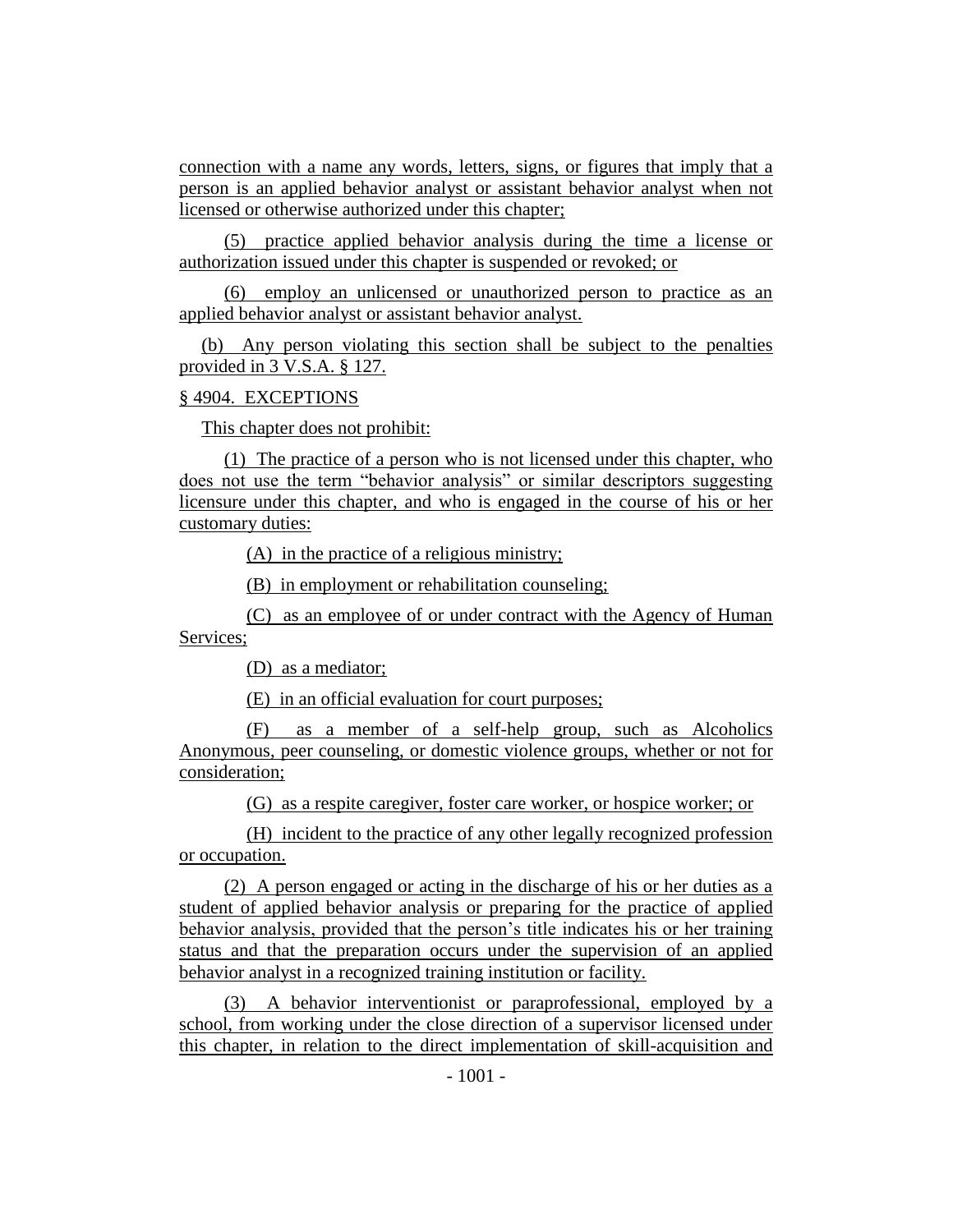behavior-modification plans developed by the supervisor or in relation to data collection or assessment designed by the supervisor, provided the supervisor retains ultimate responsibility for delegating professional responsibilities in a manner consistent with 3 V.S.A. § 129a(a)(6).

### Subchapter 2. Administration

### § 4911. DUTIES OF THE DIRECTOR

(a) The Director shall:

(1) provide general information to applicants for licensure under this chapter;

(2) receive applications for licensure and provide licenses to applicants qualified under this chapter;

(3) administer fees as established by law;

(4) refer all disciplinary matters to an administrative law officer;

(5) renew, revoke, and reinstate licenses as ordered by an administrative law officer; and

(6) explain appeal procedures to persons licensed under this chapter and to applicants and complaint procedures to the public.

(b) The Director may adopt rules necessary to perform his or her duties under this section.

### § 4912. ADVISOR APPOINTEES

(a) The Secretary of State shall appoint three persons in accordance with 3 V.S.A. § 129b for three-year staggered terms to serve at the Secretary's pleasure as advisors in matters relating to applied behavior analysis. One of the initial appointments shall be for less than a three-year term.

(1) Two of these appointees shall be applied behavior analysts.

(A) An applied behavior analyst advisor appointee shall have not less than three years' experience as an applied behavior analyst immediately preceding appointment, shall be licensed as an applied behavior analyst in Vermont, and shall be actively engaged in the practice of applied behavior analysis in this State during incumbency.

(B) Not more than one of these appointees may be employed by a designated agency. As used in this subdivision, "designated agency" shall have the same meaning as in 18 V.S.A. § 7252.

(2) One of these appointees shall be the parent of an individual with autism or a developmental disorder who is a recipient of applied behavior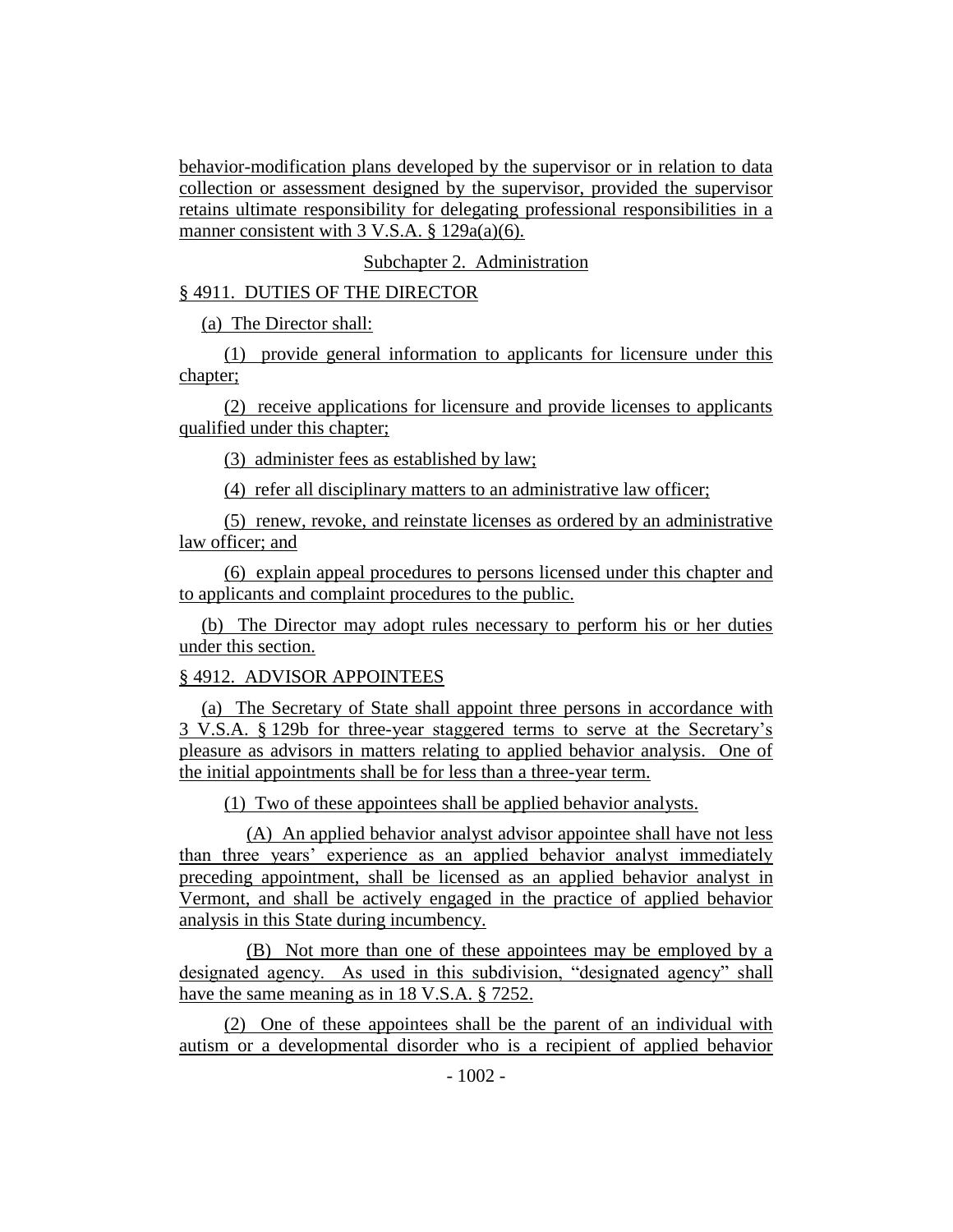analysis services. This appointee shall not have a child or other family member who is receiving applied behavior analysis services from one of the advisor appointees appointed under subdivision (1) of this subsection.

(b) The Director shall seek the advice of the advisor appointees in carrying out the provisions of this chapter.

# Subchapter 3. Licenses

# § 4921. ELIGIBILITY FOR LICENSURE BY EXAMINATION AS AN APPLIED BEHAVIOR ANALYST

To be eligible for licensure as an applied behavior analyst, an applicant shall:

(1) Obtain a doctoral or master's degree from a recognized educational program accredited by the Association for Behavior Analysis International Accreditation Board, or from a program at a recognized educational institution that is approved by the Director and that substantially meets the educational standards of the Association for Behavior Analysis International Accreditation Board or the Behavior Analysis Certification Board. Any program shall include an approved course sequence of the Behavior Analyst Certification Board.

(2) Successfully complete an approved practicum or supervised experience in the practice of applied behavior analysis, totaling at least 1,500 hours over a period of not less than one calendar year, of which at least 75 hours are in direct one-to-one contact with a supervisor.

(3) Successfully complete, as defined by the Director, a nationally recognized examination adopted from the Behavior Analyst Certification Board and approved by the Director, related to the principles and practice of applied behavior analysis. This subdivision (3) shall not be construed to require the Director to develop or administer any examination.

# § 4922. ELIGIBILITY FOR LICENSURE BY EXAMINATION AS AN ASSISTANT BEHAVIOR ANALYST

To be eligible for licensure as an assistant behavior analyst, an applicant shall:

(1) Obtain a bachelor's degree from a program at a recognized educational institution that is approved by the Director and that substantially meets the educational standards of the Association for Behavior Analysis International Accreditation Board or the Behavior Analysis Certification Board. Any program shall include an approved course sequence of the Behavior Analyst Certification Board.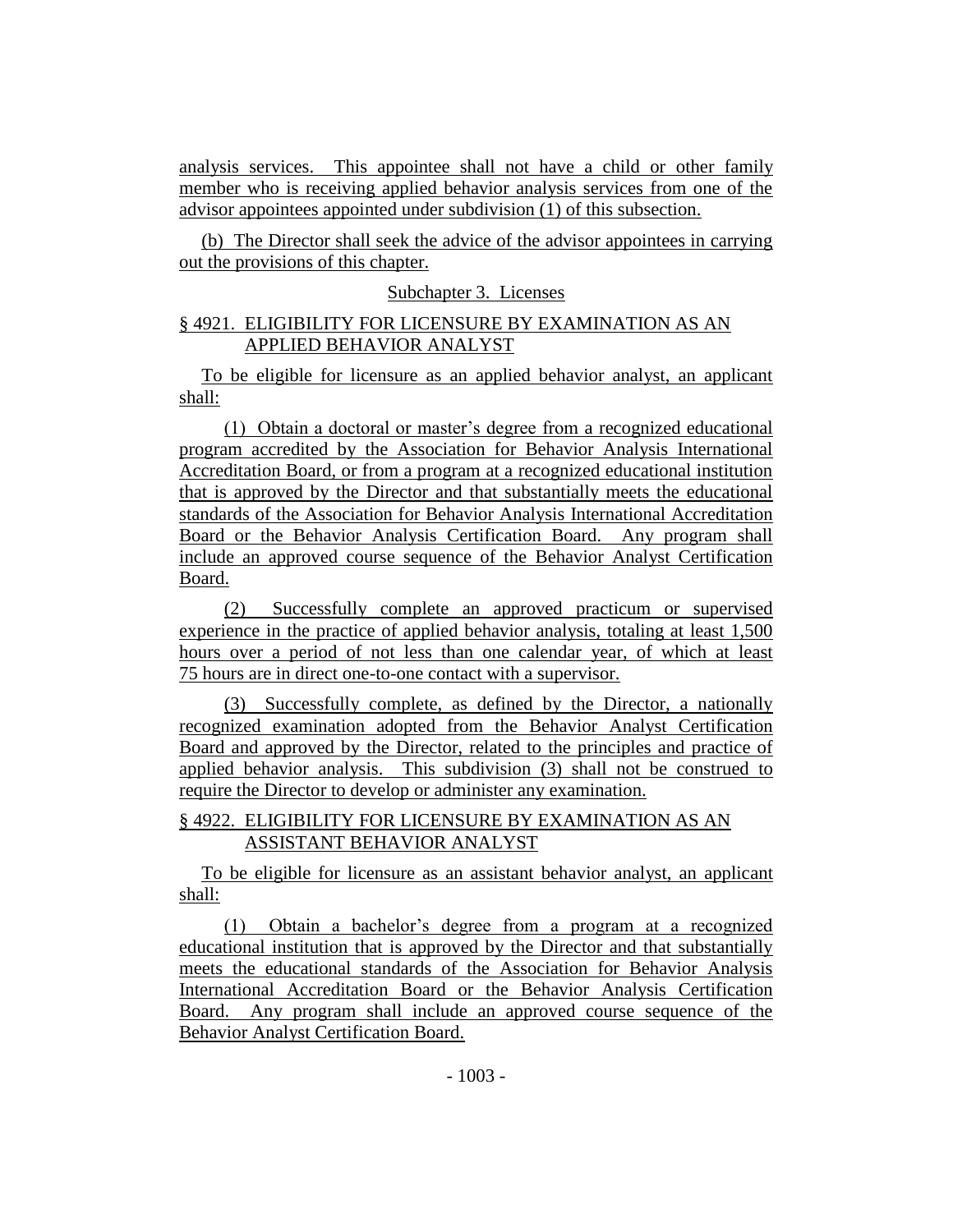(2) Successfully complete an approved practicum or supervised experience in the practice of applied behavior analysis, totaling at least 1,000 hours over a period of not less than one calendar year, of which at least 50 hours are in direct one-to-one contact with a supervisor.

(3) Successfully complete, as defined by the Director, a nationally recognized examination adopted from the Behavior Analyst Certification Board and approved by the Director, related to the principles and practice of applied behavior analysis. This subdivision (3) shall not be construed to require the Director to develop or administer any examination.

### § 4923. LICENSURE BY ENDORSEMENT

A person may be licensed under this chapter if he or she:

(1)(A) possesses a valid registration or license to engage in the practice of applied behavior analysis issued by the appropriate regulatory authority of a state, territory, or possession of the United States, or the District of Columbia, based on requirements and qualifications shown by the application to be equal to or greater than the requirements of this chapter; or

(B) is certified as a board certified behavior analyst by the Behavior Analyst Certification Board; and

(2) meets any active practice requirements established by the Director by rule.

### § 4924. ISSUANCE OF LICENSES

The Director shall issue a license, upon payment of the fees prescribed in this chapter, to any applicant who has satisfactorily met all the requirements of this chapter.

### § 4925. RENEWALS

(a) Licenses shall be renewed every two years, on a schedule determined by the Director, upon payment of the renewal fee.

(b) Biennially, the Director shall provide notice to each licensee of license expiration and renewal requirements. Upon receipt of the completed form and the renewal fee, the Director shall issue a new license.

(c) As a condition of renewal, the Director may by rule require that a licensee establish that he or she has completed continuing education. The Director may accept proof of current certification from the Behavior Analyst Certification Board as evidence of continuing competency if the Director finds that the maintenance of such certification implies appropriate continuing education.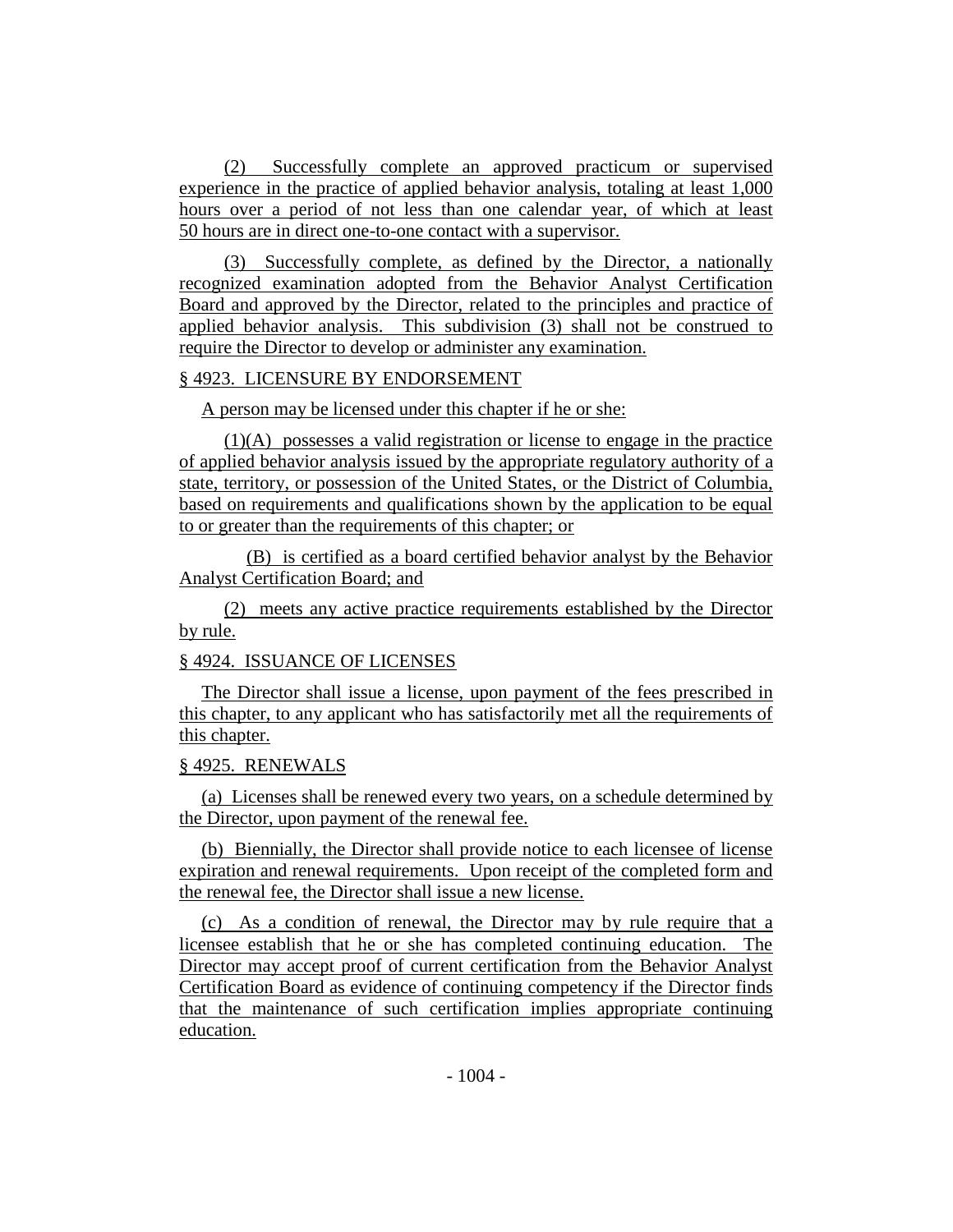(d)(1) The Director may reinstate the license of an individual whose license has expired upon payment of the required fee and reinstatement penalty, provided the individual has satisfied all the requirements for renewal, including continuing education.

(2) The Director may adopt rules necessary for the protection of the public to assure the Director that an applicant whose license has expired or who has not worked for more than three years as an applied behavior analyst or an assistant behavior analyst is professionally qualified for license renewal. Conditions imposed under this subsection shall be in addition to the other requirements of this section.

### § 4926. LICENSE AND RENEWAL FEES

Applicants and persons regulated under this chapter shall pay those fees set forth in 3 V.S.A. § 125(b).

### § 4927. APPLICATIONS

Applications for licensure and license renewal shall be on forms provided by the Director. Each application shall contain a statement under oath showing the applicant's education, experience, and other pertinent information and shall be accompanied by the required fee.

### § 4928. SCOPE OF PRACTICE OF APPLIED BEHAVIOR ANALYSTS

(a) A person licensed under this chapter shall only engage in the practice of applied behavior analysis upon, and within the scope of, a referral from a licensed health professional or school official duly authorized to make such a referral.

(b) The practice of applied behavior analysis shall not include psychological testing, neuropsychology, diagnosis of mental health or developmental conditions, psychotherapy, cognitive therapy, sex therapy, psychoanalysis, psychopharmacological recommendations, hypnotherapy, or academic teaching by college or university faculty.

# § 4929. SUPERVISION OF ASSISTANT BEHAVIOR ANALYSTS

An assistant behavior analyst shall only engage in the practice of applied behavior analysis if he or she has a minimum of five hours per month of off-site case supervision by an applied behavior analyst. A supervising applied behavior analyst may require that his or her supervision of an assistant behavior analyst exceed the minimum requirements of this section, including the requirement that the supervision be on-site.

# § 4930. DISCLOSURE OF INFORMATION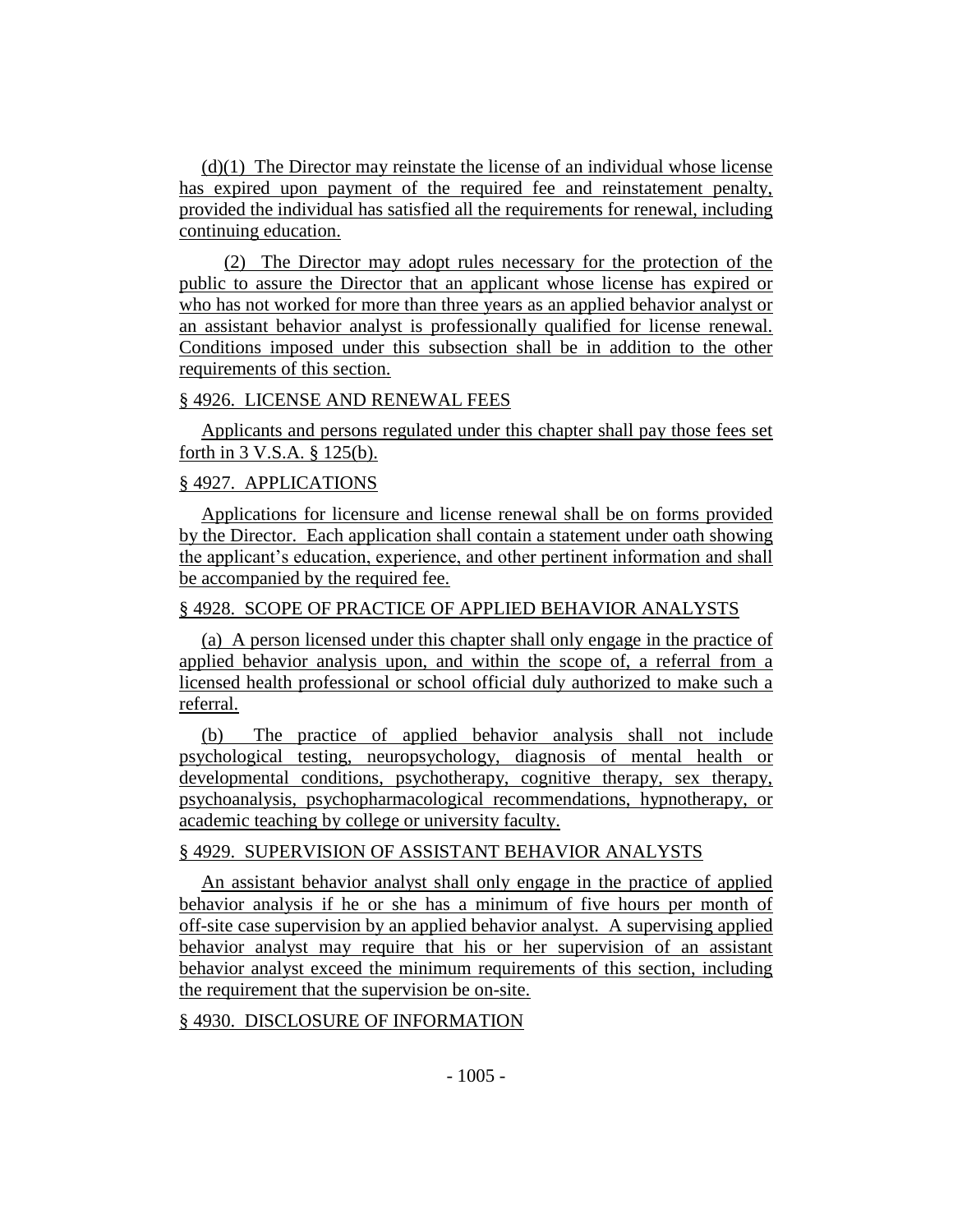The Director may adopt rules requiring a person licensed under this chapter to disclose the licensee's professional qualifications and experience, those actions that constitute unprofessional conduct, and the method for filing a complaint or making a consumer inquiry, and the manner in which that information shall be made available and to whom.

### § 4931. UNPROFESSIONAL CONDUCT

(a) Unprofessional conduct means the following conduct and the conduct set forth in 3 V.S.A. § 129a, committed by a licensee, an applicant, or a person who later becomes an applicant:

(1) making or causing to be made a false, fraudulent, or forged statement or representation in procuring or attempting to procure licensure or renew a license to practice under this chapter;

(2) using dishonest or misleading advertising;

(3) misusing a title in professional activity;

(4) engaging in any sexual conduct with a client, or with the immediate family member of a client, with whom the licensee has had a professional relationship within the previous five years;

(5) harassing, intimidating, or abusing a client;

(6) entering into an additional relationship with a client, supervisee, research participant, or student that might impair the person's objectivity or otherwise interfere with a licensee's obligations;

(7) practicing outside or beyond a licensee's area of training, experience, or competence;

(8) being or having been convicted of a misdemeanor related to the practice of applied behavior analysis or a felony;

(9) being unable to practice applied behavior analysis competently by reason of any cause;

(10) willfully or repeatedly violating any of the provisions of this chapter;

(11) being habitually intemperate or addicted to the use of habit-forming drugs;

(12) having a mental, emotional, or physical disability, the nature of which interferes with the ability to practice applied behavior analysis competently;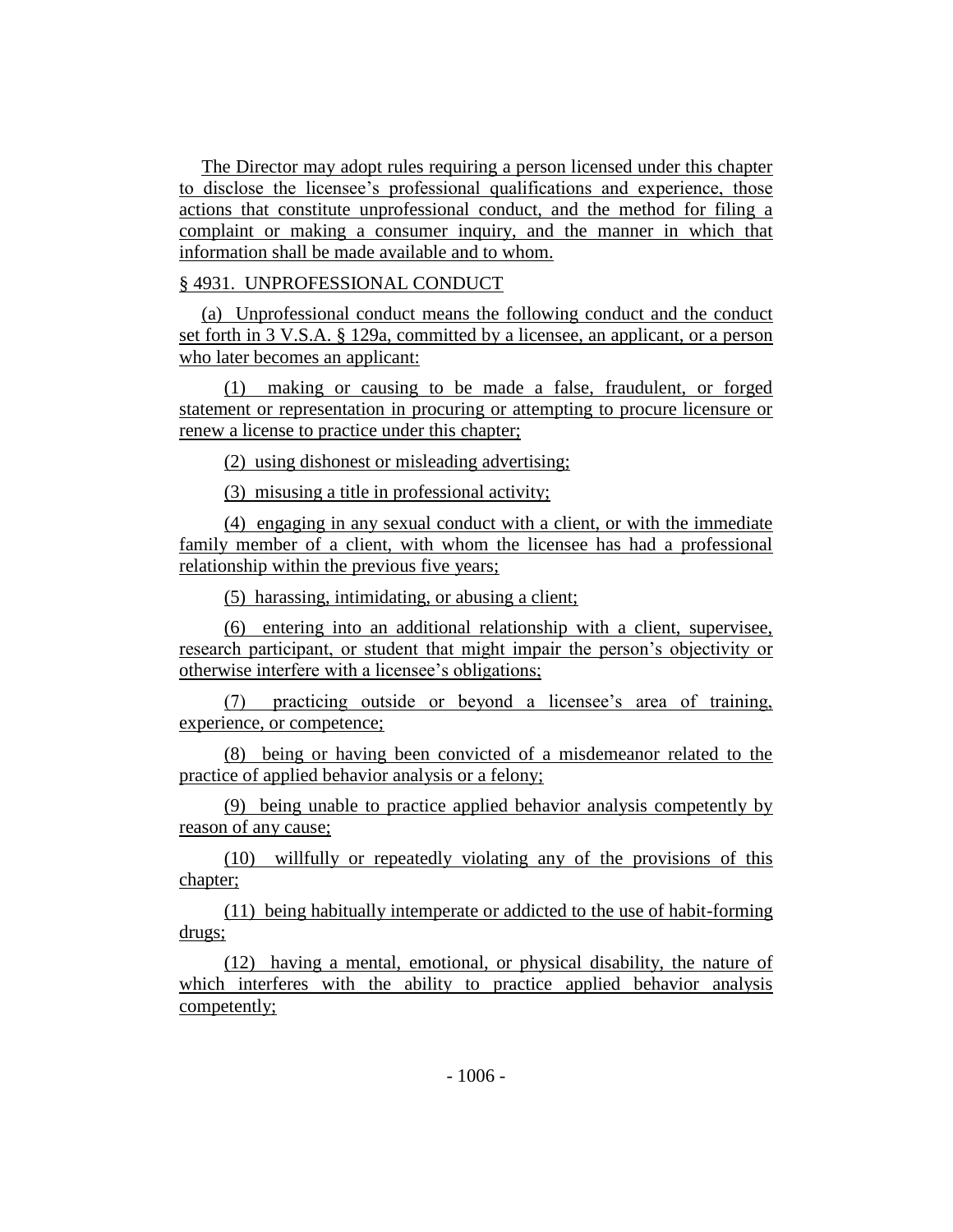(13) engaging in conduct of a character likely to deceive, defraud, or harm the public, including exposing clients to unjustifiably degrading or cruel interventions or implementing therapies not supported by a competent clinical rationale; or

(14) failing to notify the Director in writing within ten days of the loss, revocation, discontinuation, or invalidation of any certification or degree offered to support eligibility for licensure or to demonstrate continuing competency.

(b) A person shall not be liable in a civil action for damages resulting from the good faith reporting of information to the Director or the Office of Professional Regulation about alleged incompetent, unprofessional, or unlawful conduct of a person licensed under this chapter.

Sec. 47. TRANSITIONAL PROVISIONS

(a) Advisor appointees. Notwithstanding the provisions of 26 V.S.A. § 4912(a)(1) (advisor appointees; qualifications of appointees) in Sec. 46 of this act, an initial advisor appointee may serve while reasonably expected within one year of appointment to become eligible for licensure as an applied behavior analyst and to satisfy the other requirements of 26 V.S.A. § 4912(a)(1).

(b) Licensing of applied behavior analysts. The Director of the Office of Professional Regulation shall establish a procedure so that an individual may become licensed as an applied behavior analyst without being required to take an examination if he or she:

(1) has graduated with a doctoral or master's degree from a regionally accredited university and is a Board Certified Behavior Analyst certificant of the Behavior Analyst Certification Board; or

(2) holds either a doctoral or master's degree in behavior analysis or a related field and can demonstrate competency in applied behavior analysis by virtue of training and experience as determined by the Director.

(c) Licensing of assistant behavior analysts. The Director of the Office of Professional Regulation shall establish a procedure so that an individual may become licensed as an assistant behavior analyst without being required to take an examination if he or she:

(1) has graduated with a bachelor's degree from a regionally accredited university and is a Board Certified Assistant Behavior Analyst certificant of the Behavior Analyst Certification Board; or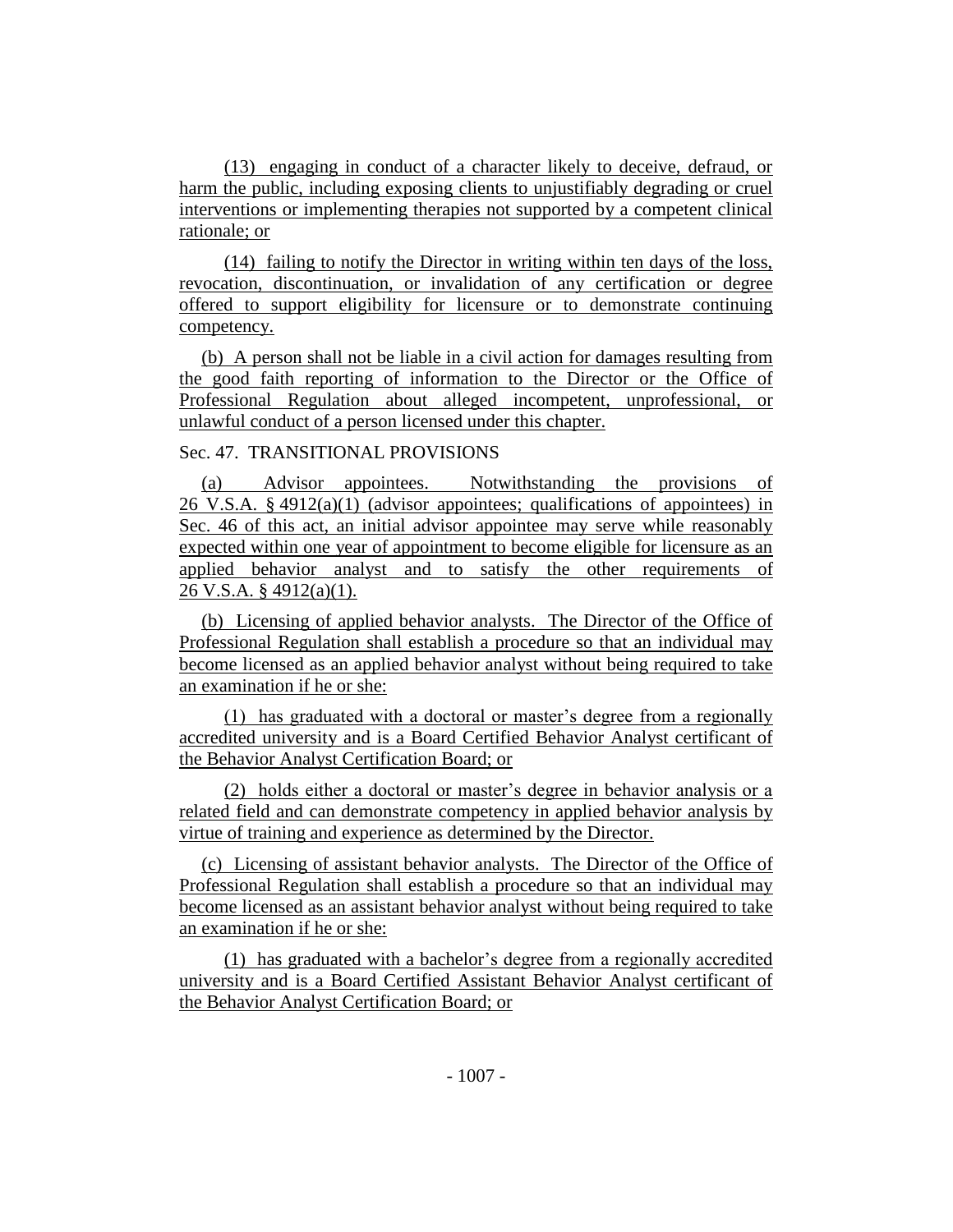(2) holds a bachelor's degree in behavior analysis or a related field and can demonstrate competency in applied behavior analysis by virtue of training and experience as determined by the Director.

(d) Any person licensed under subsection (b) or (c) of this section shall thereafter be eligible for licensure renewal pursuant to 26 V.S.A. § 4925.

(e) The ability of a person to become licensed under the provisions of subsection (b) or (c) of this section shall expire on July 1, 2017.

\* \* \* Positions Authorization \* \* \*

### Sec. 48. CREATION OF NEW POSITIONS WITHIN THE OFFICE OF PROFESSIONAL REGULATION

(a) There is created within the Secretary of State's Office of Professional Regulation the following new positions:

(1) one (1) classified Research and Statistics Analyst position; and

(2) one (1) classified Enforcement position.

(b) Any funding necessary to support the positions created under subsection (a) of this section shall be derived from the Office's Professional Regulatory Fee Fund.

\* \* \* Effective Dates \* \* \*

Sec. 49. EFFECTIVE DATES

This act shall take effect on passage, except that:

(1) Sec. 34 (amending 26 V.S.A. chapter 67 (audiologists and hearing aid dispensers)) shall take effect on September 1, 2015;

(2) Secs. 39 (amending 26 V.S.A. chapter 87 (speech-language pathologists)) and 40 (repeal of sections in 26 V.S.A. chapter 87) shall take effect on September 1, 2015;

(3) Secs. 45 (amending 3 V.S.A. § 122 (Office of Professional Regulation)) and 46 (adding 26 V.S.A. chapter 95 (applied behavior analysis)) shall take effect on July 1, 2016; and

(4) Sec. 31 (amending 26 V.S.A. chapter 61 (social workers)) shall take effect on July 1, 2017.

(Committee vote: 4-0-1)

(For House amendments, see House Journal for March 24, 2015, page 621)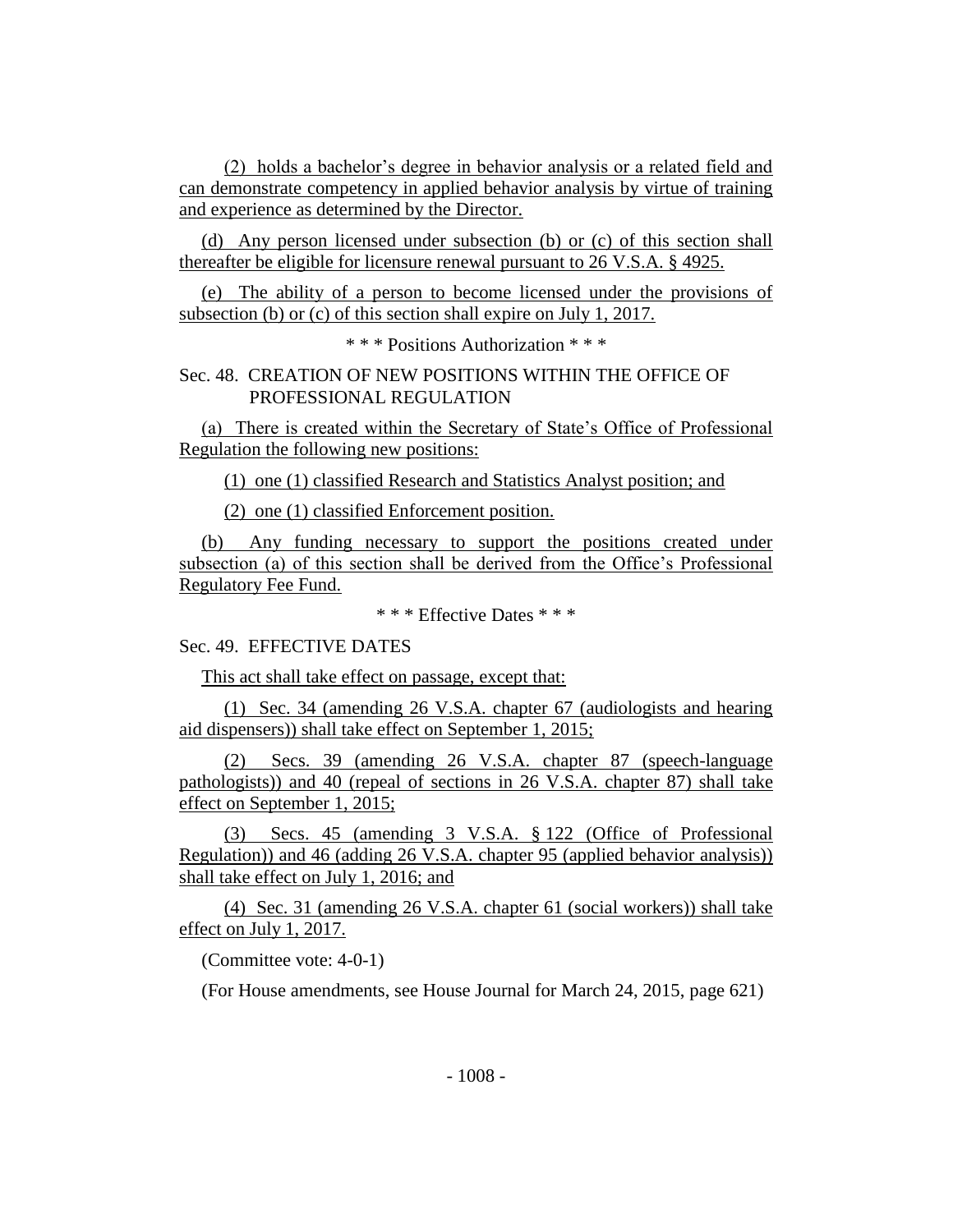### **House Proposal of Amendment to Senate Proposal of Amendment to House Proposal of Amendment**

#### **S. 13.**

An act relating to the Vermont Sex Offender Registry

The House concurs in the Senate proposal of amendment with further amendment thereto as follows:

In Sec. 9 (Effective Dates), subsection (b), by adding a new subdivision (3) to read as follows:

(3) The certification and reporting requirements of subdivisions (b)(1) and (2) of this section shall not be deemed satisfied until the Departments of Public Safety and of Corrections present testimony on the certification and report to the House and Senate Committees on Judiciary.

#### **House Proposal of Amendment**

### **S. 72.**

An act relating to binding arbitration for State employees.

The House proposes to the Senate to amend the bill by striking out all after the enacting clause and inserting in lieu thereof the following:

Sec. 1. 3 V.S.A. § 926 is amended to read:

§ 926. GRIEVANCES

(a) The board Board shall hear and make a final determination on the grievances of all employees who are eligible to appeal grievances to the board Board. Grievance hearings at the board Board level shall be conducted in accordance with the rules and regulations promulgated adopted by the board Board. The right to institute grievance proceedings extends to individual employees, groups of employees, and collective bargaining units.

(b) A collective bargaining agreement may provide for binding arbitration as a final step of a grievance procedure, rather than a hearing by the Board. An agreement that includes a binding arbitration provision shall also include the procedure for selecting an arbitrator.

(c) If a collective bargaining agreement provides for binding arbitration as a final step of a grievance procedure, the agreement may also establish:

(1) procedural rules for conducting grievance arbitration proceedings;

(2) whether grievance arbitration proceedings will be confidential; and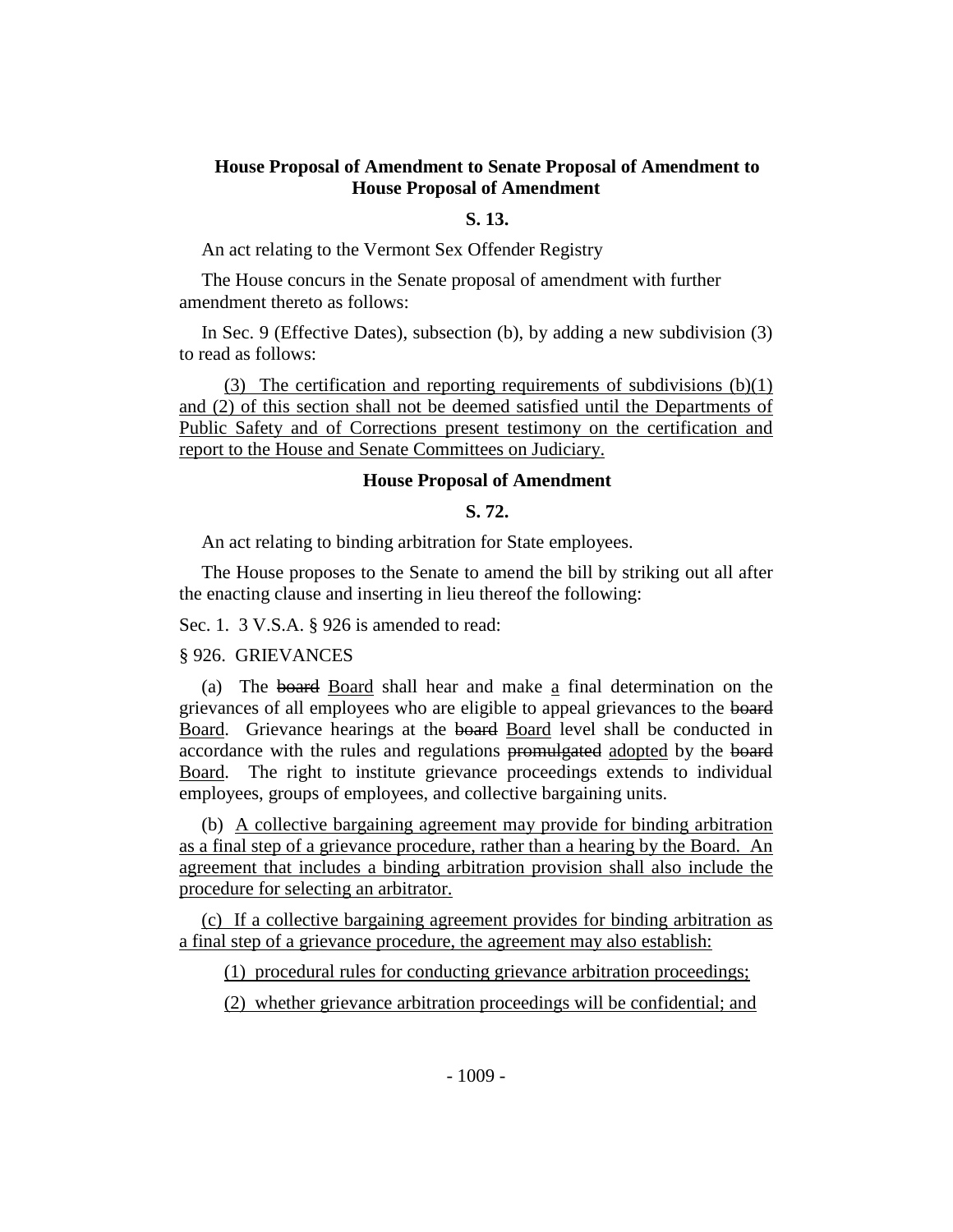(3) whether arbitrated grievance determinations will have precedential value.

(d) An arbitrator chosen or appointed under this section shall have no authority to add to, subtract from, or modify the collective bargaining agreement.

(e) Any collective bargaining agreement that contains a binding arbitration provision pursuant to this section shall include an acknowledgement of arbitration that provides substantially the following:

### ACKNOWLEDGEMENT OF ARBITRATION

(The parties) understand that this agreement contains a provision for binding arbitration as a final step of the grievance process. After the effective date of this agreement, no grievance, submitted to binding arbitration, may be brought to the Vermont Labor Relations Board. An employee who has declined representation by the employee organization or whom the employee organization has declined to represent or is unable to represent, shall be entitled, either by representing himself or herself or with the assistance of independent legal counsel, to appeal his or her grievance to the Vermont Labor Relations Board as the final step of the grievance process in accordance with the rules and regulations adopted by the Board.

(f) This section shall not apply to labor interest arbitration, which as used in this chapter means the method of concluding labor negotiations by means of a disinterested person to determine the terms of a labor agreement.

(g) A party may apply to the arbitrator for a modification of an award if the application is made within 30 days after delivery of a copy of the award to the applicant. An arbitrator may modify an award only if the arbitrator finds any one of the following:

(1) There was an evident miscalculation of figures or an evident mistake in the description of any person, thing, or property referred to in the award.

(2) The award was based on a matter not submitted to the arbitrator, and the award may be corrected without affecting the merits of the decision on the issues submitted.

(3) The award was imperfect in form and the award may be corrected without affecting the merits of the controversy.

(h) A party may apply to the Civil Division of the Superior Court for review of the award provided the application is made within 30 days after delivery of a copy of the award to the applicant or, in the case of a claim of corruption, fraud, or other undue means, the application is made within 30 days after those grounds are known or should have been known. The Civil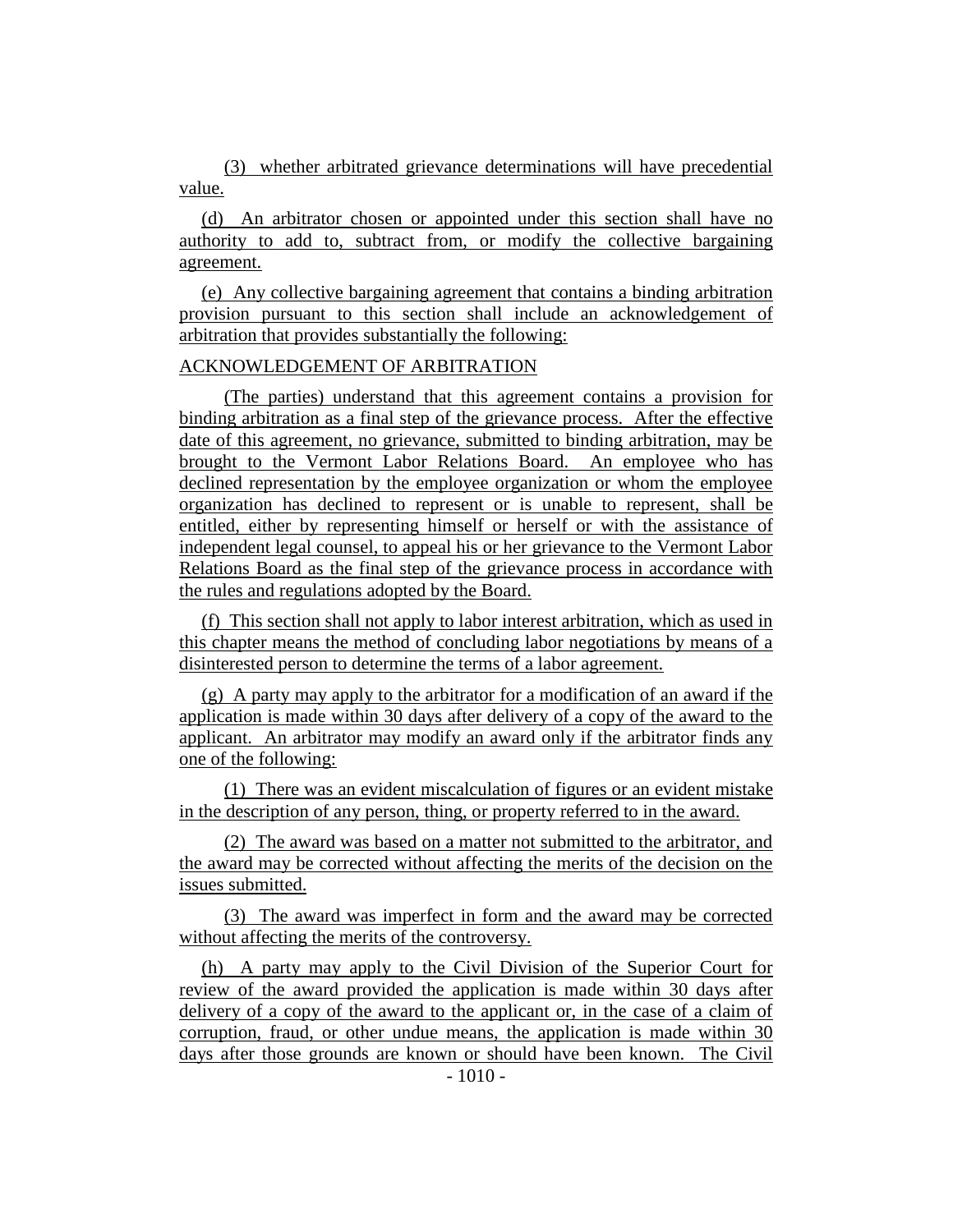Division of the Superior Court shall vacate an arbitration award based on any of the following:

(1) The award was procured by corruption, fraud, or other undue means.

(2) There was partiality or prejudicial misconduct by the arbitrator.

(3) The arbitrator exceeded his or her power or rendered an award requiring a person to commit an act or engage in conduct prohibited by law.

(i) The board Board shall hear and make a final determination on the grievances of all retired individual employees of the University of Vermont, groups of such retired individuals, and retired collective bargaining unit members of the University of Vermont. Grievances shall be limited to those relating to compensation and benefits that were accrued during active employment but are received after retirement. For the purposes of As used in this subsection, "grievance" means an allegation of a violation of a collective bargaining agreement, employee handbook provision, early retirement plan, individual separation agreement or other documented agreement, or rule or regulation of the University of Vermont.

Sec. 2. 3 V.S.A. § 904 is amended as follows:

### § 904. SUBJECTS FOR BARGAINING

(a) All matters relating to the relationship between the employer and employees shall be the subject of collective bargaining except those matters which are prescribed or controlled by statute. Such matters appropriate for collective bargaining to the extent they are not prescribed or controlled by statute include:

\* \* \*

(7) grievance procedures, including whether an appeal to the Vermont Labor Relations Board or binding arbitration, or both, will constitute the final step in a grievance procedure;

\* \* \*

Sec. 3. 3 V.S.A. § 928 is amended as follows:

### § 928. RULES AND REGULATIONS

\* \* \*

(b) Notwithstanding the provisions of subsection (a) of this section, rules and regulations adopted by the board Board as they relate to grievance appeals shall provide: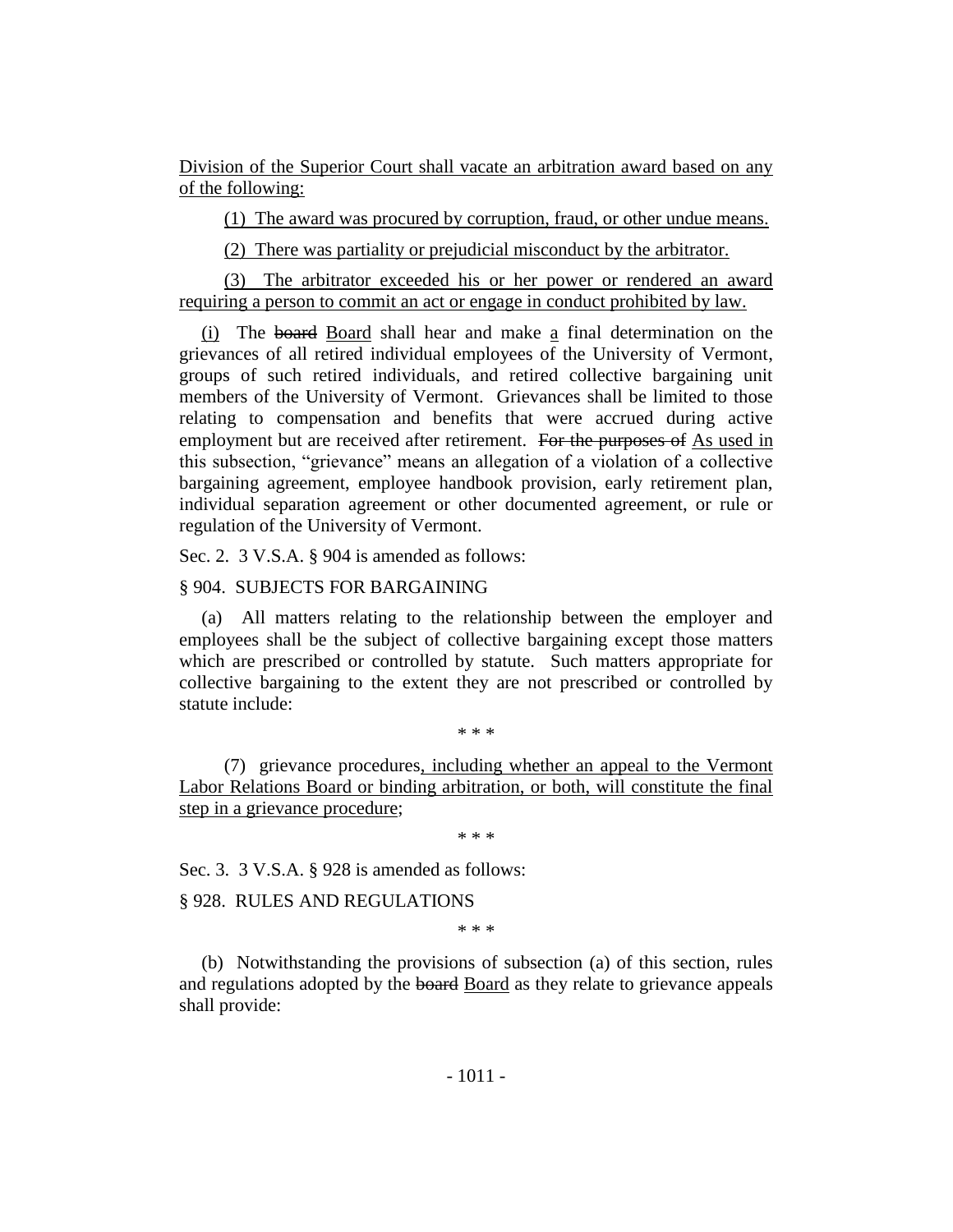(1) All If a collective bargaining agreement provides that an appeal to the Board will constitute the final step in the grievance procedure, all employees and other persons authorized by this chapter shall have the right to appeal to the board Board in accordance with the rules and regulations of the board Board.

\* \* \*

\* \* \*

Sec. 4. 3 V.S.A. § 941 is amended as follows:

### § 941. UNIT DETERMINATION, CERTIFICATION, AND REPRESENTATION

(i) The Board, by rule, shall prescribe a uniform procedure for the resolution of employee grievances submitted through the collective bargaining machinery. The If the collective bargaining agreement does not provide that binding arbitration will be the final step of the negotiated grievance procedure pursuant to section 926 of this chapter, the final step of any the negotiated grievance procedure, if required, shall be  $\underline{a}$  hearing and final determination by the Board. Grievance hearings conducted by the Board shall be informal and not subject to the rules of pleading procedure, and evidence of the courts of the State. Any employee or group of employees included in a duly certified bargaining unit may be represented before the Board by their its bargaining representative's counsel or designated executive staff employees or by any individual the Board may permit at its discretion.

\* \* \*

Sec. 5. 3 V.S.A. § 975 is amended as follows:

§ 975. ENFORCEMENT AND PREEMPTION

\* \* \*

(b) A state State employee who files a claim of retaliation for protected activity with the Vermont labor relations board Labor Relations Board or through binding arbitration under a grievance procedure or similar process available to the employee may not bring such a claim in superior court Superior Court.

\* \* \*

Sec. 6. 3 V.S.A. § 1001 is amended as follows:

§ 1001. GRIEVANCES; APPLICANTS AND EXCLUDED PERSONNEL

\* \* \*

- 1012 -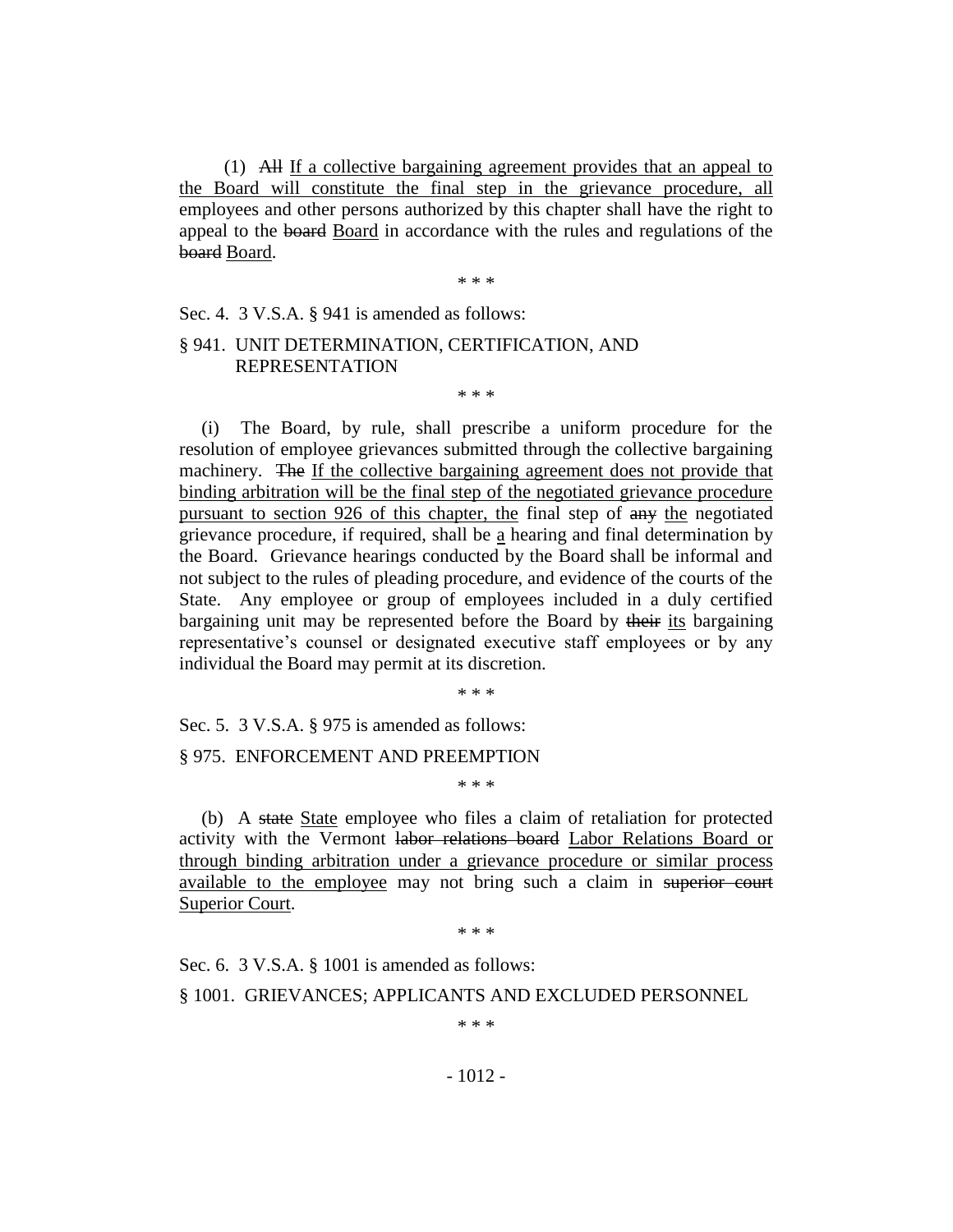(c) Any dispute concerning the amount of a collective bargaining service fee may be grieved as set forth in the collective bargaining agreement through either an appeal to the state labor relations board Vermont Labor Relations Board in accordance with the board's Board's rules concerning grievances, or through binding arbitration.

Sec. 7. 3 V.S.A. § 1002 is amended as follows:

### § 1002. ENFORCEMENT

(a) Orders of the board Board or an arbitrator issued under this chapter may be enforced by any party or by the board Board by filing a petition with the Superior Court in Washington superior court County or the superior court Superior Court in the county in which the action before the board Board originated. The petition shall be served on the adverse party as provided for service of process under the Vermont Rules of Civil Procedure. If, after hearing, the court Court determines that the board Board or arbitrator had jurisdiction over the matter and that a timely appeal was not filed, or that an appeal was timely filed and a stay of the board Board or arbitrator's order or any part of it was not granted, or that a board Board order was affirmed on appeal in pertinent part by the supreme court Supreme Court or that an arbitrator's order was affirmed on appeal in pertinent part by the Superior Court, the court Court shall incorporate the order of the board Board or arbitrator as a judgment of the court Court. There is no appeal from that judgment except that a judgment reversing a board decision by the Board or an arbitrator on jurisdiction may be appealed to the supreme court Supreme Court.

\* \* \*

#### Sec. 8. EFFECTIVE DATE

#### This act shall take effect on passage.

#### **House Proposal of Amendment**

#### **S. 122.**

An act relating to miscellaneous changes to laws related to motor vehicles, motorboats, and other vehicles.

The House proposes to the Senate to amend the bill by striking out all after the enacting clause and inserting in lieu thereof the following:

\* \* \* Dealers and Transporters \* \* \*

Sec. 1. 23 V.S.A. § 4 is amended to read:

§ 4. DEFINITIONS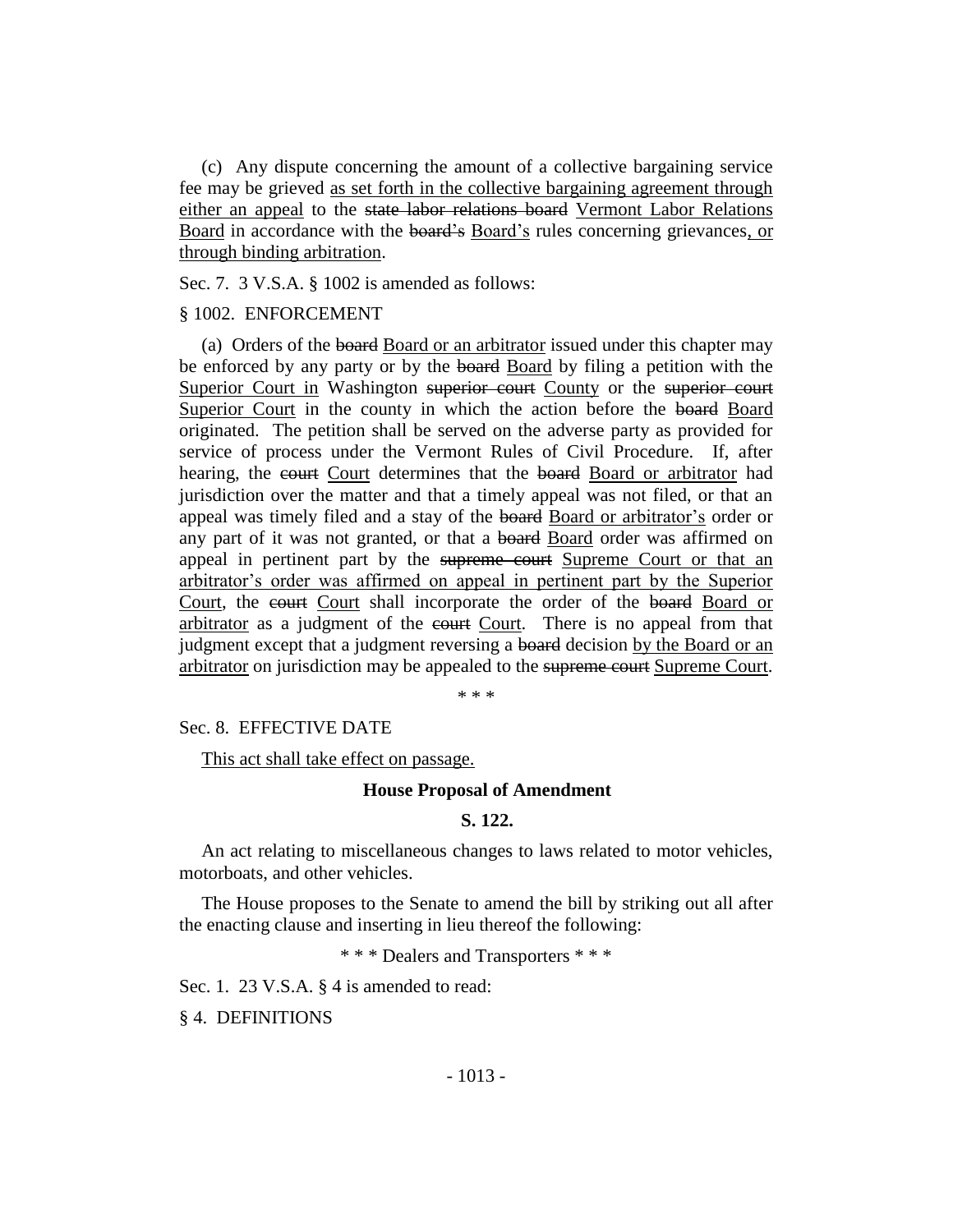Except as may be otherwise provided herein, and unless the context otherwise requires in statutes relating to motor vehicles and enforcement of the law regulating vehicles, as provided in this title and 20 V.S.A. part 5, the following definitions shall apply:

\* \* \*

 $(8)(A)(i)$  "Dealer" shall mean means a person, partnership, or corporation who is, or other entity engaged in the business of  $\frac{1}{2}$  selling, or exchanging new or used motor vehicles, as well as other types of motor vehicle dealers, except a finance and auction dealer and transporter:

(A) Who snowmobiles, motorboats, or all-terrain vehicles. A dealer may, as part of or incidental to such business, repair such vehicles or motorboats, sell parts and accessories, or lease or rent motor such vehicles and who:

(i) Has had no previous record of willful violations of dealer laws or regulations in this or any other jurisdiction.

(ii) For initial applications only, has had no previous record of criminal convictions for extortion, forgery, fraud, larceny, or embezzlement in this or any other jurisdiction.

(iii) Has no unsatisfied judgments against him or her arising out of violations of consumer protection laws in this or any other jurisdiction.

(iv) Presents proof of compliance with the provisions of section 800 of this title at the time application for registration is made.

(v) Is open for business at least 146 days during the calendar year. When the application for registration as a new car dealer or used car dealer is made, the applicant shall provide the Commissioner with the hours of operation of the business which the person shall maintain during the registration period.

(vi) Owns real estate (as defined in 1 V.S.A. § 132) as his or her place of business or has a lease with an expiration date not earlier than the last day of the registration year for which registration is sought under the provisions of subchapter 4 of chapter 7 of this title which includes a building of at least 1,200 square feet in size used primarily for the business of the dealership. The building shall have adequate facilities for the maintenance of the records required by law to be kept including those required by section 466 of this title and for the transfer of motor vehicles or motorboats. "Dealer" shall not include a finance or auction dealer or a transporter.

(ii)(I) For a dealer in new or used cars or motor trucks, "engaged in the business" means having sold or exchanged at least 12 cars or motor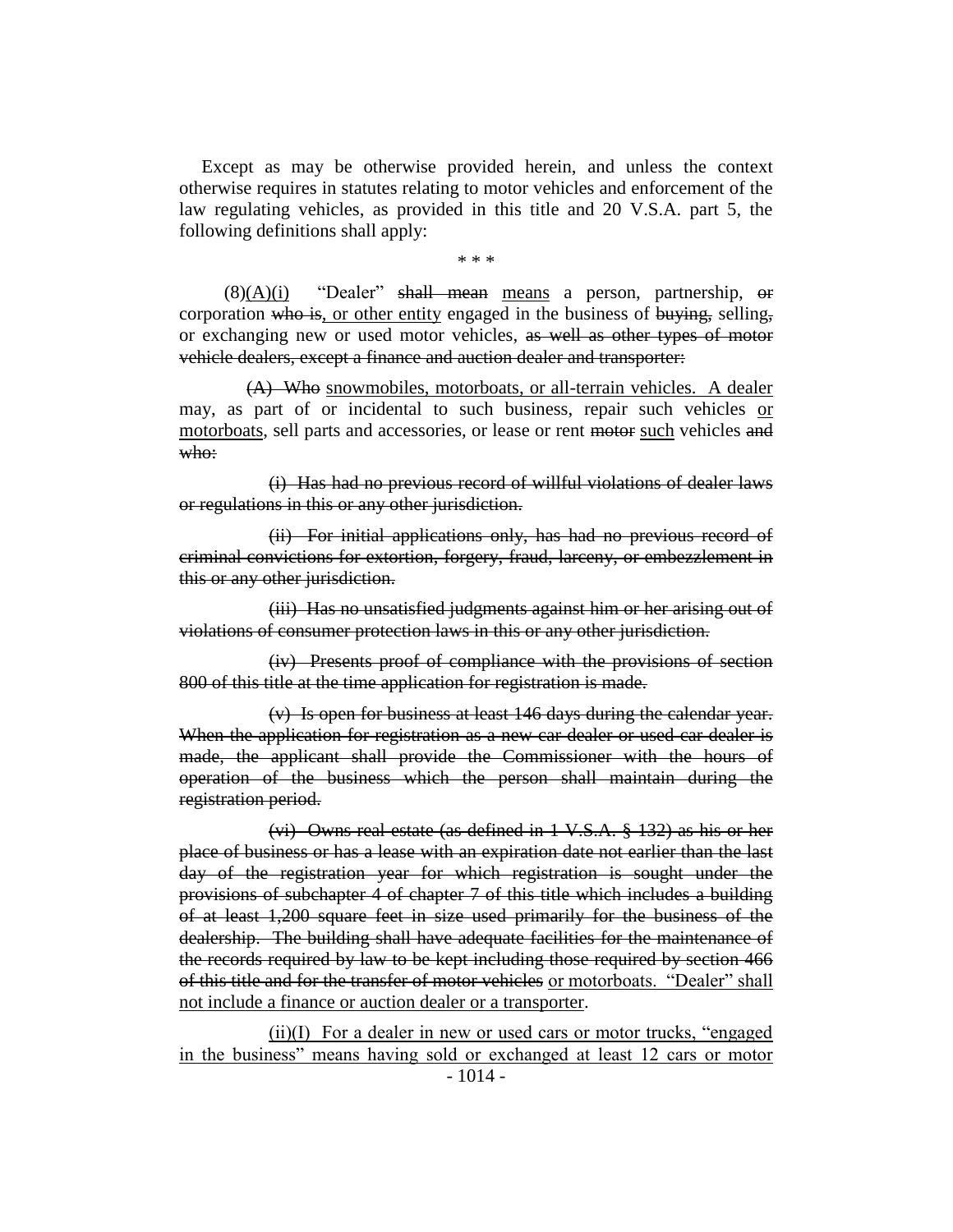trucks, or a combination thereof, in the immediately preceding year, or 24 in the two immediately preceding years.

(II) For a dealer in snowmobiles, motorboats, or all-terrain vehicles, "engaged in the business" means having sold or exchanged at least one snowmobile, motorboat, or all-terrain vehicle, respectively, in the immediately preceding year or two in the two immediately preceding years.

(III) For a dealer in trailers, semi-trailers, or trailer coaches, "engaged in the business" means having sold or exchanged at least one trailer, semi-trailer, or trailer coach in the immediately preceding year or a combination of two such vehicles in the two immediately preceding years.

(IV) For a dealer in motorcycles or motor-driven cycles, "engaged in the business" means having sold or exchanged at least one motorcycle or motor-driven cycle in the immediately preceding year or a combination of two such vehicles in the two immediately preceding years.

(V) For the purposes of this subdivision  $(8)(A)(ii)$ , the sale or exchange of vehicles or motorboats owned but not registered by the dealer, or that have been in lease or rental services, shall count as sales or exchanges. Vehicles or motorboats that are to be scrapped, dismantled, or destroyed shall not count as sales or exchanges.

(B) "New car dealer" shall mean a person, in addition to satisfying all of the requirements set forth in subdivision  $(8)(A)$  of this section, has a valid sales and service agreement, franchise, or contract with a manufacturer, assembler, importer, or distributor of new motor vehicles for the retail sale of new motor vehicles. [Repealed.]

\* \* \*

(E) As used in this subdivision (8), "person" shall include any individual or, in the case of partnerships, corporations, or other entities, the directors, shareholders, officers, or partners in these entities. The term "business use of the dealer" shall only mean the motor vehicle business of the motor vehicle dealer to which number plates have been issued pursuant to section 453 of this title.

(F) For new and used car dealers, "engaged in the business" means selling 12 or more pleasure cars or motor trucks owned but not registered by the seller except for vehicles that are to be scrapped, dismantled, or destroyed. "Engaged in the business" shall also mean selling, during the immediately preceding registration year, 12 or more pleasure cars or motor trucks which have been in lease or rental services, and persons so engaged shall meet all obligations required of dealers. [Repealed.]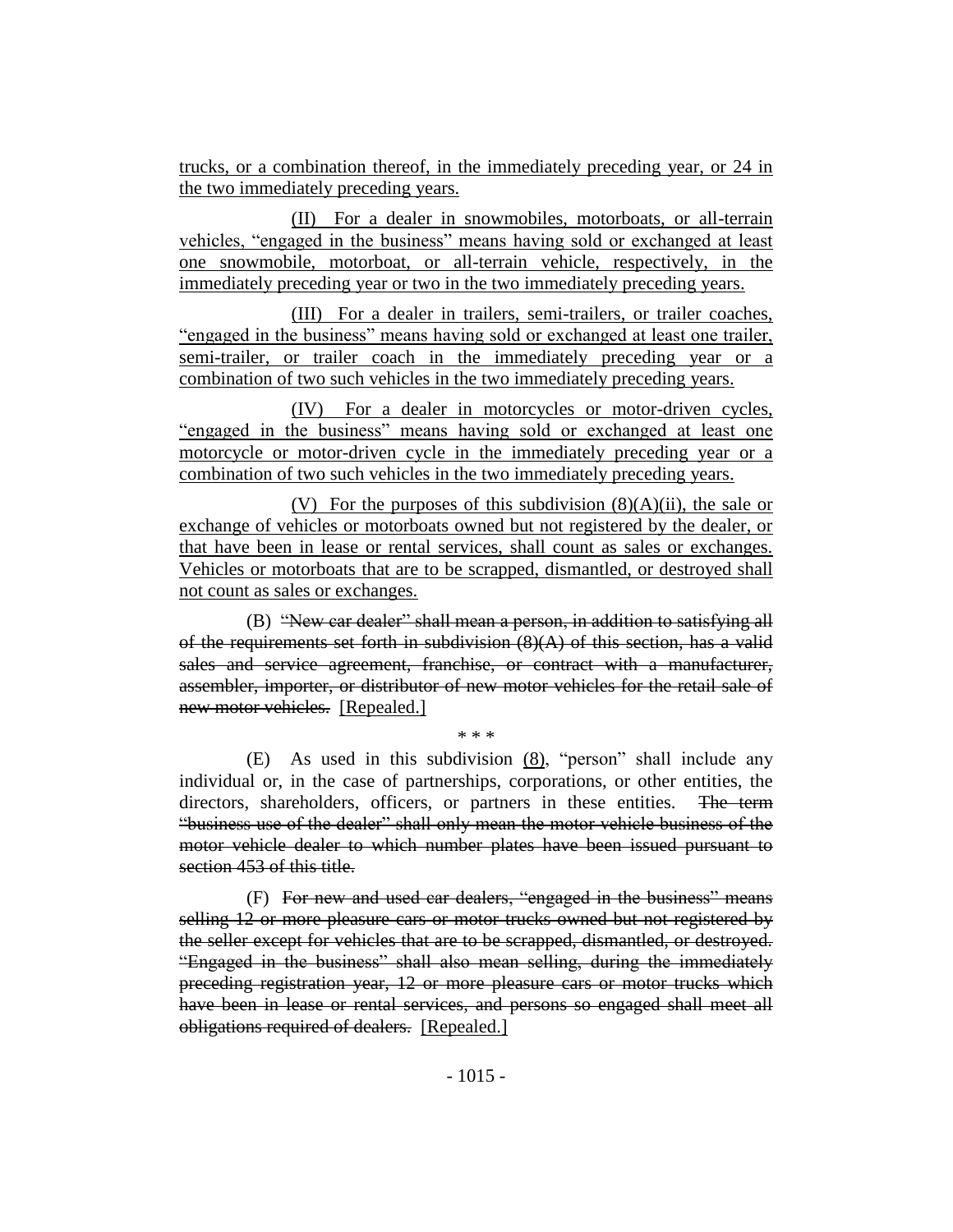### $(42)(A)$  "Transporter" shall mean means:

(i) a person engaged in the business of delivering vehicles of a type required to be registered hereunder from a manufacturing, assembling, or distributing plant to dealers or sales agents of a manufacturer, and includes persons;

(ii) a person regularly engaged in the business of towing trailer coaches, owned by them or temporarily in their custody, on their own wheels over public highways, persons or towing office trailers owned by them or temporarily in their custody, on their own wheels over public highways, persons;

(iii) a person regularly engaged and properly licensed for the short-term rental of "storage trailers" owned by them and who move these storage trailers on their own wheels over public highways, and persons;

(iv) a person regularly engaged in the business of moving modular homes over public highways and shall also include;

(v) dealers, owners of motor vehicle auction sites, and automobile repair shop owners when engaged in the transportation of motor vehicles to and from their place of business for repair purposes. "Transporter" shall also include;

(vi) the following, provided that the transportation and delivery of motor vehicles is a common and usual incident to their business:

(I) persons towing overwidth trailers owned by them in connection with their business;

(II) persons whose business is the repossession of motor vehicles; and

(III) persons whose business involves moving vehicles from the place of business of a registered dealer to another registered dealer, or between a motor vehicle auction site and a registered dealer or another motor vehicle auction site, leased vehicles to the lessor at the expiration of the lease, or vehicles purchased at the place of auction of an auction dealer to the purchaser.

(B) As used in this subdivision,  $4(42)$ :

(i) "short-term "Short-term rental" shall mean means a period of less than one year. Additionally, as used in this subdivision, "repossession" shall include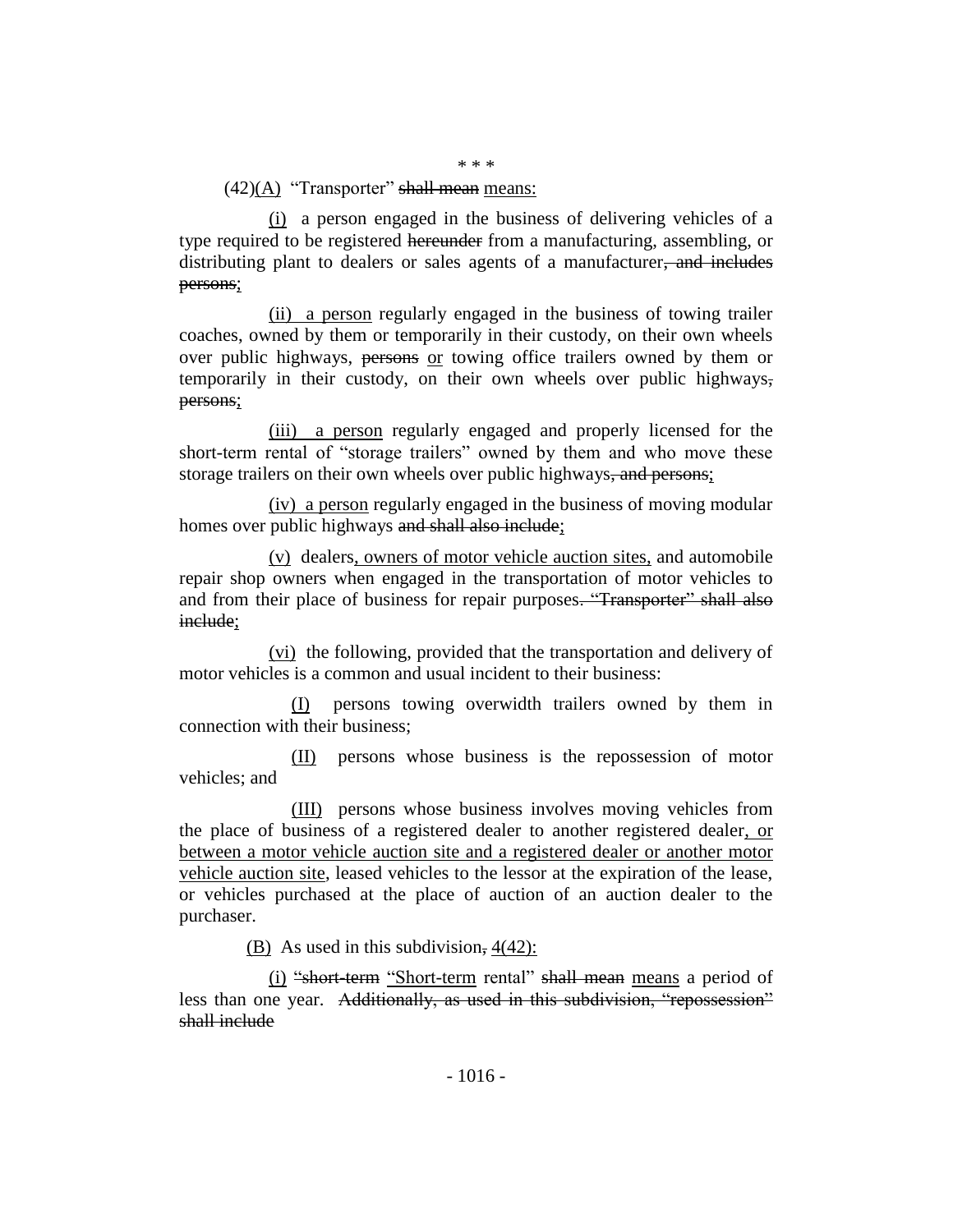(ii) "Repossession" includes the transport of a repossessed vehicle to a location specified by the lienholder or owner at whose direction the vehicle was repossessed. Before a person may become licensed as a transporter, he or she shall present proof of compliance with section 800 of this title. He or she shall also either own or lease a permanent place of business located in this State where business shall be conducted during regularly established business hours and the required records stored and maintained.

\* \* \*

Sec. 2. 23 V.S.A. chapter 7, subchapter 4 is amended to read:

Subchapter 4. Registration of Dealers and Transporters

### ARTICLE 1.

### DEALERS

### § 450. DEFINITION

As used in this subchapter, "vehicle or motorboat" means a motor vehicle, snowmobile, motorboat, or all-terrain vehicle.

#### § 450a. DEALER REGISTRATION; ELIGIBILITY

(a) A person shall not be eligible to register as dealer unless the person:

(1) Has no previous record of willful violations of dealer laws or regulations in this or any other jurisdiction.

(2) For initial and renewal applicants, has not had a conviction or been incarcerated for a conviction for extortion, forgery, fraud, larceny, or embezzlement in this or any other jurisdiction within the 10 years prior to the application.

(3) Has no unsatisfied judgments against the person arising out of violations of consumer protection laws in Vermont or any other jurisdiction.

(4) Owns real estate (as defined in 1 V.S.A. § 132) as his or her place of business or has a lease with an expiration date not earlier than the last day of the registration year for which registration is sought under the provisions of this subchapter, which includes a building of at least 1,200 square feet in size used primarily for the business of the dealership. The building shall have adequate facilities for the maintenance of the records required by law to be kept including those required by section 466 of this title.

(b) In addition to the requirements of subsection (a) of this section, a person shall not be eligible to register as a dealer in cars, motor trucks, motorcycles, or motor-driven cycles unless the person presents proof of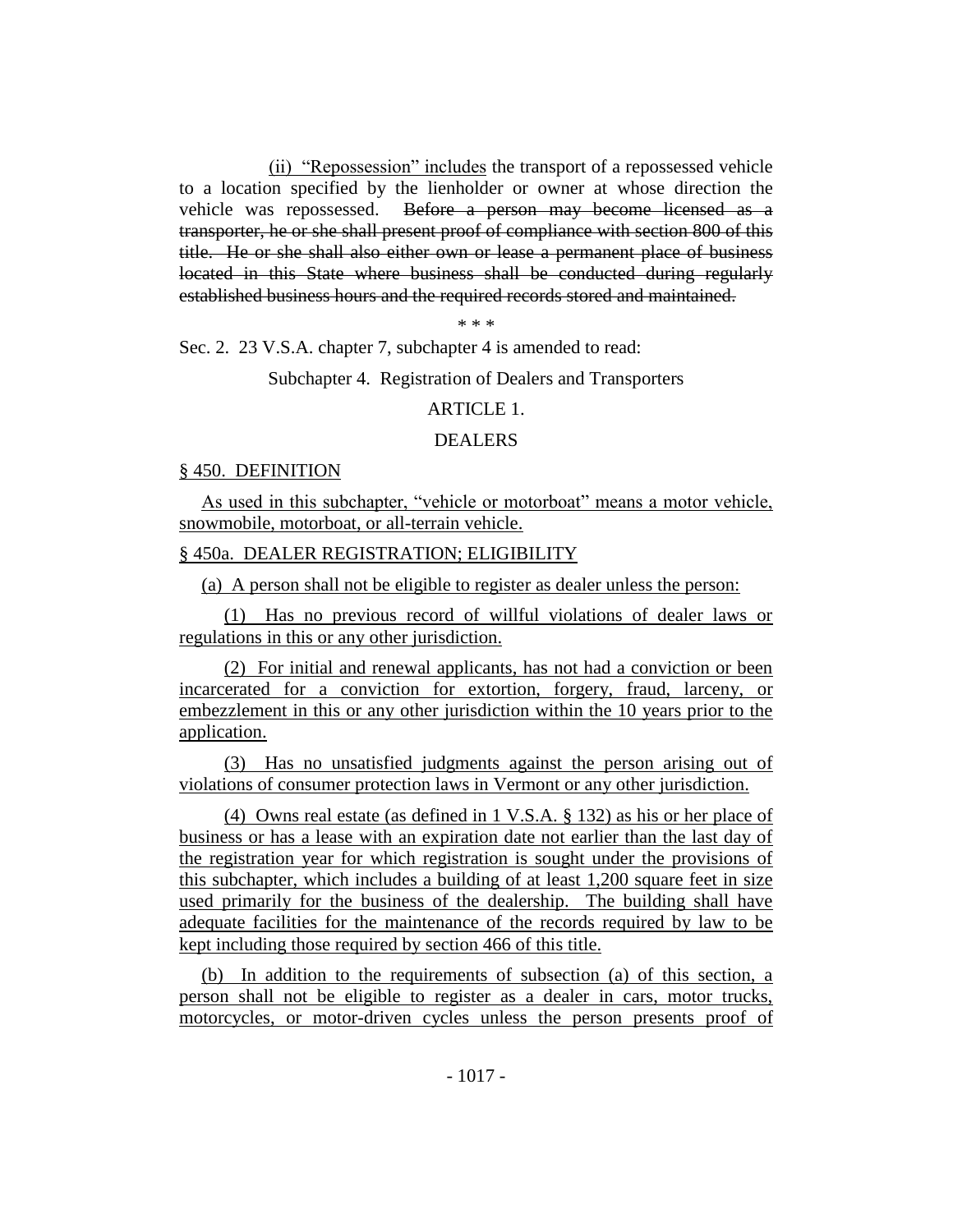compliance with the provisions of section 800 of this title at the time application for registration is made.

(c) In addition to the requirements of subsections (a) and (b) of this section, a person shall not be eligible to register as a dealer in cars or motor trucks unless the person is open for business at least 146 days during the calendar year. The applicant shall provide the Commissioner with the hours of operation of the business which the person shall maintain during the registration period at the time of the application.

### § 451. DEALER'S CERTIFICATE

(a) Instead of registering each motor vehicle owned by him or her, a dealer may make application apply under oath to the Commissioner, upon forms prescribed and furnished by the Commissioner for that purpose, and accompanied by such additional information and certifications as the Commissioner may reasonably require, for a general distinguishing number for such motor vehicles. If the Commissioner is satisfied that the applicant meets all the requirements of section 4 and chapter 7 of this title and is qualified to engage in such business, the Commissioner may issue to the applicant a certificate of registration containing the name, place of residence, and address of such applicant, the general distinguishing number assigned, and such additional information as the Commissioner may determine. If a dealer has a place of business or agency in more than one city or town, he or she shall file an application and secure a certificate of registration for each place of business or agency. The place of business or agency shall mean a place in any town where motor vehicles owned by a dealer are regularly kept or exposed for sale in the custody or control of the dealer or a salesman, employee, or agent of such dealer. In his or her discretion, the Commissioner may assign the same distinguishing number with more than one certificate to any dealer who has separate places of business within the same or an adjacent city or town within Vermont. The Commissioner may allow a dealer having one distinguishing number with more than one certificate to maintain only one central area for the maintenance of records required by law to be kept, including those required by section 466 of this title and for the transfer of motor vehicles. This location must be in Vermont and must be disclosed on the application prior to approval and may be changed only with the approval of the Commissioner or his or her agent. Dealer registration plates shall contain letters indicating the type of dealer certificate issued before the distinguishing number.

(b) With the prior approval of the Commissioner, a Vermont dealer may display vehicles on a temporary basis, but in no instance for more than 14 consecutive days, at fairs, shows, exhibitions, and other off-site locations a fair, show, exhibition, or other off-site location. New vehicles may only be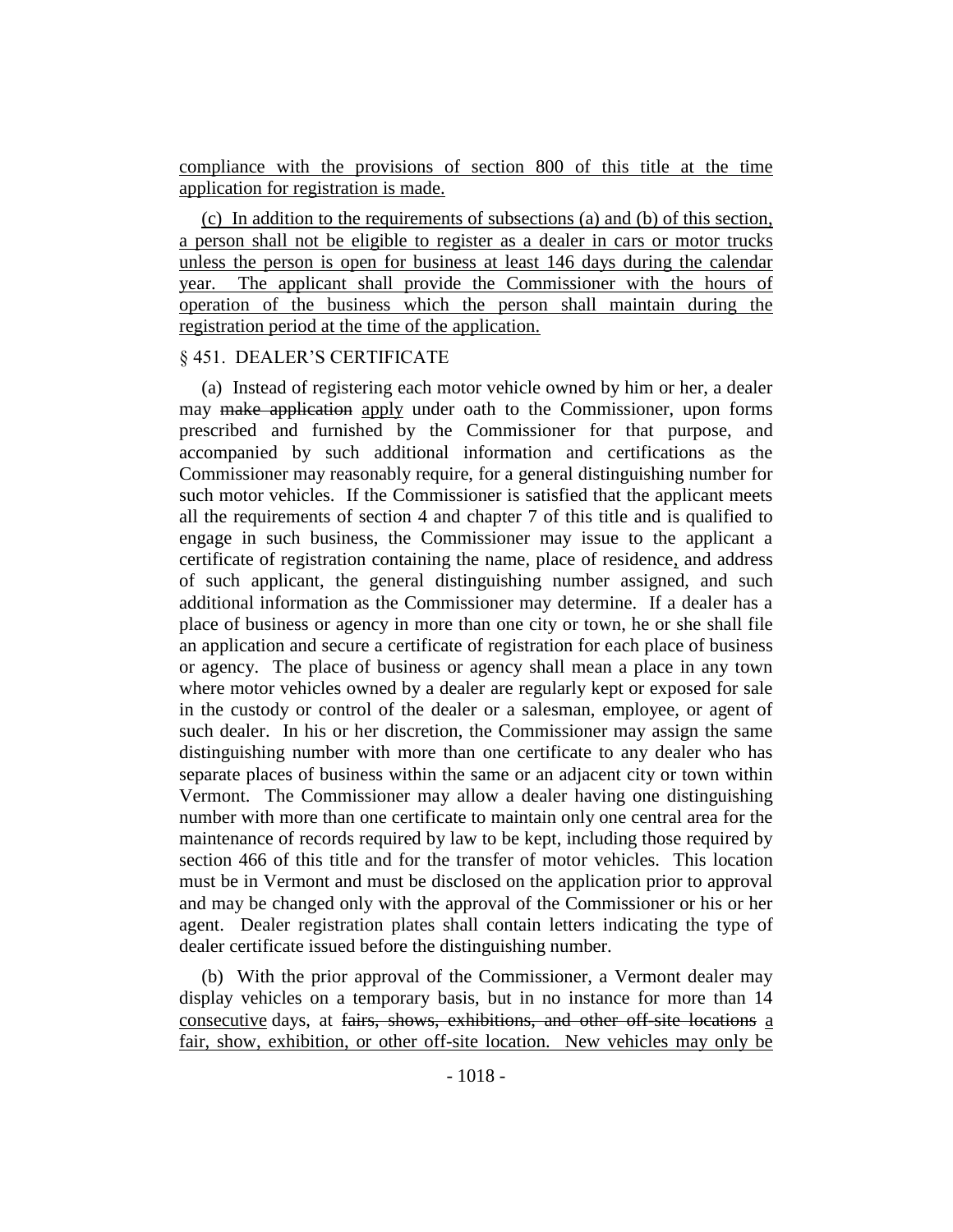displayed off-site within the manufacturer's stated area of responsibility in the franchise agreement. No sales may be transacted at these off-site locations. A dealer desiring to display vehicles temporarily at an off-site location shall notify the Commissioner in a manner prescribed by the Commissioner no less than two days prior to the first day for which approval is requested.

(c) A new or used car dealer in new or used motor vehicles may temporarily transfer possession of a vehicle owned by the dealer on consignment to a registered auction dealer or Vermont licensed auctioneer to be sold at public or private wholesale auction by the auction dealer or Vermont licensed auctioneer.

(d) The issuance of snowmobile, motorboat, and all-terrain vehicle dealer registrations are governed by this chapter and sections 3204, 3305, and 3504 of this title, respectively.

\* \* \*

#### § 453. FEES AND NUMBER PLATES

 $(a)(1)$  An application for dealer's registration as a dealer in new or used cars or motor trucks shall be accompanied by a fee of \$370.00 for each certificate issued in such dealer's name. The Commissioner shall furnish free of charge with each dealer's registration certificate three number plates showing the distinguishing number assigned such dealer. The Commissioner may furnish additional plates according to the volume of the dealer's sales in the prior year or, in the case of an initial registration, according to the dealer's reasonable estimate of expected sales, as follows:

\* \* \*

(b) Application by a "dealer in farm tractors or other self-propelled farm implements," which shall mean a person actively engaged in the business of manufacturing, buying, selling, or exchanging new or secondhand used farm tractors or other self-propelled farm implements, for such dealer registration shall annually be accompanied by a fee of \$40.00. The Commissioner shall furnish free of charge with each such dealer registration certificate two sets of number plates showing the distinguishing number assigned such dealer and in his or her discretion may furnish further sets of plates at a fee of \$12.00 per set; such number plates may, however, only be displayed upon a farm tractor or other self-propelled farm implement.

(c) Application by a "dealer in motorized highway building equipment and road making appliances," which shall mean a person actively engaged in the business of <del>manufacturing, buying, selling,</del> or exchanging new or second hand used motorized highway building equipment or road making appliances, for such dealer registration shall annually be accompanied by a fee of \$90.00. The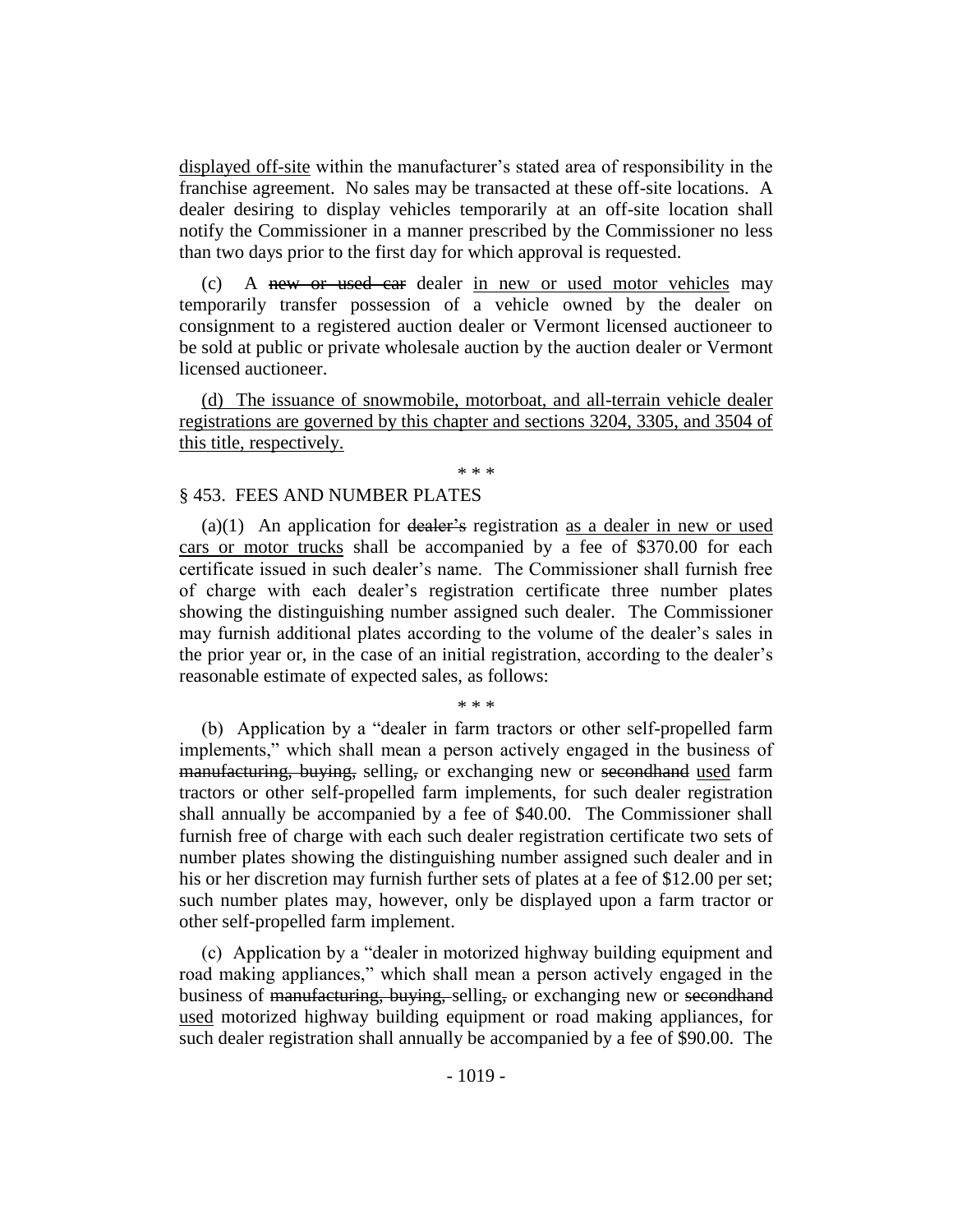Commissioner shall furnish free of charge with each such dealer registration certificate two sets of number plates showing the distinguishing number assigned such dealer and in his or her discretion may furnish further sets of plates at a fee of \$30.00 per set; such number plates may, however, only be displayed upon motorized highway building equipment or road making appliances.

(d) If a dealer is engaged only in the manufacturing, buying, business of selling, or exchanging of motorcycles or motor-driven cycles, the registration fee shall be \$45.00, which shall include three sets of number plates. The Commissioner may, in his or her discretion, furnish further sets of plates at a fee of \$10.00 for each set.

(e) If a dealer is engaged only in the manufacturing, buying, business of selling, or exchanging of trailers, semi-trailers, or trailer coaches, the registration fee shall be \$90.00 which shall include three number plates; such number plates may, however, only be displayed upon a trailer, semi-trailer, or trailer coach. The Commissioner may, in his or her discretion, furnish further plates at a fee of \$10.00 for each such plate.

\* \* \*

(g) The Commissioner of Motor Vehicles shall not issue a dealer's certificate of registration to a new or used car dealer in new or used motor vehicles, unless the dealer has provided the Commissioner with a surety bond, letter of credit, or certificate of deposit issued by an entity authorized to transact business in the same state. The amount of such surety bond, letter of credit, or certificate of deposit shall be between \$20,000.00 and \$35,000.00 based on the number of new or used units sold in the previous year; such schedule is to be determined by the Commissioner of Motor Vehicles. In the case of a certificate of deposit, it shall be issued in the name of the dealer and assigned to the Commissioner or his or her designee. The bond, letter of credit, or certificate of deposit shall serve as indemnification for any monetary loss suffered by the State or by a purchaser of a motor vehicle by reason of the dealer's failure to remit to the Commissioner any fees collected by the dealer under the provisions of chapters 7 and 21 of this title or by a dealer's failure to remit to the Commissioner any tax collected by the dealer under 32 V.S.A. chapter 219. This State or the motor vehicle owner who suffers such loss or damage shall have the right to claim against the surety upon the bond or against the letter of credit or certificate of deposit. The bond, letter of credit, or certificate of deposit shall remain in effect for the pending registration year and one year thereafter. The liability of any such surety or claim against the letter of credit or certificate of deposit shall be limited to the amount of the fees or tax collected by the dealer under chapters 7 and 21 of this title or 32 V.S.A. chapter 219 and not remitted to the Commissioner.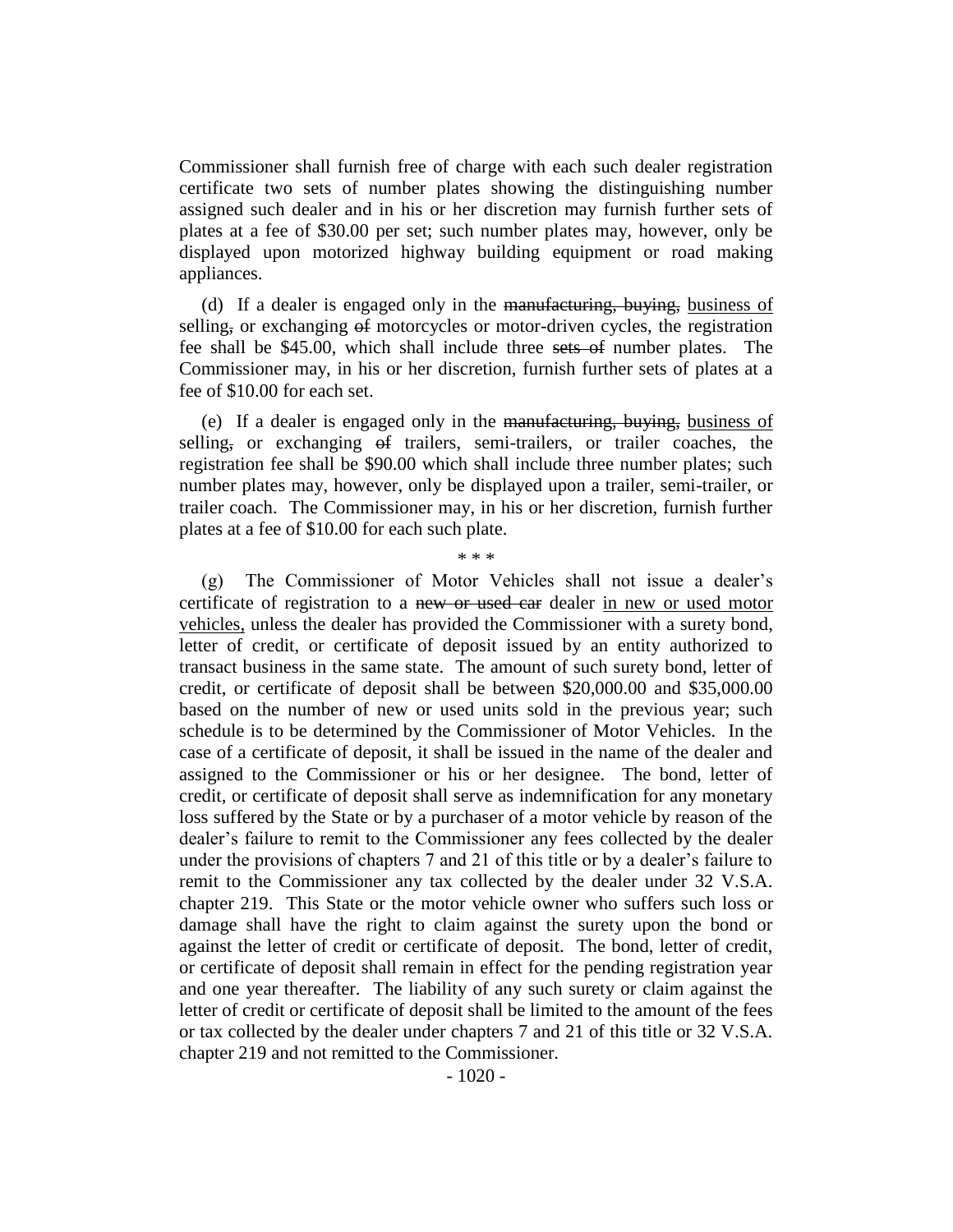(h) Applications by a snowmobile, motorboat, or all-terrain vehicle dealer shall be accompanied by the fees prescribed in sections 3204, 3305, and 3504 of this title, respectively.

### § 454. DEALER'S USE OF MOTOR VEHICLES OR MOTORBOATS

\* \* \*

(c) A snowmobile, motorboat, or all-terrain vehicle dealer may only use a dealer's number plate or dealer registration number in accordance with sections 3204, 3305, and 3504 of this title, respectively.

\* \* \*

### § 456. EMPLOYEES' USE OF VEHICLES, MOTORBOATS RESTRICTED

Employees of a dealer shall not operate, and a dealer shall not permit them to operate, motor vehicles, or motorboats, snowmobiles, and all-terrain vehicles with dealer's registration number plates or registration numbers displayed thereon, except for business purposes of the dealer, or in traveling directly between their homes and the place of their employer's business.

### \* \* \*

### § 462. CANCELLATION, REVOCATION, OR SUSPENSION OF DEALER'S REGISTRATION

(a) The Commissioner may cancel, revoke, or suspend a the registration certificate issued to of a dealer under the provisions of this chapter or section 3204, 3305, or 3504 of this title, whenever, after the dealer has been afforded the opportunity of a hearing before the Commissioner or upon conviction in any court in any jurisdiction, it appears that the dealer has willfully violated any motor vehicle or motorboat law of this State or any lawful regulation of the Commissioner, applying to dealers, or when it appears that the dealer has engaged in fraudulent or unlawful practices related to the purchase, sale, or exchange of motor vehicles or motorboats. In his or her discretion, the Commissioner may suspend a dealer's registration without hearing for a period not exceeding 15 days whenever he or she finds upon full reports submitted by an enforcement officer or motor vehicle inspector that the safety of the public has been or will be imperiled as a result of the dealer's business activities. A dealer whose certificate registration has been canceled, revoked, or suspended shall forthwith return to the Commissioner the registration certificate and any and all number plates, or numbers or decals furnished him or her by the Commissioner;, and the privilege to operate, purchase, sell, or exchange motor vehicles or motorboats under his or her dealer's number shall cease. An application for a new dealer's license registration for that dealer will not be considered until the suspension a revocation period has been served.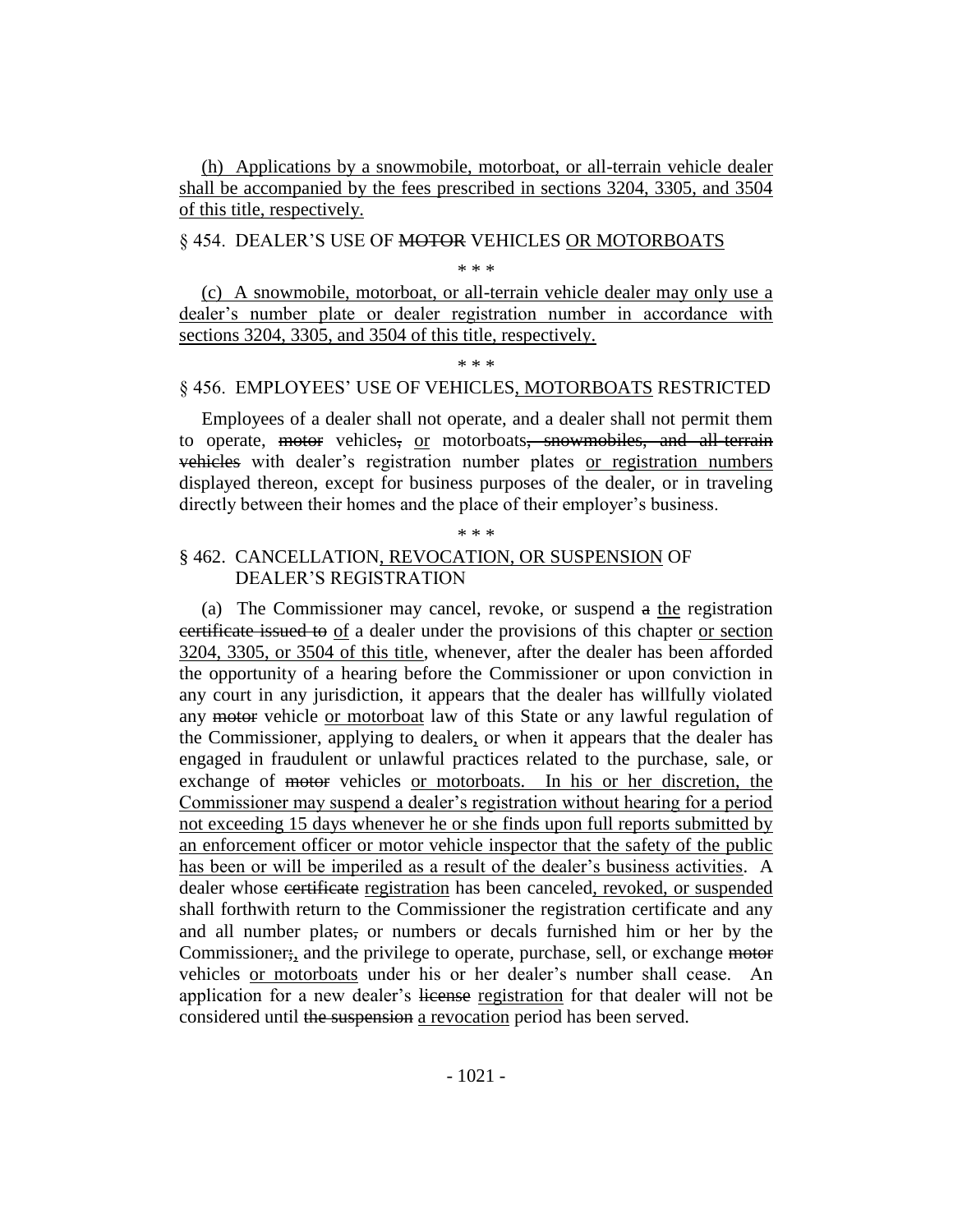(b) A fee of \$30.00 shall be paid to the Commissioner prior to the reinstatement of any dealer's license or registration certificate canceled, revoked, or that has been suspended for cause.

#### \* \* \*

### § 465. LOANING OF PLATES OR VEHICLES OR MOTORBOATS PROHIBITED

A dealer shall not lend or lease registration certificates, validation stickers, numbers, or decals, or number plates which have been assigned to him or her under the provisions of this chapter, nor shall he or she lend or lease a motor vehicle or motorboat to which his or her dealer's decals, numbers, or number plates have been attached, nor lend or lease his or her dealer's decals, numbers, or number plates to a subagent.

### § 466. RECORDS; CUSTODIAN

(a) On a form prescribed or approved by the Commissioner, every licensed dealer shall maintain and retain for six years a record containing the following information, which shall be open to inspection by any law enforcement officer or motor vehicle inspector or other agent of the Commissioner during reasonable business hours:

(1) Every motor vehicle or motorboat which is bought, sold, or exchanged by the licensee or received or accepted by the licensee for sale or exchange.

(2) Every motor vehicle or motorboat which is bought or otherwise acquired and dismantled by the licensee.

(3) The name and address of the person from whom such motor vehicle or motorboat was purchased or acquired, the date thereof, the name and address of the person to whom any such motor vehicle or motorboat was sold or otherwise disposed of and the date thereof, and a sufficient description of every such motor vehicle or motorboat by name and identifying numbers thereon to identify the same.

(4) If the motor vehicle or motorboat is sold or otherwise transferred to a consumer, the cash price. For purposes of As used in this section, "consumer" shall be as defined in 9 V.S.A. § 2451a(a) and "cash price" shall be as defined in 9 V.S.A. § 2351(6).

(b) Every licensed dealer shall designate a custodian of documents who shall have primary responsibility for administration of documents required to be maintained under this title. In the absence of the designated custodian, the dealer shall have an ongoing duty to make such records available for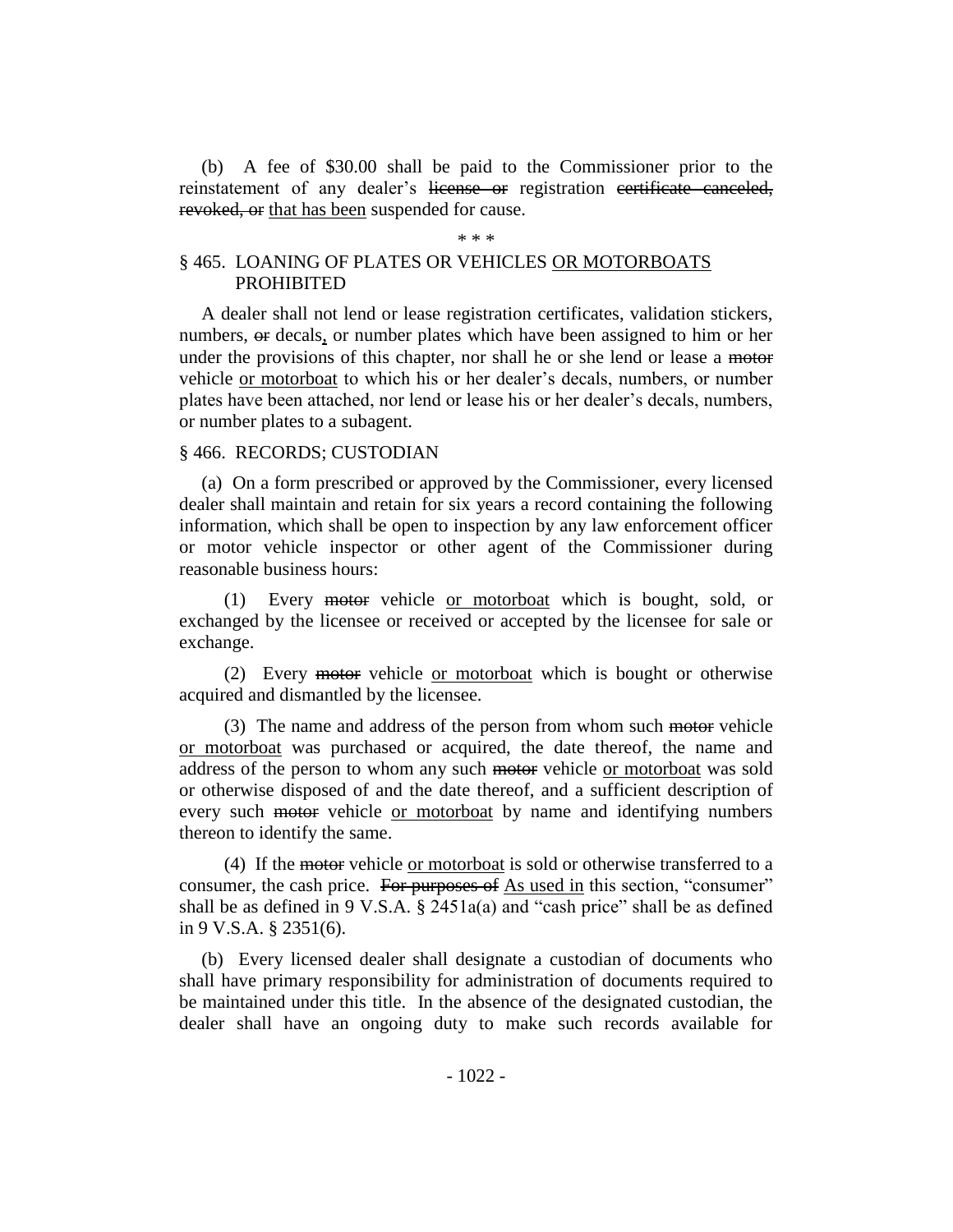inspection by any law enforcement officer or motor vehicle inspector or other agent of the Commissioner during reasonable business hours.

#### \* \* \*

# § 467. FAILURE OF DEALER DUTY TO REPORT PURCHASE AND SALE OF VEHICLES SALES, RETURN EXPIRED PLATES

On a form prescribed by the Commissioner, a dealer shall send the reports of sale to the Commissioner upon the sale and relative to his or her sale or exchange of new or <del>secondhand motor</del> used vehicles or motorboats, and return to the Commissioner number plates coming into his or her possession through the sale or exchange of a motor vehicle, the registration of which has expired under the provisions of section 321 of this title.

### § 468. GENERAL PROHIBITION

A dealer shall not operate a motor vehicle or motorboat nor permit the same to be operated under dealer's registration numbers, except as specifically permitted in this chapter or under section 3204, 3305, or 3504 of this title. No charge shall be made for any permitted use.

\* \* \*

#### § 473. WHEN REGISTRATION IS ALLOWED, REQUIRED; PENALTIES

(a) No A person shall not engage in the business of buying, selling,  $\sigma$ offering for sale motor or exchanging vehicles or motorboats, as defined in this subchapter except for vehicles that are to be scrapped, dismantled, or destroyed subdivision 4(8) of this title, without a dealer registration and obtaining dealer plates or motorboat registrations in accordance with the provisions of this subchapter and, if applicable, section 3204, 3305, or 3504 of this title. A person may register as a dealer only if he or she is engaged in the business of selling or exchanging vehicles or motorboats, as defined in subdivision 4(8) of this title or, in the case of an initial registration, if the person's reasonable estimate of expected sales or exchanges satisfies the minimum thresholds under subdivision 4(8) of this title. A person who violates this section shall be subject to the penalties established pursuant to section 475 of this title. For the purpose of the subchapter, "engaged in the business" means selling 12 or more pleasure cars or motor trucks owned but not registered by the seller except for vehicles that are to be scrapped, dismantled, or destroyed. "Engaged in the business" shall also mean selling, during the immediately preceding registration year, 12 or more pleasure cars or trucks which have been in lease or rental service and persons so engaged shall meet all obligations required of dealers.

(b) A person who misrepresents himself or herself as a dealer in the purchase, sale, or exchange of a motor vehicle or motorboat without obtaining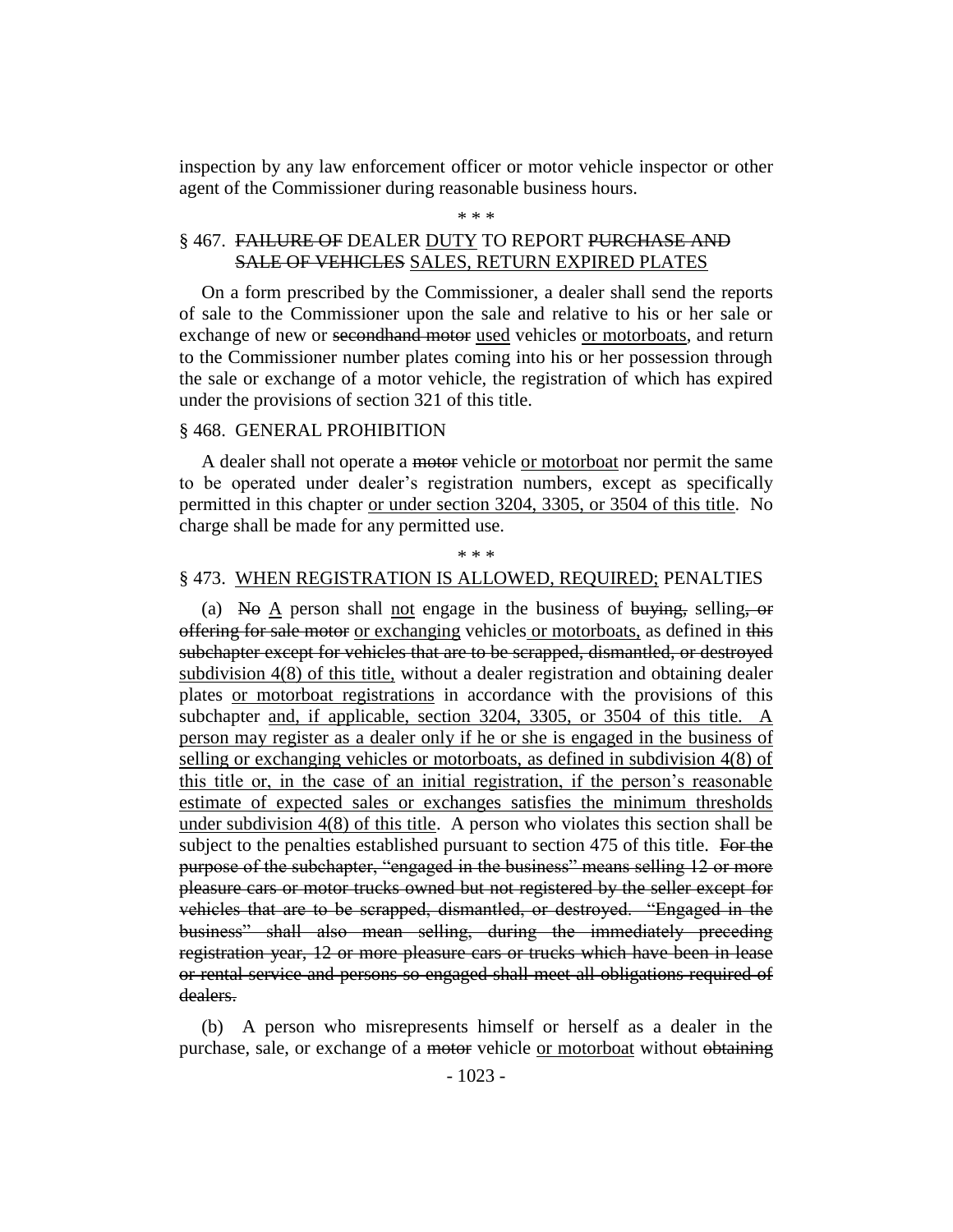a license registering as a dealer, or after the cancellation, suspension, or revocation of the dealer's license registration, or who makes misrepresentations to the Department in order to qualify for registration, shall be subject to the penalties established pursuant to section 475 of this title.

### \* \* \*

### ARTICLE 3.

### TRANSPORTERS

### § 491. TRANSPORTER APPLICATION; ELIGIBILITY; USE OF TRANSPORTER PLATES

(a) A transporter may apply for and the Commissioner of Motor Vehicles, in his or her discretion, may issue a certificate of registration and a general distinguishing number plate. Before a person may be registered as a transporter, he or she shall present proof:

(1) of compliance with section 800 of this title, and

(2) that he or she either owns or leases a permanent place of business located in this State where business will be conducted during regularly established business hours and the required records stored and maintained.

(b) When he or she displays thereon his or her transporter's registration plate, a transporter or his or her employee or contractor may transport a motor vehicle owned by him or her the transporter, repossessed, or temporarily in his or her the transporter's custody, and it shall be considered to be properly registered under this title. Transporter's registration plates shall not be used for any other purposes and shall not be used by the holder of such number plates for personal purposes.

\* \* \*

Sec. 3. 23 V.S.A. § 3204 is amended to read:

### § 3204. REGISTRATION FEES AND DEALER PLATES

(a) Fees. Annual registration fees for snowmobiles other than as provided for in subsection (b) of this section are \$25.00 for residents and \$32.00 for nonresidents. Duplicate registration certificates may be obtained upon payment of \$5.00.

 $(b)(1)$  Dealer registration and plates; manufacturer and repair plates; fees. Unless exempted pursuant to subsection  $3205(f)$  of this title, any A person engaged in the manufacture or sale of business of selling or exchanging snowmobiles as defined in subdivision 4(8) of this title shall register as a dealer and obtain registration certificates and identifying number plates, subject to such rules as may be adopted by the Commissioner which and to the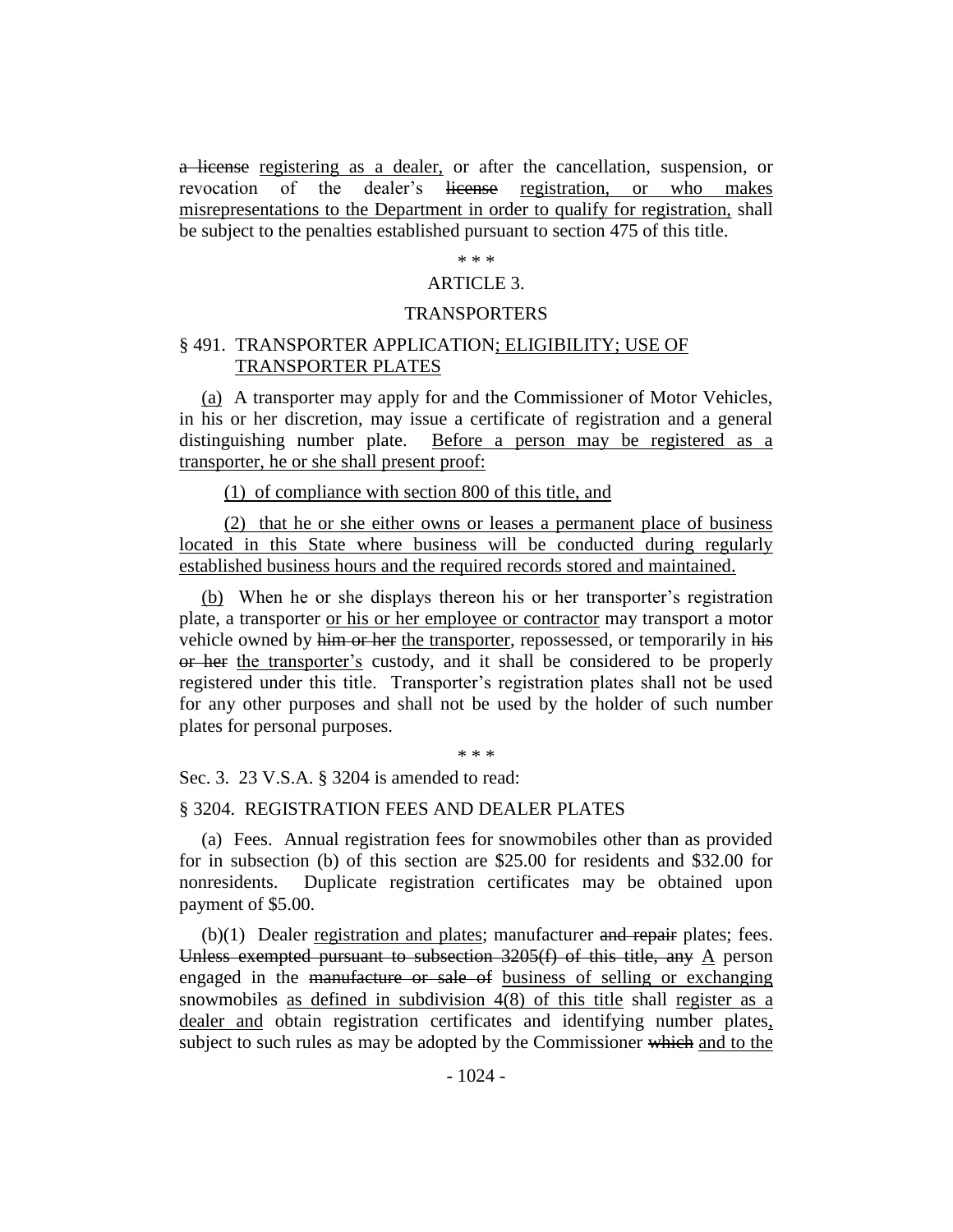requirements of chapter 7 this title. A manufacturer of snowmobiles may register and obtain registration certificates and identifying number plates under this section. Plates shall be valid for the following purposes only: testing; adjusting; demonstrating; temporary use of customers for a period not to exceed 14 days; private business or pleasure use of such person or members of his or her immediate family; and use at fairs, shows, or races when no charge is made for such use.

(2) Fees. Fees for dealer registration certificates shall be \$40.00 for the first certificate issued to any person and \$5.00 for any additional certificate issued to the same person within the current registration period. Fees for temporary number plates shall be \$1.00 \$3.00 for each plate issued.

\* \* \*

Sec. 4. 23 V.S.A. § 3305 is amended to read:

§ 3305. FEES

\* \* \*

(c) A person engaged in the manufacture or sale of business of selling or exchanging motorboats as defined in subdivision 4(8) of this title, of a type otherwise required to be registered by this subchapter, upon application to the Commissioner upon forms prescribed by him or her, may shall register and obtain registration certificates for use as described under subdivision (1) of this subsection, subject to the requirements of chapter 7 this title. A manufacturer of motorboats may register and obtain registration certificates under this section.

\* \* \*

(3) An application for a dealer motorboat registration and registration number shall be accompanied by the following fees:

(A) for the registration and first number applied for, \$25.00 and a surcharge of \$5.00;

(B) for each additional number applied for in the current registration period, \$5.00 and a surcharge of \$5.00.

\* \* \*

(j) The Commissioner, by rules adopted pursuant to 3 V.S.A. chapter 25, may provide for the issuance of temporary registrations of motorboats pending issuance of the permanent registration. Motorboat dealers may issue temporary motorboat registrations. The dealer's fee for the temporary registrations shall be \$3.00 for each registration purchased from the Department of Motor Vehicles. Temporary registrations shall be kept with the motorboat while being operated and shall authorize operation without the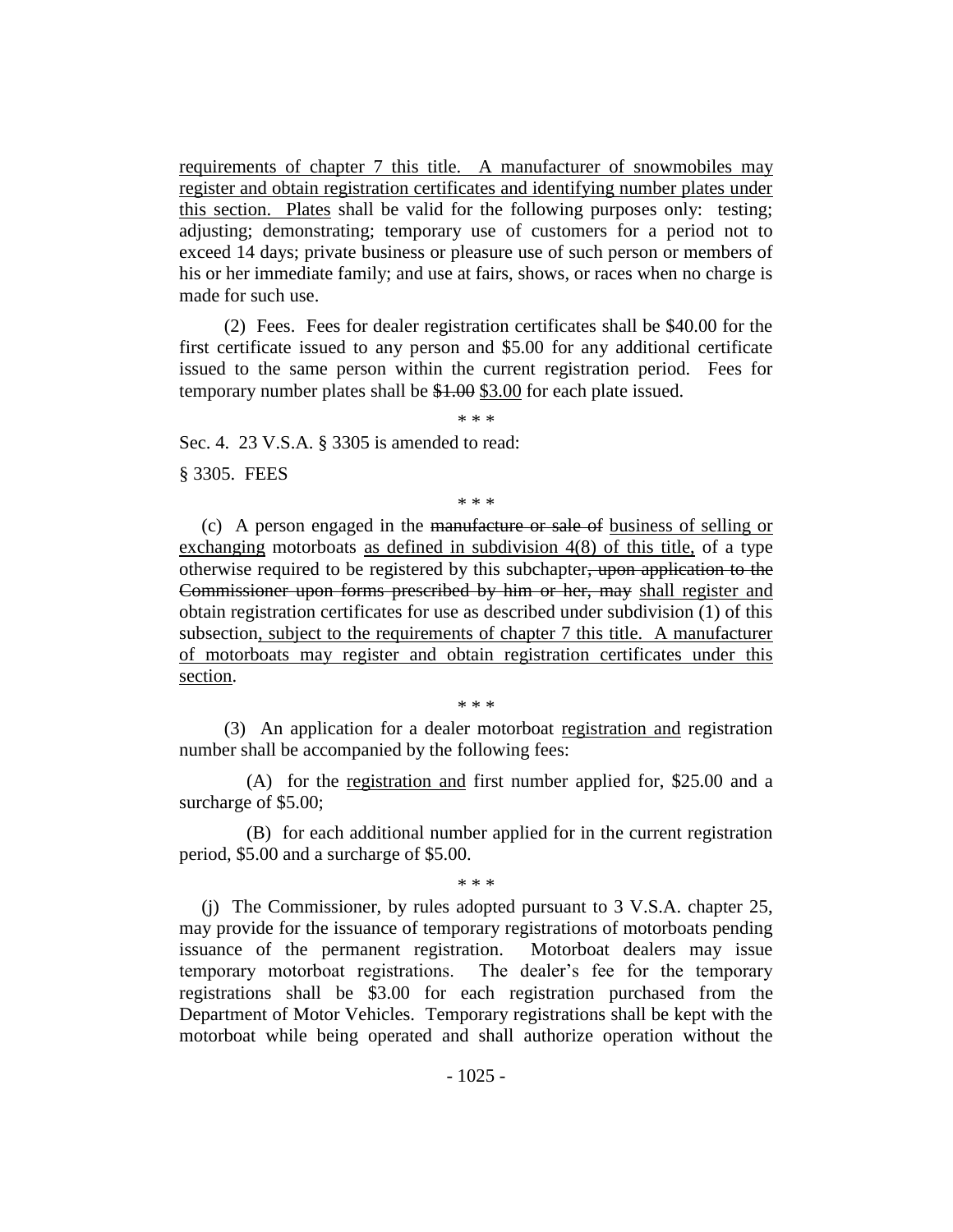registration number being affixed for a period not to exceed 30 60 days from the date of issue.

\* \* \*

Sec. 5. 23 V.S.A. § 3504(b) is amended to read:

(b) Any person engaged in the manufacture or sale of business of selling or exchanging all-terrain vehicles, as defined in subdivision 4(8) of this title, shall register and obtain registration certificates and identifying number plates subject to rules which may be adopted by the Commissioner which and to the requirements of chapter 7 of this title. A manufacturer of all-terrain vehicles may register and obtain registration certificates and identifying number plates under this section. Plates shall be valid for the following purposes only: testing; adjusting; demonstrating; temporary use of customers for a period not to exceed seven days; private business or pleasure use of the person or members of his or her immediate family; and use at fairs, shows, or races when no charge is made. Fees for registration and registration certificates shall be \$45.00 for the first certificate issued to any person and \$5.00 for any additional certificate issued to the same person within the current registration period. Fees for temporary number plates shall be \$3.00 for each plate issued.

\* \* \* Parking for Persons with Disabilities \* \* \*

Sec. 6. 23 V.S.A. § 304a is amended to read:

### § 304a. SPECIAL REGISTRATION PLATES AND PLACARDS FOR PEOPLE WITH DISABILITIES

(a) The following definitions shall apply to this section:

\* \* \*

(3) "Special registration plates" means a registration plate for people with disabilities that displays the International Symbol of Access:

(A) in a color that contrasts with the background; and

(B) in the same size as the letters or numbers on the plate.

(4) "Removable windshield placard" means a two-sided, hanger style placard which includes on each side:

(A) the International Symbol of Access, which is at least three inches in height, centered on the placard, and is white on a blue shield a color that contrasts with the placard's background color;

- (B) an identification number;
- (C) a date of expiration; and
- (D) the seal or other identification of the issuing authority.

- 1026 -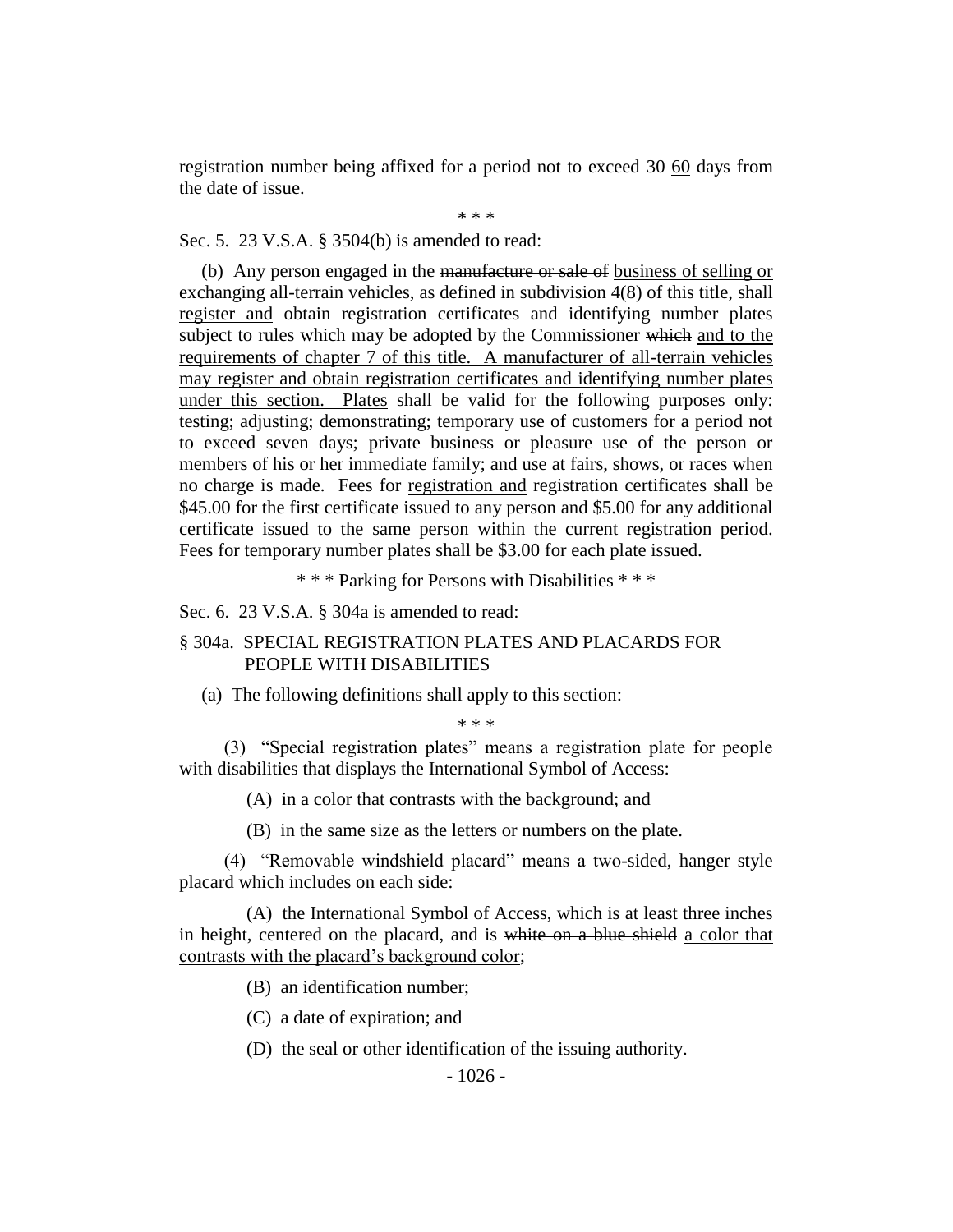(5) "Temporary removable windshield placard" means a two-sided hanger style placard which includes on each side:

(A) the International Symbol of Access, which is at least three inches in height, centered on the placard, and is white on a red shield a color that contrasts with the placard's background color;

(B) an identification number;

(C) a date of expiration; and

(D) the seal or other identification of the issuing authority.

(6) "Eligible person" means:

(A) a person who is blind or has an ambulatory disability and has been issued a special registration plate or a windshield placard by this State or another state;

(B) a person who is transporting a person described in subdivision (A) of this subdivision (6); or

(C) a person transporting a person who is blind or has an ambulatory disability on behalf of an organization that has been issued a special registration plate or a windshield placard by this State or another state for the purpose of transporting a person who is blind or has an ambulatory disability.

(c) Vehicles Eligible persons may park vehicles with special registration plates or removable windshield placards from issued by any state may use the in special parking spaces when:

\* \* \*

(1) the placard is displayed:

(A) by hanging it from the front windshield rearview mirror in such a manner that it may be viewed from the front and rear of the vehicle; or

(B) if the vehicle has no rearview mirror, on the dashboard;

(2) the plate is mounted as provided in section 511 of this title; or

(3) the plate is mounted or the placard displayed as provided by the law of the jurisdiction where the vehicle is registered.

 $(d)(1)$  A person who has an ambulatory disability or an individual transporting a person who is blind Except as otherwise provided in this subsection, an eligible person shall be permitted to park, and to park without fee, for at least 10 continuous days in a parking space or area which is restricted as to the length of time parking is permitted or where parking fees are assessed, except that this minimum period shall be.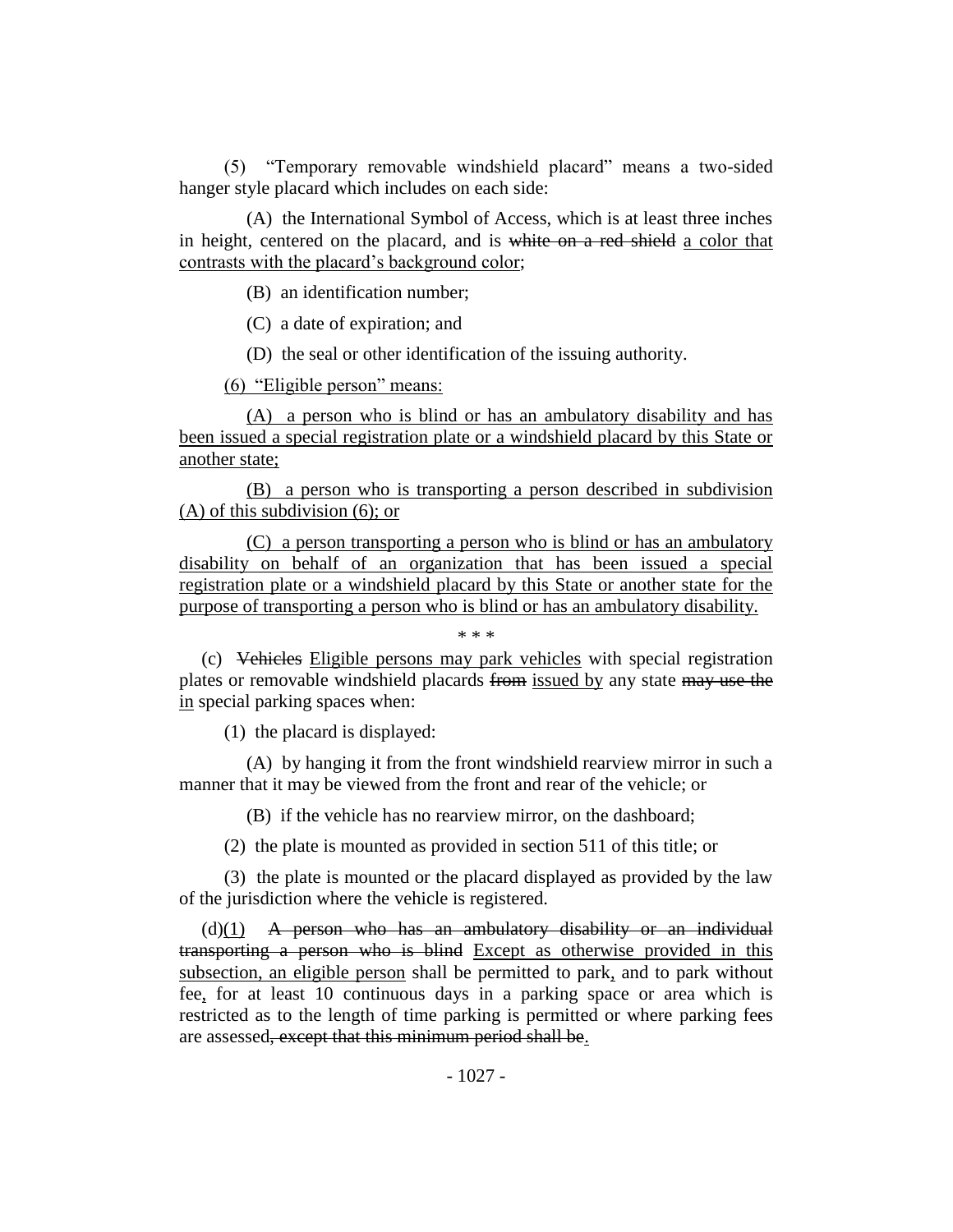(2) 24 continuous hours for parking in Notwithstanding the 10-day period in subdivision (1) of this subsection, in the case of a State- or municipally operated parking garage, an eligible person shall be permitted to park, and to park without fee, for at least 24 continuous hours.

(3) This section subsection shall not apply to spaces or areas in which parking, standing, or stopping of all vehicles is prohibited by law or by any parking ban, or which are reserved for special vehicles. As a condition to this the privilege conferred by this subsection, the vehicle shall display the registration plate or placard issued by the Commissioner, or a special registration license plate or placard issued by any other jurisdiction, in accordance with subsection (c) of this section.

(e) A person, other than  $\theta$  an eligible person with a disability, who for his or her own purposes parks a vehicle in a space for persons with disabilities shall be fined not less than \$200.00 for each violation and shall be liable for towing charges. He or she shall also be liable for storage charges not to exceed \$12.00 per day, and an artisan's lien may be imposed against the vehicle for payment of the charges assessed. The person in charge of the parking space or spaces for persons with a disability or any duly authorized law enforcement officer shall cause the removal of a vehicle parked in violation of this section. A violation of this section shall be considered a traffic violation within the meaning of 4 V.S.A. chapter 29.

#### \* \* \*

#### \* \* \* Multifunction School Activity Buses \* \* \*

Sec. 7. 23 V.S.A. § 1072(a) is amended to read:

 $(a)(1)$  The driver of any motor vehicle carrying passengers for hire except for jitneys designed to carry not more than seven passengers including the driver, of any school bus, or of any vehicle carrying explosive substances or flammable liquids as a cargo or part of a cargo, before Before crossing at grade any track or tracks of a railroad, the drivers of the following vehicles shall stop within 50 feet, but not less than 15 feet, from the nearest rail of the railroad and while so stopped shall look and listen in both directions along the track for any approaching train and for signals indicating the approach of a train, and may not proceed until he or she can do so safely:

(A) any motor vehicle carrying passengers for hire except for jitneys designed to carry not more than seven passengers including the driver;

(B) any school bus or multifunction school activity bus; and

(C) any vehicle carrying explosive substances or flammable liquids as cargo or part of its cargo.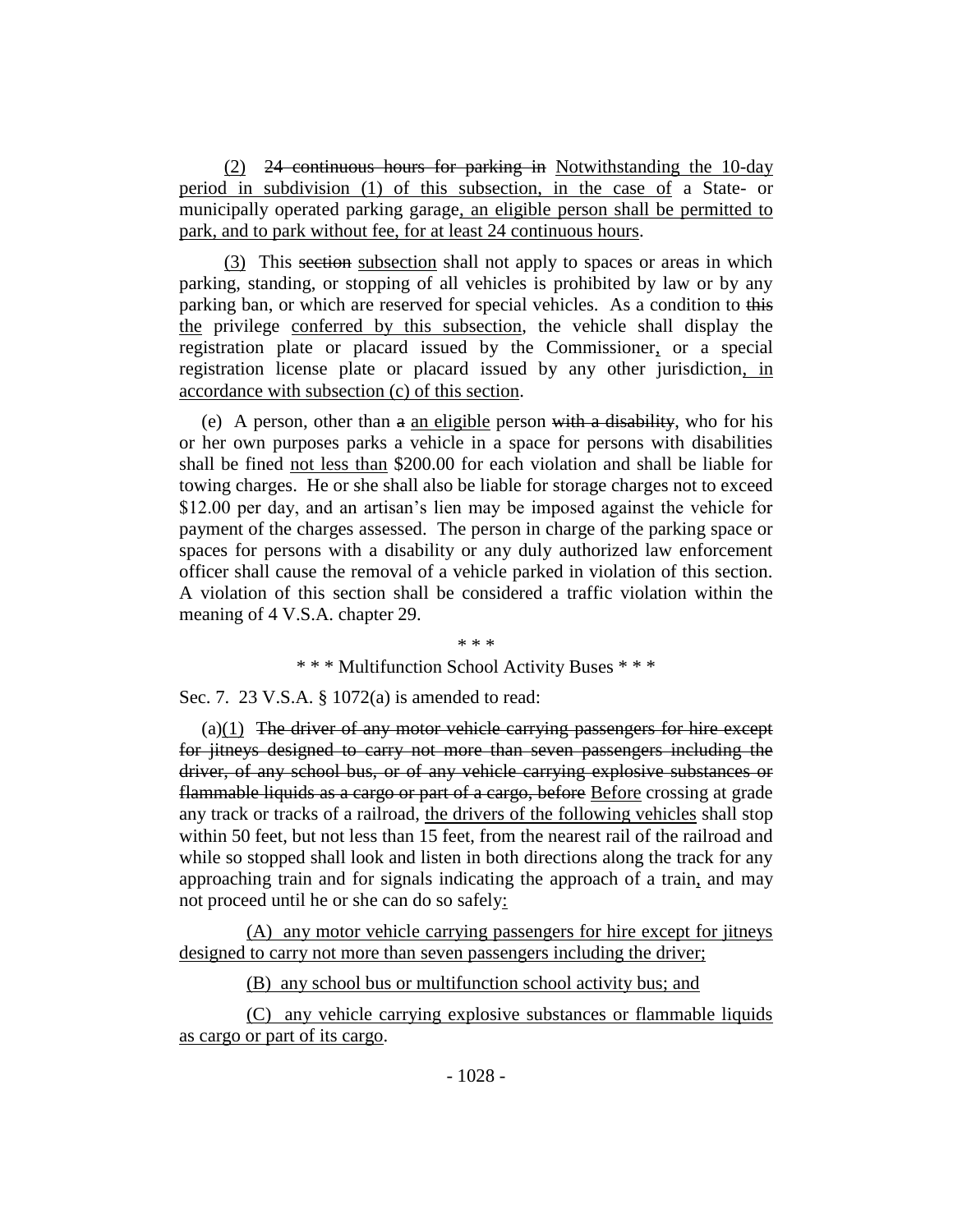(2) After stopping as required herein and upon proceeding when it is safe to do so, the driver of any said such vehicle shall cross so that there will be no necessity for changing gears while traversing the crossing, and the driver may not shift gears while crossing the track or tracks.

Sec. 8. 23 V.S.A. § 1287 is amended to read:

### § 1287. MULTIFUNCTION SCHOOL ACTIVITY BUS

(a) A "multifunction school activity bus" is a vehicle which is used to transport students on trips other than on a fixed route between home and school, and which meets the construction and safety standards for a "multifunction school activity bus" adopted by rule by the National Highway Traffic Safety Administration.

(b) If a school owns a multifunction school activity bus or leases one other than as provided in subdivision  $4(34)(A)(vi)$  of this title, the driver shall be required to hold a license which includes a school bus driver's endorsement. The A school bus endorsement road test may be taken in a multifunction school activity bus, but the resulting endorsement shall be restricted to the operation of the appropriately sized multifunction school activity bus. Otherwise, the endorsement shall be a Type I or Type II endorsement as appropriate to the size of the vehicle.

(c) A multifunction school activity bus may be a color other than national school bus yellow.

Sec. 9. 23 V.S.A. § 4121 is amended to read:

§ 4121. APPLICANTS FOR SCHOOL BUS ENDORSEMENTS

(a) An applicant for a school bus endorsement shall satisfy the following requirements:

(1) pass Pass the knowledge and skills test for obtaining a passenger vehicle endorsement;.

(2) have Have knowledge covering the following topics, at minimum:

(A) loading Loading and unloading children, including the safe operation of stop signal devices, external mirror systems, flashing lights, and other warning and passenger safety devices required for school buses by State or federal law or regulation;

(B) emergency Emergency exits and procedures for safely evacuating passengers in an emergency;.

(C) State and federal laws and regulations related to traversing safely highway rail grade crossings;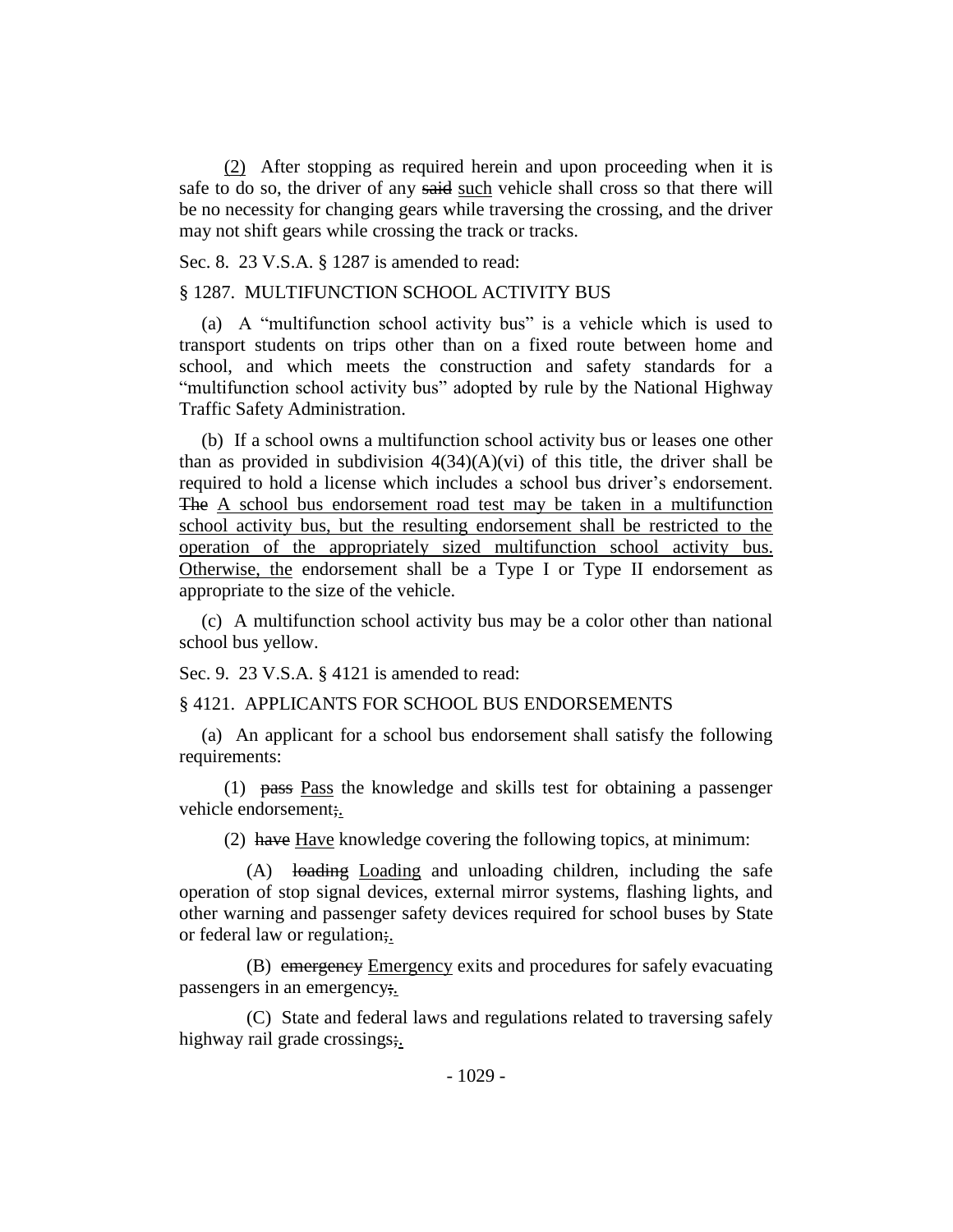(D) a A skills test in a school bus of the same vehicle group as the applicant will operate. As used in this subdivision  $(a)(2)(D)$ , "school bus" may include a "multifunction school activity bus" as defined in section 1287 of this title.

\* \* \*

Sec. 10. 23 V.S.A. § 1095b is amended to read:

# § 1095b. HANDHELD USE OF PORTABLE ELECTRONIC DEVICE PROHIBITED

\* \* \*

(b) Use of handheld portable electronic device prohibited. A person shall not use a portable electronic device while operating a moving motor vehicle on a highway in Vermont. The prohibition of this subsection shall not apply:

(1) to hands-free use;

(2) to activation or deactivation of hands-free use, as long as the device is in a cradle or otherwise securely mounted in the vehicle and the cradle or other any accessory for secure mounting the device is not affixed to the windshield in violation of section 1125 of this title;

(3) when use of a portable electronic device is necessary for a person to communicate with law enforcement or emergency service personnel under emergency circumstances; or

(4) to use of an ignition interlock device, as defined in section 1200 of this title.; or

(5) to use of a global positioning or navigation system if it is installed by the manufacturer or securely mounted in the vehicle in a manner that does not violate section 1125 of this title. As used in this subdivision (b)(5), "securely mounted" means the device is placed in an accessory or location in the vehicle, other than the operator's hands, where the device will remain stationary under typical driving conditions.

\* \* \*

Sec. 11. 23 V.S.A. § 1099 is amended to read:

### § 1099. TEXTING PROHIBITED

(a) As used in this section, "texting" means the reading or the manual composing or sending of electronic communications, including text messages, instant messages, or e-mails, using a portable electronic device as defined in subdivision  $4(82)$  of this title<del>, but shall not be construed to include use</del>. Use of a global positioning or navigation system shall be governed by section 1095b of this title.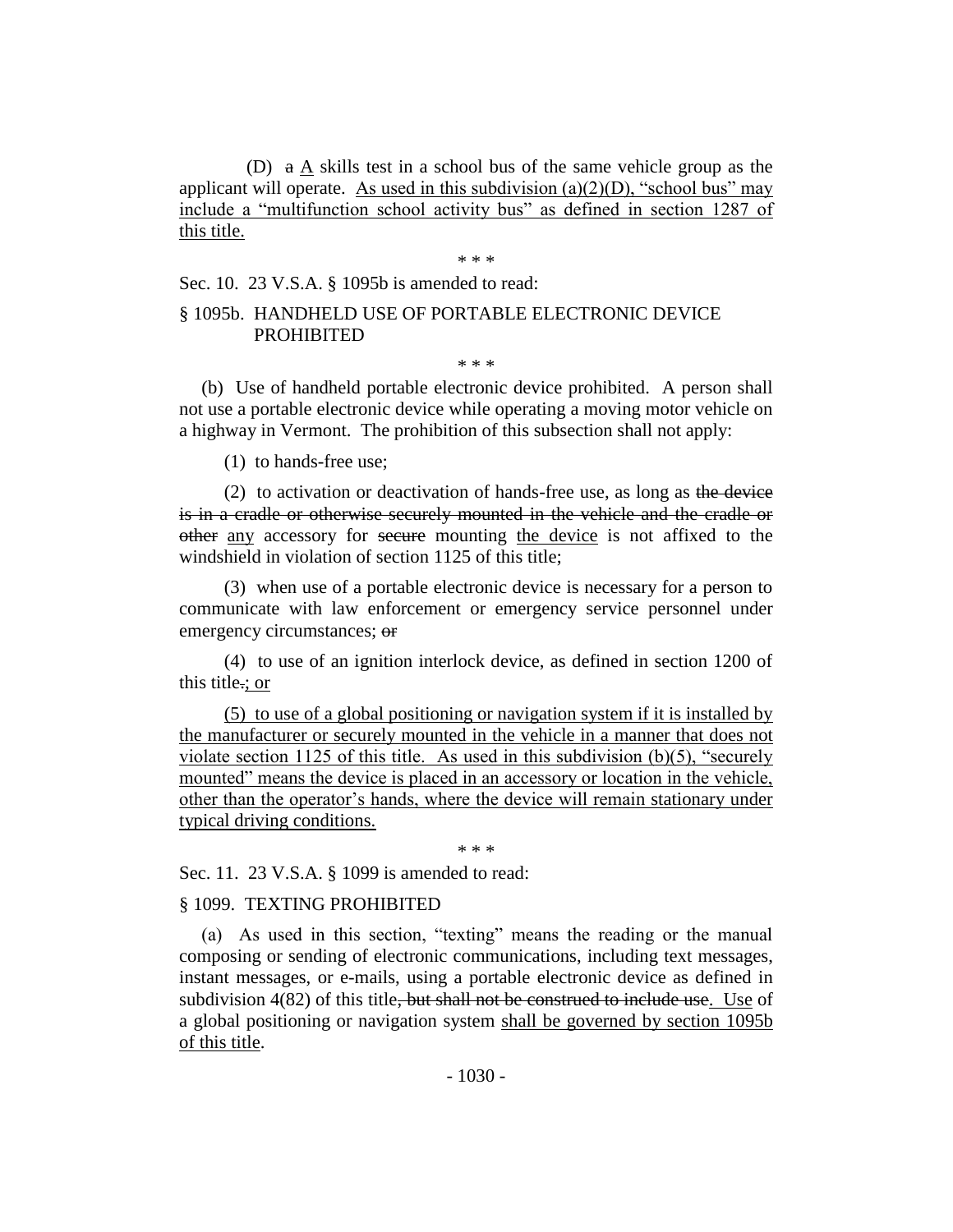(b) A person shall not engage in texting while operating a moving motor vehicle on a highway.

(c) A person who violates this section commits a traffic violation as defined in section 2302 of this title and shall be subject to a penalty of not less than \$100.00 and not more than \$200.00 upon adjudication of for a first violation, and of not less than \$250.00 and not more than \$500.00 upon adjudication of for a second or subsequent violation within any two-year period.

\* \* \* Obstructing Windshields, Windows \* \* \*

#### Sec. 12. LEGISLATIVE INTENT

(a) In *State v. Hurley*, 2015 VT 46 (March 5, 2015), the Vermont Supreme Court held that the prohibition of 23 V.S.A. § 1125 on objects hanging behind a windshield extends only to an object that "materially obstructs the driver's view."

(b) In adding the second sentence to 23 V.S.A. § 1125(a) as provided in Sec. 13 of this bill, the General Assembly intends to codify the holding of the *Hurley* decision and to codify the logical extension of the Court's holding to objects hanging behind a vent or side window immediately to the left or right of the driver. In only addressing hanging objects in 23 V.S.A. § 1125(a), the General Assembly takes no position on whether the Court's reasoning should extend further to the statute's prohibition on painting or adhering material or items to such windows or the windshield.

Sec. 13. 23 V.S.A. § 1125 is amended to read:

### § 1125. OBSTRUCTING WINDSHIELDS, WINDOWS

(a) No person shall paste, stick, or paint advertising matter or other things Except as otherwise provided in this section, a person shall not operate a motor vehicle on which material or items have been painted or adhered on or over, or hung in back of, any transparent part of a motor vehicle windshield, vent windows, or side windows located immediately to the left and right of the operator, nor hang any object, other than a rear view mirror, in back of the windshield except as follows. The prohibition of this section on hanging items shall apply only when a hanging item materially obstructs the driver's view.

(b) Notwithstanding subsection (a) of this section, a person may operate a motor vehicle with material or items painted or adhered on or over, or hung in back of, the windshield, vent windows, or side windows:

(1) In in a space not over four inches high and 12 inches long in the lower right-hand corner of the windshield.;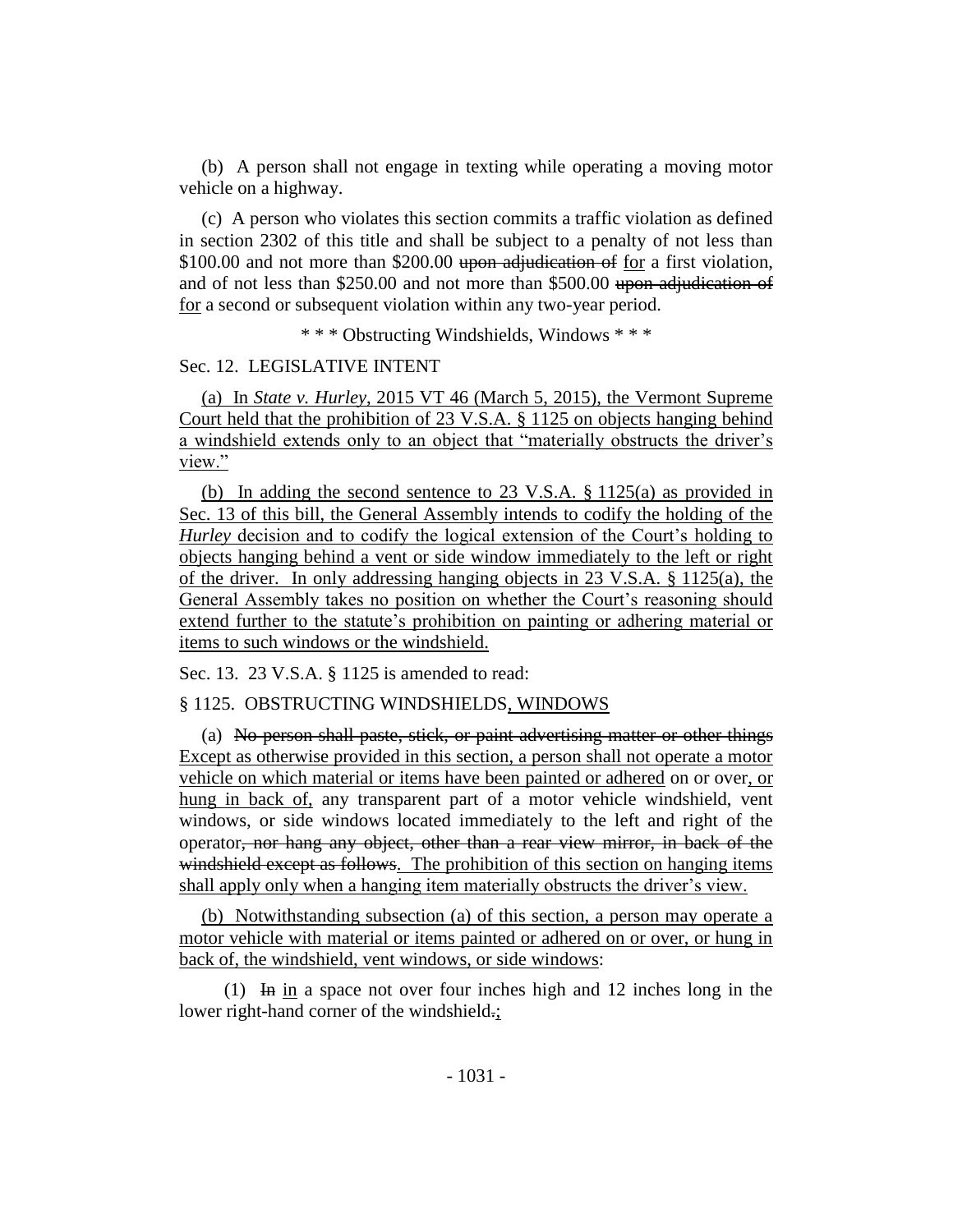(2) In in such space as the Commissioner of Motor Vehicles may specify for location of any sticker required by governmental regulation.;

(3) In in a space not over two inches high and two and one-half inches long in the upper left-hand corner of the windshield.;

(4) By persons if the operator is a person employed by the federal, state State, or local government and or a volunteer emergency responders responder operating an authorized emergency vehicles vehicle, who may place places any necessary equipment in back of the windshield of the vehicle, provided the equipment does not interfere with the operator's control of the driving mechanism of the vehicle;

 $(5)$   $\Theta$ m on a motor vehicle that is for sale by a licensed automobile dealer prior to the sale of the vehicle, in a space not over three inches high and six inches long in the upper left-hand corner of the windshield, and in a space not over four inches high and 18 inches long in the upper right-hand corner of the windshield; or

(6) if the object is a rearview mirror, or is an electronic toll-collection transponder located either between the roof line and the rearview mirror post or behind the rearview mirror.

 $(6)(c)$  The Commissioner may grant an exemption to the prohibition of this section upon application from a person required for medical reasons to be shielded from the rays of the sun and who attaches to the application a document signed by a licensed physician or optometrist certifying that shielding from the rays of the sun is a medical necessity. The physician or optometrist certification shall be renewed every four years. However, when a licensed physician or optometrist has previously certified to the Commissioner that an applicant's condition is both permanent and stable, the exemption may be renewed by the applicant without submission of a form signed by a licensed physician or optometrist. Additionally, the window shading or tinting permitted under this subdivision subsection shall be limited to the vent windows or side windows located immediately to the left and right of the operator. The exemption provided in this subdivision subsection shall terminate upon the sale transfer of the approved vehicle and at that time the applicable window tinting shall be removed by the seller. Furthermore, if the material described in this subdivision subsection tears or bubbles or is otherwise worn to prohibit clear vision, it shall be removed or replaced.

 $(b)(d)$  The rear side windows and the back window may be obstructed only if the motor vehicle is equipped on each side with a securely attached mirror, which provides the operator with a clear view of the roadway in the rear and on both sides of the motor vehicle.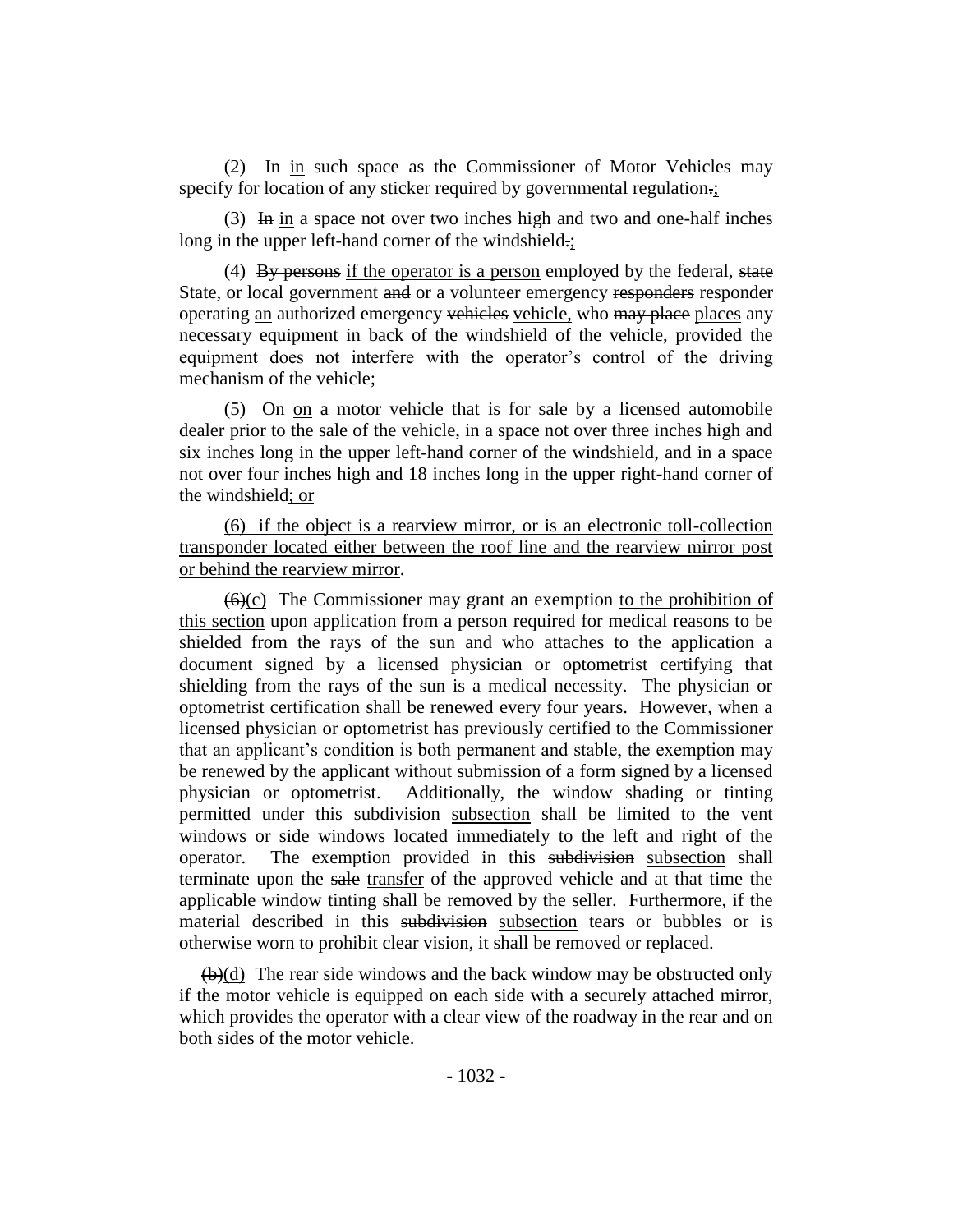\* \* \* Total Abstinence Program; Application Requirements \* \* \*

Sec. 14. 23 V.S.A. § 1209a(b)(1) is amended to read:

(1) Notwithstanding any other provision of this subchapter, a person whose license has been suspended for life under this subchapter may apply to the Driver Rehabilitation School Director and to the Commissioner for reinstatement of his or her driving privilege. The person shall have completed three years of total abstinence from consumption of alcohol or drugs, or both. The beginning date for the period of abstinence shall be no sooner than the effective date of the suspension from which the person is requesting reinstatement and shall not include any period during which the person is serving a sentence of incarceration to include furlough. The application shall include the applicant's authorization for a urinalysis examination. The application to the Commissioner shall be accompanied by a fee of \$500.00. The Commissioner shall have the discretion to waive the application fee if the Commissioner determines that payment of the fee would present a hardship to the applicant.

\* \* \* Authorized Use of Colored Signal Lamps \* \* \*

Sec. 15. 23 V.S.A. § 1252 is amended to read:

# § 1252. ISSUANCE OF PERMITS FOR SIRENS OR COLORED LAMPS, OR BOTH; USE OF AMBER LAMPS

(a) When satisfied as to the condition and use of the vehicle, the Commissioner shall issue and may revoke, for cause, permits for sirens or colored signal lamps in the following manner:

 $(1)(A)$  Sirens or blue or blue and, red, amber, or white signal lamps, or a combination of these, may be authorized for all law enforcement vehicles owned or leased by a law enforcement agency, a certified law enforcement officer, or the Vermont Criminal Justice Training Council. If the applicant is a constable, the application shall be accompanied by a certification by the town clerk that the applicant is the duly elected or appointed constable and attesting that the town has not voted to limit the constable's authority to engage in enforcement activities under 24 V.S.A. § 1936a.

(B) One blue signal lamp may be authorized for use on a vehicle owned or leased by a fire department or on an emergency medical service vehicle, provided that the Commissioner shall require the lamp to be mounted so as to be visible primarily from the rear of the vehicle.

(2) Sirens and red or red and white signal lamps may be authorized for all ambulances and other emergency medical service vehicles, fire apparatus department vehicles, vehicles used solely in rescue operations, or vehicles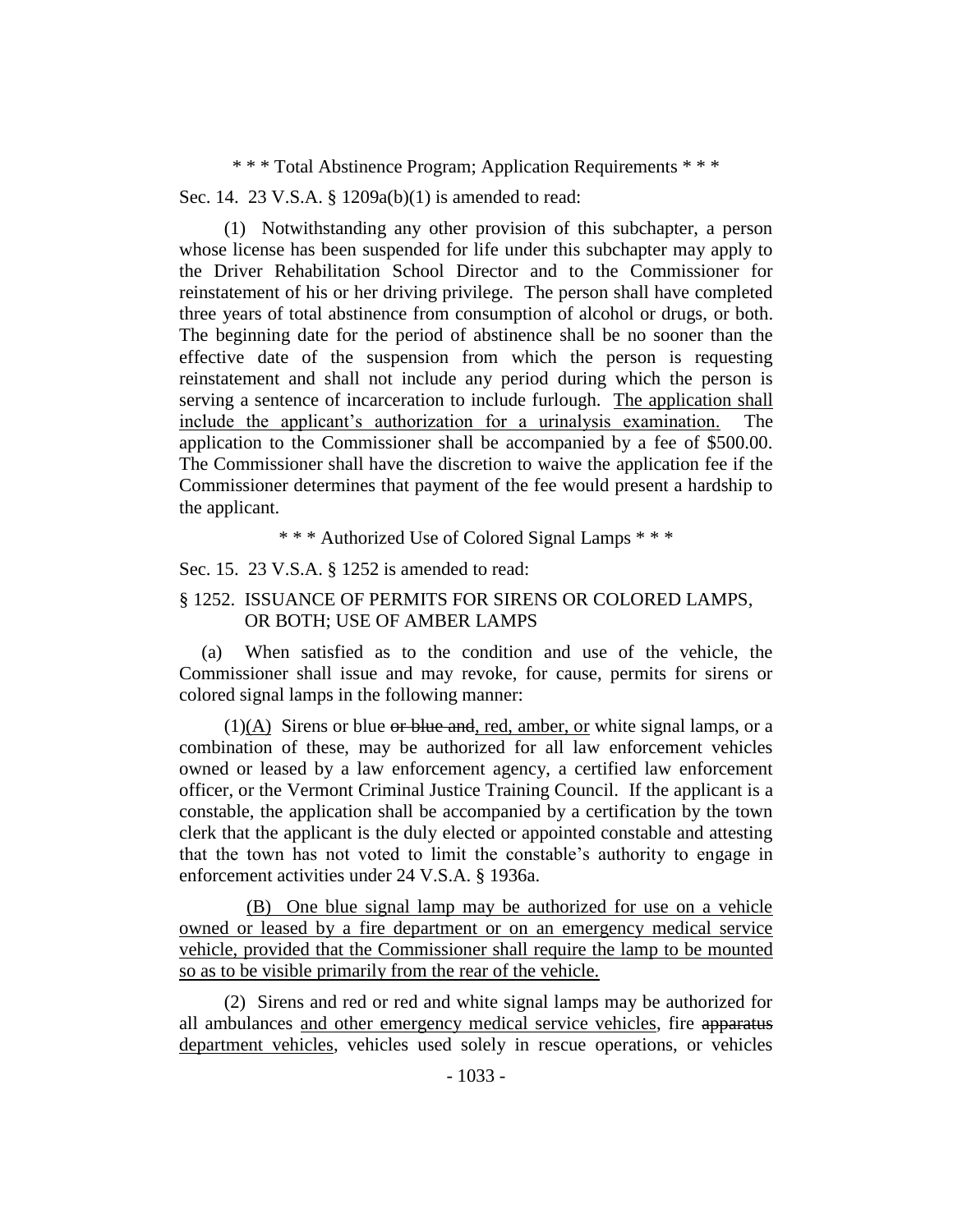owned or leased by, or provided to, volunteer firefighters and voluntary rescue squad members, including a vehicle owned by a volunteer's employer when the volunteer has the written authorization of the employer to use the vehicle for emergency fire or rescue activities.

(3) No vehicle may be authorized a permit for more than one of the combinations described in subdivisions (1) and (2) of this subsection. [Repealed.]

(4) No motor vehicle, other than one owned by the applicant, shall be issued a permit until the Commissioner has recorded the information regarding both the owner of the vehicle and the applicant for the permit.

(5) Upon application to the Commissioner, the Commissioner may issue a single permit for all the vehicles owned or leased by the applicant.

(6) Sirens and red or red and white signal lamps, or sirens and blue or blue and white signal lamps, may be authorized for restored emergency or enforcement vehicles used for exhibition purposes. Sirens and lamps authorized under this subdivision may only be activated during an exhibition, such as a car show or parade.

\* \* \*

Sec. 16. 23 V.S.A. § 1255 is amended to read:

#### § 1255. EXCEPTIONS

 $(1)(a)$  The provisions of section 1251 of this title shall not apply to directional signal lamps of a type approved by the commissioner of motor vehicles Commissioner.

 $(2)(b)$  All persons with motor vehicles equipped as provided in subdivision subdivisions  $1252(a)(1)$  and (2) of this title, shall use the sirens or colored signal lamps, or both, only in the direct performance of their official duties. When any person other than a law enforcement officer, firefighter, or emergency medical service (EMS) responder is operating a motor vehicle equipped as provided in subdivision  $1252(a)(1)$  of this title, the colored signal lamp shall be either removed, covered, or hooded. When any person, other than an authorized ambulance EMS vehicle operator, firefighter, or authorized operator of vehicles used in a rescue operation, is operating a motor vehicle equipped as provided in subdivision  $1252(a)(2)$  of this title, the colored signal lamps shall be either removed, covered, or hooded unless the operator holds a senior operator license.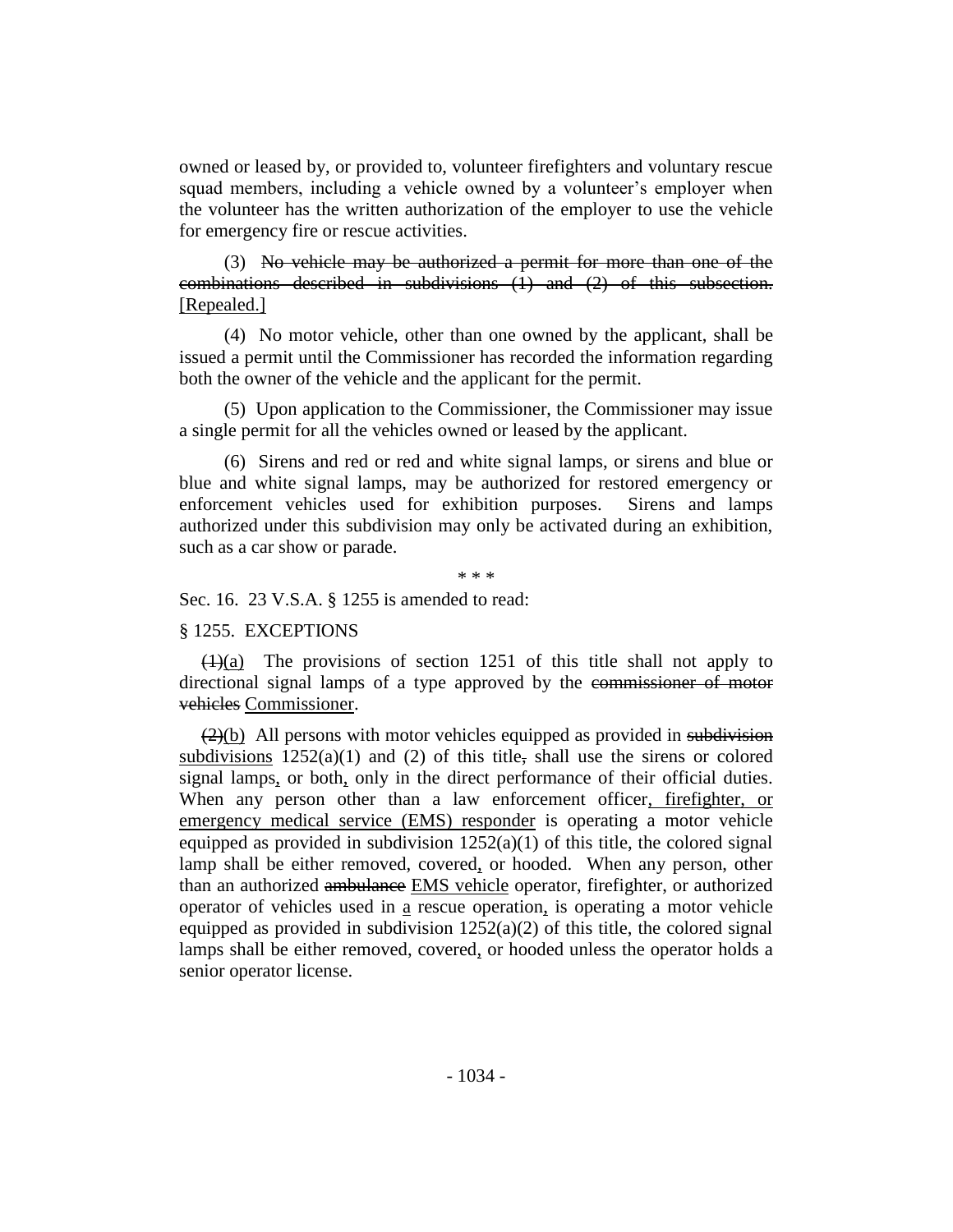\* \* \* Information on Motor Vehicle Certificates of Title \* \* \*

Sec. 17. 23 V.S.A. § 2018 is amended to read:

#### § 2018. INFORMATION ON CERTIFICATE

(a) Each certificate of title issued by the Commissioner shall contain:

- (1) The date issued.
- (2) The name and address of the owner.

(3) The names and addresses of any lienholders, in the order of priority as shown on the application or, if the application is based on a certificate of title, as shown on the certificate; however, no more than two lienholders may appear on a certificate. In the event that there are more than two lienholders on the vehicle, the certificate of title shall contain the an appropriate legend "There are more than two lienholders on this vehicle. Contact the Vermont Department of Motor Vehicles for details." as determined by the Commissioner.

(4) The title number assigned to the vehicle.

(5) A description of the vehicle including, so far as the following data exist, its make, model, identification number, odometer reading, or hubometer reading or clock meter reading on all vehicles, type of body, number of cylinders, whether new or used, and, if a new vehicle, the date of the first sale of the vehicle for use.

(6) Any other data the Commissioner prescribes.

(b) Unless a bond is filed as provided in subdivision 2020(2) of this title, a distinctive certificate of title shall be issued for a vehicle last previously registered in another state or country the laws of which do not require that lienholders be named on a certificate of title to perfect their security interests. The certificate shall contain the an appropriate legend "This vehicle may be subject to an undisclosed lien" as determined by the Commissioner and may contain any other information the Commissioner prescribes. If no notice of a security interest in the vehicle is received by the Commissioner within four months from the issuance of the distinctive certificate of title, he or she shall, upon application and surrender of the distinctive certificate, issue a certificate of title in ordinary form.

(f) If a vehicle has been returned to the manufacturer after final determination, adjudication, or settlement pursuant to the provisions of 9 V.S.A. chapter 115 or after final determination, adjudication, or settlement under similar laws of any other state, any certificate of title for the vehicle shall

\* \* \*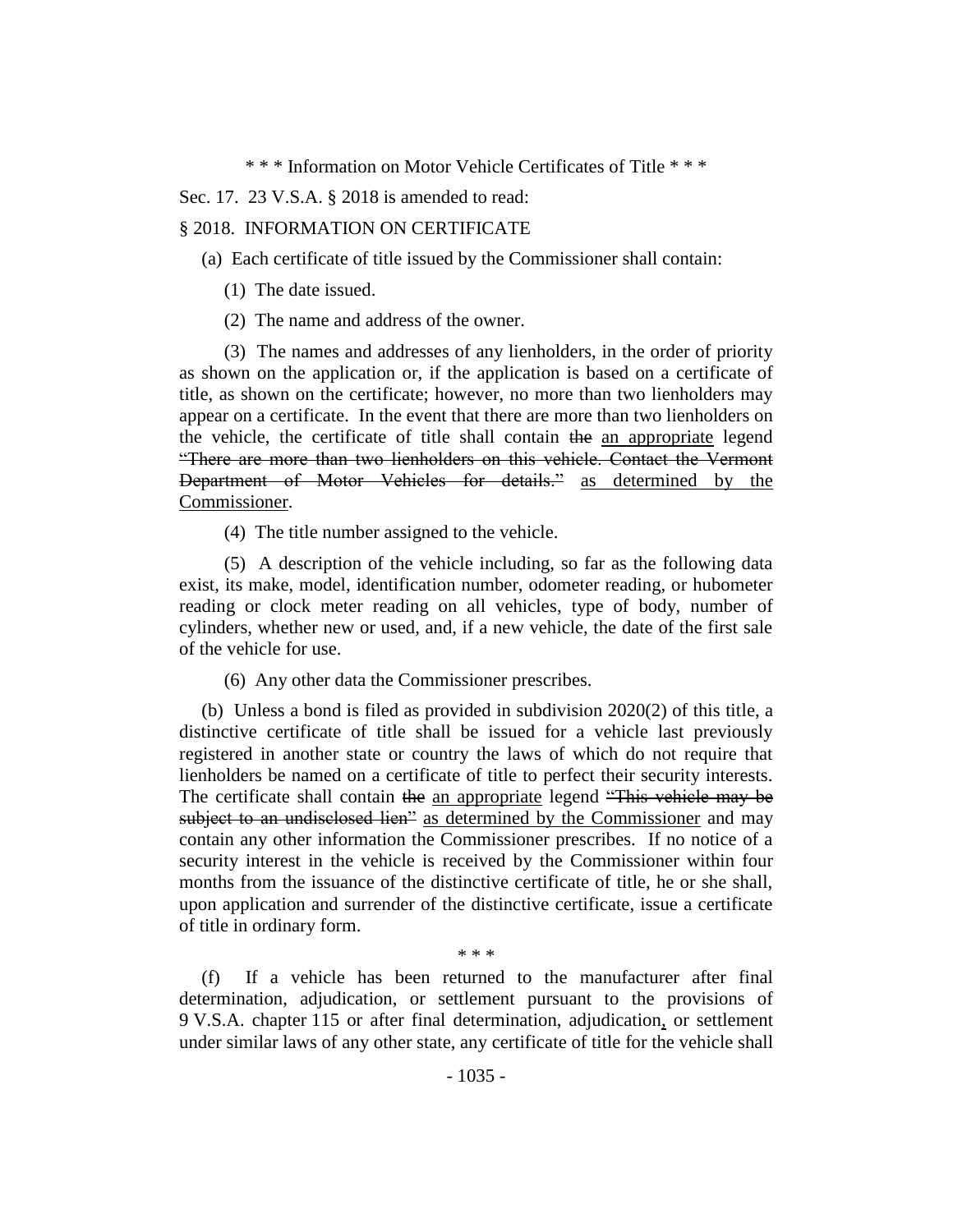contain the following an appropriate legend: "This vehicle was returned to the manufacturer pursuant to motor vehicle arbitration board, or similar proceedings, 9 V.S.A. § 4181" as determined by the Commissioner.

Sec. 18. 23 V.S.A. § 2022(a) is amended to read:

(a) If a certificate is lost, stolen, mutilated, or destroyed or becomes illegible, the first lienholder or, if none, the owner or legal representative of the owner named in the certificate, as shown by the records of the Commissioner, shall promptly make application for and may obtain a duplicate upon furnishing information satisfactory to the Commissioner. The duplicate certificate of title shall contain the legend "This is a duplicate certificate and may be subject to the rights of a person under the original certificate." It shall be mailed to the first lienholder named in it or, if none, to the owner.

Sec. 19. 23 V.S.A. § 2093(a) is amended to read:

(a) If a vehicle upon which a salvage certificate of title, a parts-only certificate, or other document indicating the vehicle is not sold for re-registration purposes has been or should have been issued by the Commissioner or by any other jurisdiction or person and or both, or a vehicle that has been declared a totaled motor vehicle is rebuilt and restored for highway operation, the owner thereof shall not apply for a certificate of title or registration, and none shall be issued until the vehicle has been inspected by the Commissioner or his or her authorized representative. The inspection of the vehicle shall be conducted in the manner prescribed by the Commissioner and shall include verification of the vehicle identification number and bills of sale or titles for major component parts used to rebuild the vehicle. When necessary, a new vehicle identification number shall be attached to the vehicle as provided by section 2003 of this title. Any new title issued for such vehicles shall contain the legend "rebuilt vehicle."

> \* \* \* Information on Snowmobile, Motorboat, and All-Terrain Vehicle Titles \* \* \*

Sec. 20. 23 V.S.A. § 3811 is amended to read:

### § 3811. INFORMATION ON CERTIFICATE

- (a) Each certificate of title issued by the Commissioner shall contain:
	- (1) The date issued.
	- (2) The name and address of the owner.

(3) The names and addresses of any lienholders, in the order of priority as shown on the application or, if the application is based on a certificate of title, as shown on the certificate; however, no more than two lienholders may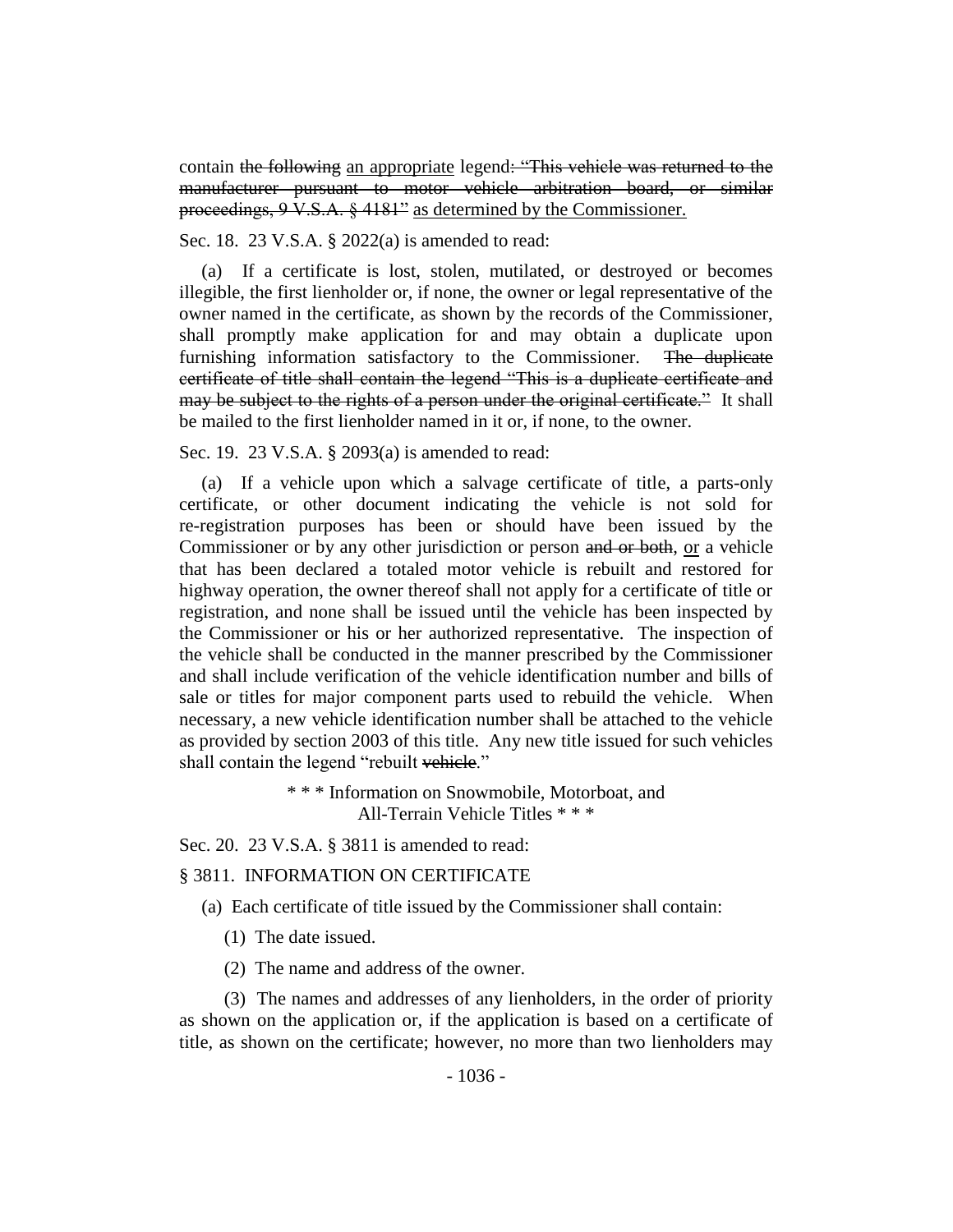appear on a certificate. In the event that there are more than two lienholders on the vessel, snowmobile, or all-terrain vehicle, the certificate of title shall contain the an appropriate legend "There are more than two lienholders on this vessel, snowmobile, or all-terrain vehicle. Contact the Vermont Department of Motor Vehicles for details" as determined by the Commissioner.

\* \* \*

(b) Unless a bond is filed as provided in subdivision 3813(2) of this title, a distinctive certificate of title shall be issued for a vessel, snowmobile, or all-terrain vehicle last previously registered in another state or country the laws of which do not require that lienholders be named on a certificate of title to perfect their security interests, or for which a title had not been issued by such other state or country. The certificate shall contain the an appropriate legend "This vessel, snowmobile, or all-terrain vehicle may be subject to an undisclosed lien<sup>2</sup> as determined by the Commissioner and may contain any other information the Commissioner prescribes. If no notice of a security interest in the vessel, snowmobile, or all-terrain vehicle is received by the Commissioner within four months from the issuance of the distinctive certificate of title, he or she shall, upon application and surrender of the distinctive certificate, issue a certificate of title in ordinary form.

Sec. 21. 23 V.S.A. § 3815(a) is amended to read:

(a) If a certificate is lost, stolen, mutilated, or destroyed or becomes illegible, the first lienholder or, if none, the owner or legal representative of the owner named in the certificate, as shown by the records of the Commissioner, shall promptly make application for and may obtain a duplicate upon furnishing information satisfactory to the Commissioner. The duplicate certificate of title shall contain the legend, "This is a duplicate certificate and may be subject to the rights of a person under the original certificate." It shall be mailed to the first lienholder named in it or, if none, to the owner.

\* \* \*

Sec. 22. 23 V.S.A. § 3835(a) is amended to read:

(a) If a vessel, snowmobile, or all-terrain vehicle upon which a salvage certificate of title, a parts-only certificate, or other document indicating the vessel, snowmobile, or all-terrain vehicle is not sold for reregistration purposes has been or should have been issued by the Commissioner, or by any other jurisdiction or person or both, or if a vessel, snowmobile, or all-terrain vehicle that has been declared totaled is rebuilt and restored for operation, the owner shall not apply for a certificate of title or registration, and none shall be issued until the vessel, snowmobile, or all terrain all-terrain vehicle has been inspected by the Commissioner or his or her authorized representative. The inspection of the vessel, snowmobile, or all-terrain vehicle shall be conducted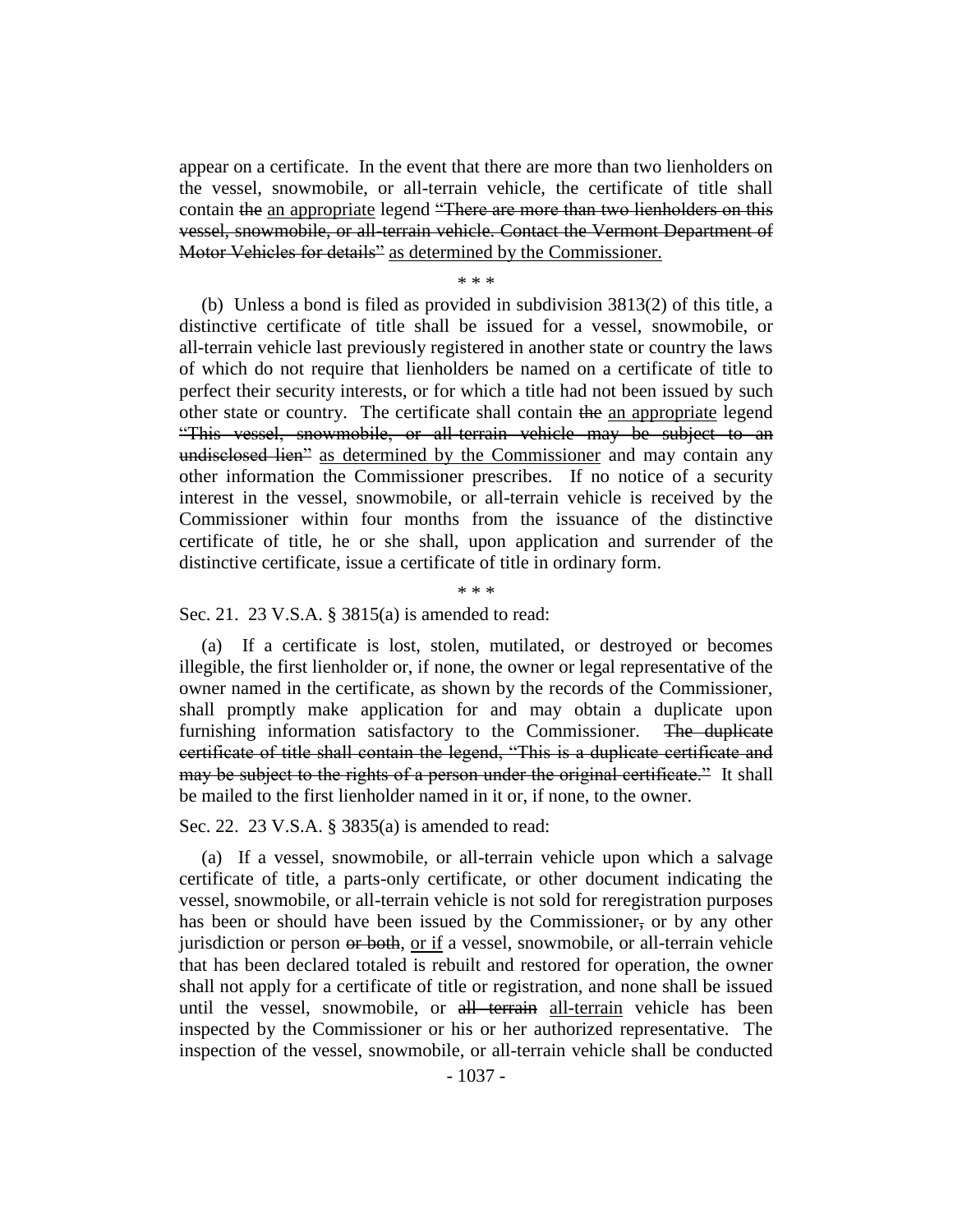in the manner prescribed by the Commissioner and shall include verification of the identification number and bills of sale or titles for major component parts used to rebuild the vessel, snowmobile, or all-terrain vehicle. When necessary, a new identification number shall be attached to the vessel, snowmobile, or all-terrain vehicle as provided by section 2003 of this title. Any new title issued for these vessels, snowmobiles, or all-terrain vehicles shall contain the legend "rebuilt vessel, snowmobile, or all-terrain vehicle."

\* \* \* Towed Vehicles \* \* \*

Sec. 23. 23 V.S.A. § 1102 is amended to read:

#### § 1102. REMOVAL OF STOPPED VEHICLES

(a) Any enforcement officer is authorized to:

(1) move a vehicle stopped, parked, or standing contrary to section 1101 of this title, or to require the driver or other person in charge to move the vehicle to a position off the paved or main-traveled part of the highway;

(2) remove an unattended vehicle which is an obstruction to traffic or to maintenance of the highway to a garage or other place of safety;

(3) remove any vehicle found upon a highway, as defined in 19 V.S.A. § 1, to a garage or other place of safety when:

(A) the officer is informed by a reliable source that the vehicle has been stolen or taken without the consent of its owner; or

(B) the person in charge of the vehicle is unable to provide for its removal; or

(C) the person in charge of the vehicle has been arrested under circumstances which require his or her immediate removal from control of the vehicle.

(b) Any enforcement officer causing the removal of a motor vehicle under this section shall notify the Agency of Transportation Department as to the location and date of discovery of the vehicle, date of removal of the vehicle, name of the wrecker towing service removing the vehicle, and place of storage. The officer shall record and remove from the vehicle, if possible, any information which might aid the Transportation Board Department in ascertaining the ownership of the vehicle. All information shall be forwarded and forward it to the Transportation Board in accordance with the provisions of 24 V.S.A. chapter 61 Department. A motor vehicle towed under authority of this section may qualify as an abandoned motor vehicle under subchapter 7 of chapter 21 of this title.

Sec. 24. 24 V.S.A. § 2272 is amended to read: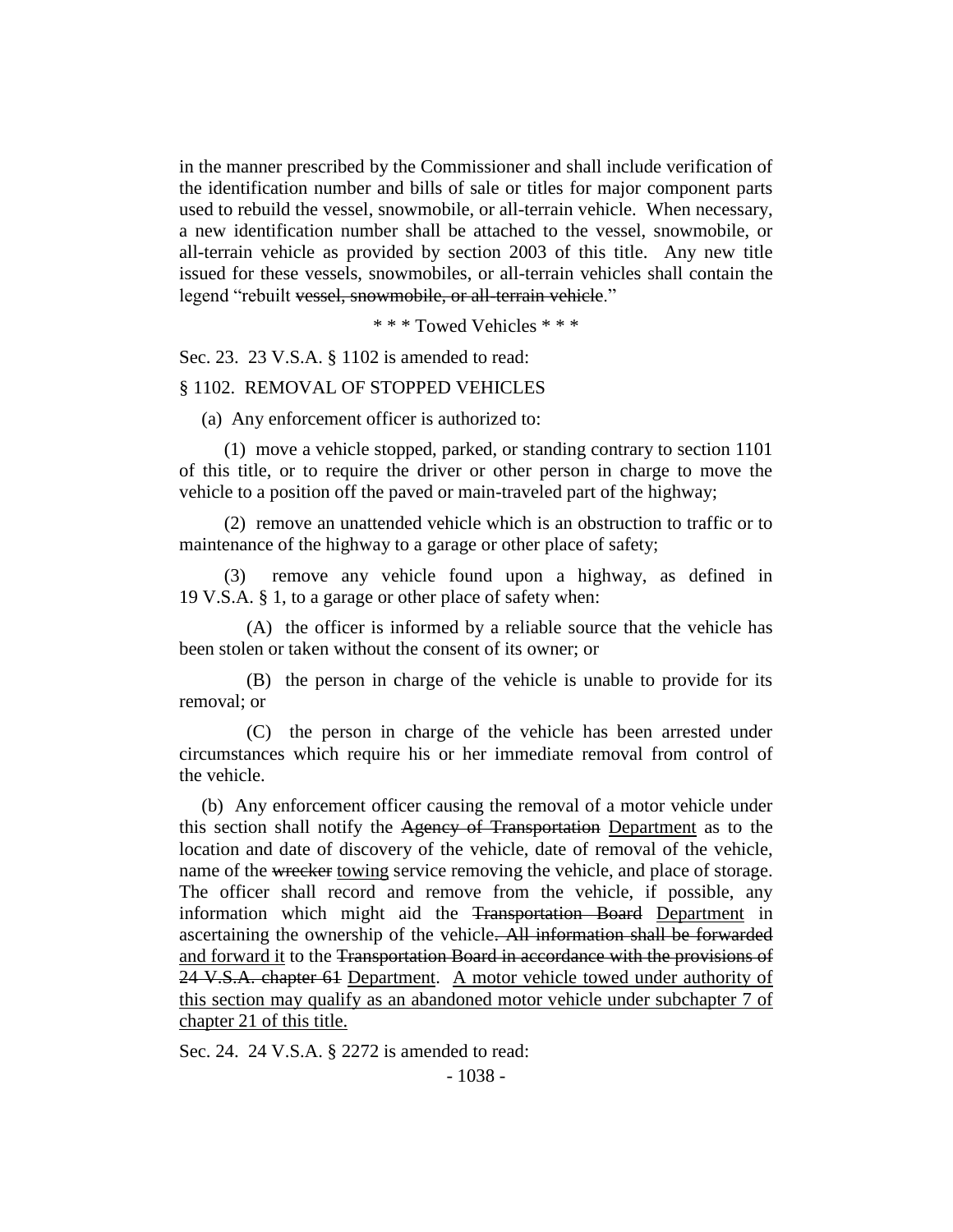#### § 2272. TAKING TITLE TO REMOVAL OF JUNK MOTOR VEHICLES

(a) A junk motor vehicle discovered in violation of section 2271 of this title shall be removed from view of the main traveled way of the highway by the owner of the land upon which it is discovered, upon receiving written notice from the agency of transportation Agency of Transportation to do so, if such owner holds title to the motor vehicle.

(b) If the owner of the land upon which a junk motor vehicle is discovered in violation of section 2271 of this title, does not hold or disclaims title, and the true owner of the motor vehicle is known or can be ascertained, the motor vehicle owner shall dispose of such motor vehicle in such a manner that it is no longer visible from the main traveled way of the highway upon receiving written notice from the agency of transportation Agency of Transportation to do so.

(c) The owner of land upon which a motor vehicle is left in violation of this section or section 2271 of this title may, without incurring any civil liability or criminal penalty to the owner or lienholders of such vehicles vehicle, remove cause the vehicle to be removed from the place where it is discovered to any other place on any property owned by him, and if so removed, he shall notify the agency of transportation and local or state police, in writing, forthwith. Within ten days after notification, the agency of transportation shall cause the vehicle to be taken under its control and disposed of as hereafter provided or her, or from the property, in accordance with 23 V.S.A. § 2152. The provisions of 23 V.S.A. chapter 21, subchapter 7 (abandoned motor vehicles) shall govern the identification, reclamation, and disposal of such vehicles.

(d) [Repealed.]

\* \* \* All-Terrain Vehicles \* \* \*

Sec. 25. 23 V.S.A. § 3501(5) is amended to read:

(5) "All-terrain vehicle" or "ATV" means any nonhighway recreational vehicle, except snowmobiles, having no less than two low pressure tires (10 pounds per square inch, or less), not wider than  $60 \times 64$  inches with two-wheel ATVs having permanent, full-time power to both wheels, and having a dry weight of less than 1,700 pounds, when used for cross-country travel on trails or on any one of the following or a combination thereof: land, water, snow, ice, marsh, swampland, and natural terrain. An ATV on a public highway shall be considered a motor vehicle, as defined in section 4 of this title, only for the purposes of those offenses listed in subdivisions  $2502(a)(1)(H)$ ,  $(N)$ ,  $(R)$ ,  $(U)$ ,  $(Y)$ ,  $(FF)$ ,  $(GG)$ ,  $(II)$ , and  $(AAA)$ ;  $(2)(A)$  and  $(B)$ ;  $(3)(A)$ ,  $(B)$ ,  $(C)$ , and  $(D)$ ; (4)(A) and (B) and (5) of this title and as provided in section 1201 of this title. An ATV shall not include an electric personal assistive mobility device.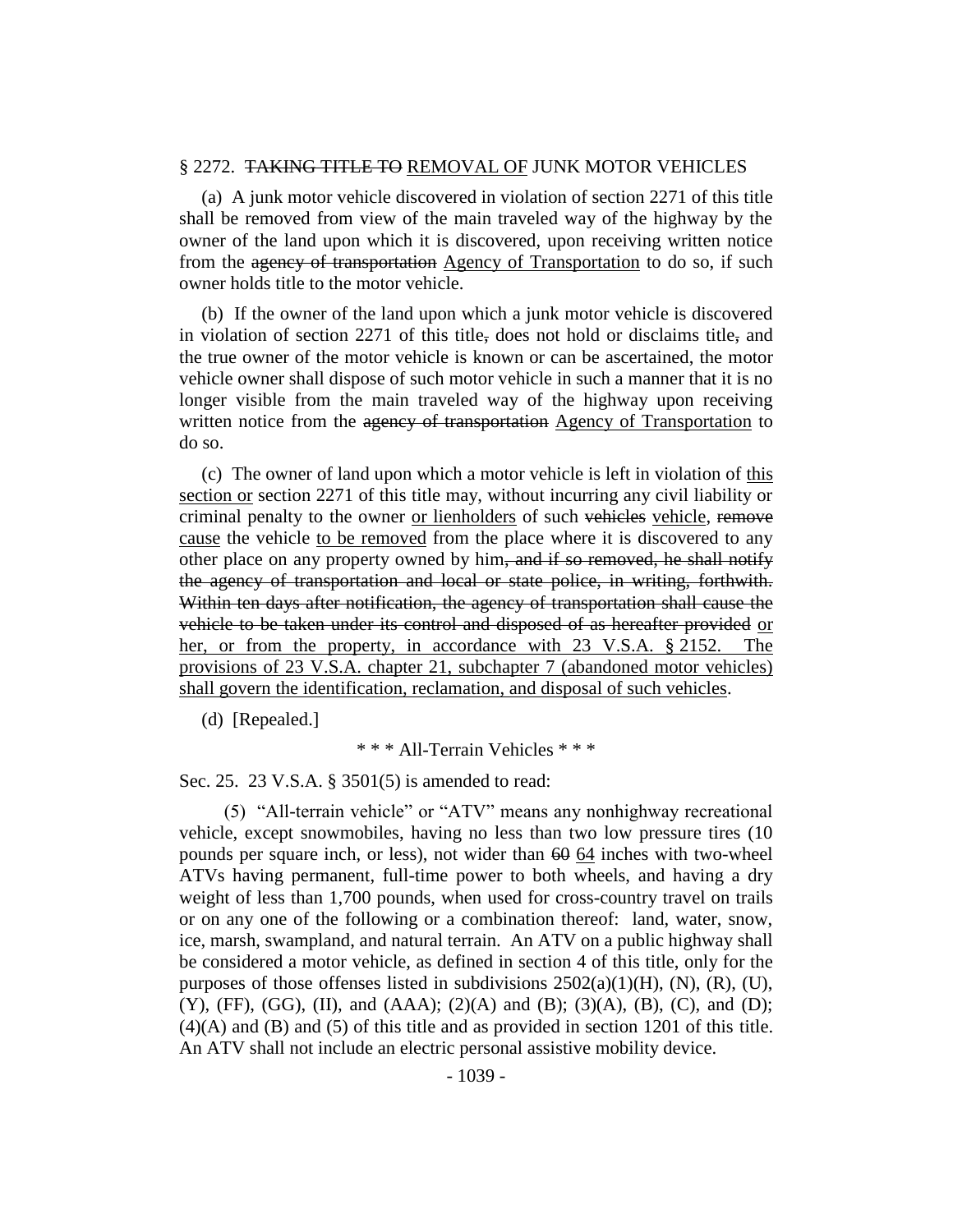Sec. 26. 23 V.S.A. § 3502 is amended to read:

### § 3502. REGISTRATION

(a) An all-terrain vehicle may not be operated unless registered pursuant to this chapter or any other section of this title by the State of Vermont and unless the all-terrain vehicle displays a valid Vermont ATV Sportsman's Association (VASA) Trail Access Decal (TAD) when operating on a VASA trail, except when operated:

(1)  $\Theta$  on On the property of the owner of the all-terrain vehicle;  $\Theta$ .

(2) off Off the highway, in a ski area while being used for the purpose of grooming snow, maintenance, or in rescue operations; or.

(3) for For official use by a federal, State, or municipal agency and only if the all-terrain vehicle is identified with the name or seal of the agency in a manner approved by the Commissioner; or.

(4) solely Solely on privately owned land when the operator is specifically invited to do so by the owner of that property and has on his or her person the written consent of the owner.

(5) By a person who possesses a completed TAD form processed electronically and either printed out or displayed on a portable electronic device. The printed or electronic TAD form shall be valid for 10 days after the electronic transaction. Use of a portable electronic device to display a completed TAD form does not in itself constitute consent for an enforcement officer to access other contents of the device.

\* \* \*

(e) An all-terrain vehicle owned by a person who is a resident of any other state or province shall be deemed to be properly registered for the purposes of this chapter if it is registered in accordance with the laws of the state or province in which its owner resides, but only to the extent that a similar exemption or privilege is granted under the laws of that state or province for all-terrain vehicles registered in this State by a resident of this State.

\* \* \* Commercial Driver Licenses; Skills Test Waivers \* \* \*

Sec. 27. 23 V.S.A. § 4108(d) is amended to read:

(d) At the discretion of the Commissioner, the skills test required under 49 C.F.R. § 383.113 may be waived for a commercial motor vehicle driver with military commercial motor vehicle experience who is currently licensed at the time of his or her application for a commercial driver license, if the test is substituted with an applicant's driving record in combination with the driving experience specified in this subsection. The Commissioner shall impose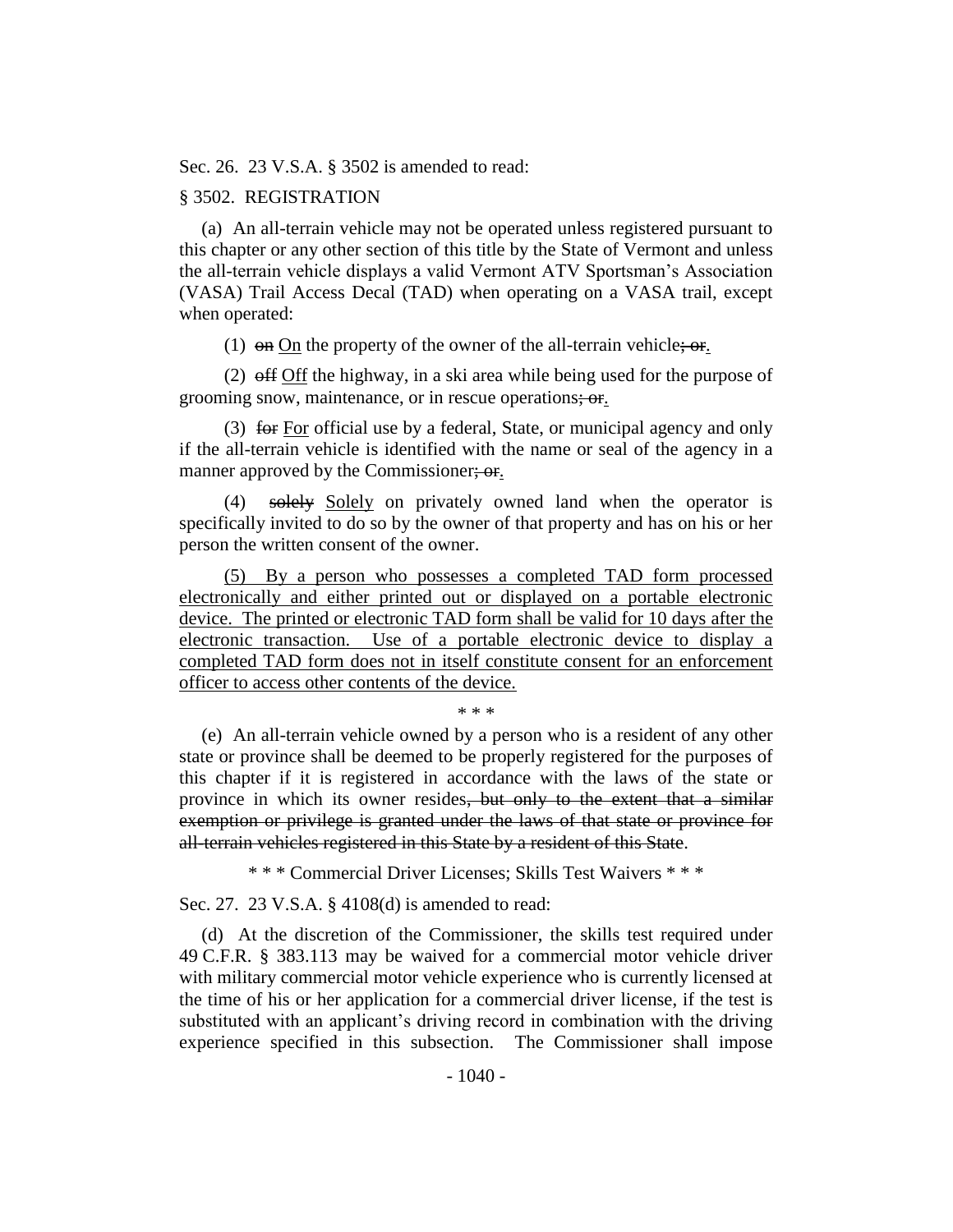conditions and limitations to restrict the applicants from whom alternative requirements for the skills test may be accepted. Such conditions shall include the following:

(1) the applicant must certify that, during the two-year period immediately prior to applying for a commercial driver license, he or she:

(A) has not had more than one license in addition to a military license;

(B) has not had any license suspended, revoked, or cancelled;

(C) has not had any convictions for any type of motor vehicle for the disqualifying offenses specified in subsection 4116(a) of this title;

(D) has not had more than one conviction for any type of motor vehicle for serious traffic violations specified in subdivision 4103(16) of this title; and

(E) has not had any conviction for a violation, other than a parking violation, of military, state State, or local law relating to motor vehicle traffic control arising in connection with any traffic accident, and has no record of an accident in which he or she was at fault; and

(2) the applicant must provide evidence and certify that he or she:

(A) is regularly employed or was regularly employed within the last 90 days 12 months in a military position requiring operation of a commercial motor vehicle;

(B) was exempted from the commercial driver license requirements in 49 C.F.R. § 383.3(c); and

(C) was operating for at least the two years immediately preceding discharge from the military a vehicle representative of the commercial motor vehicle the driver applicant operates or expects to operate.

\* \* \* Lists of Registrations and Suspensions \* \* \*

Sec. 28. 23 V.S.A. § 109 is amended to read:

### § 109. LISTS OF REGISTRATIONS TO ENFORCEMENT OFFICERS AND OTHERS; LISTS OF SUSPENSIONS

(a) Annually, the Commissioner shall cause to be prepared a list of registered motor vehicles, arranged serially according to the registration numbers assigned thereto which shall contain in addition the names and addresses of registered owners and a brief description of the vehicle registered, and the name and address of each person to whom is assigned a dealer's registration number. One copy of such list shall be furnished, in such form as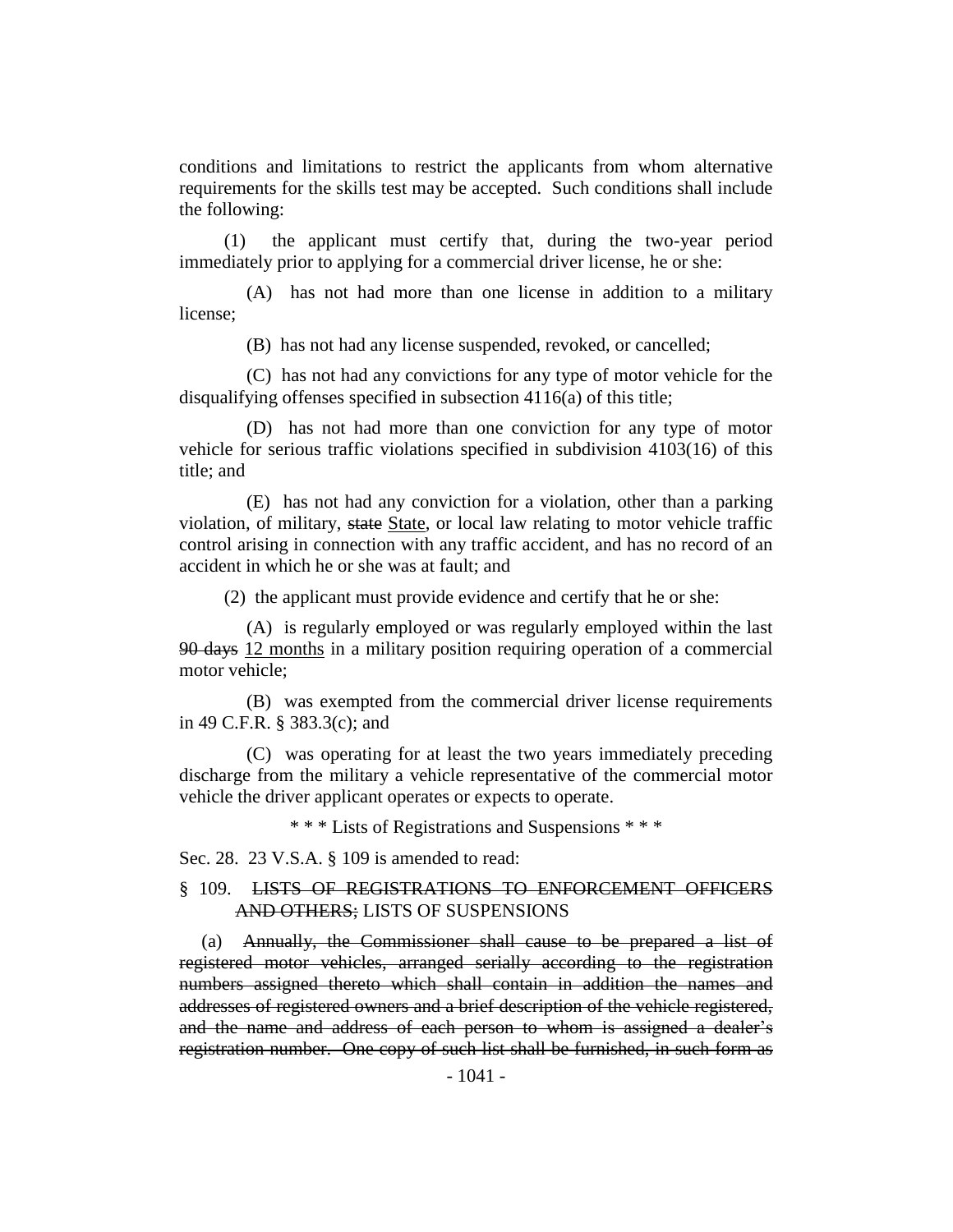the Commissioner may determine, free to each inspector of the Motor Vehicle Department, sheriff, State's Attorney, district judge, and police department in the State. The list may be also furnished to any person on request and upon the payment of the required fee. [Repealed.]

(b) Each month, the Commissioner shall cause to be prepared a list of all persons whose operating license, nonresident operating privileges, or privilege of an unlicensed operator to operate a vehicle, is suspended or revoked in this State at the time the list is prepared. Names on the list shall be arranged by county of residence or zip code. Notwithstanding 1 V.S.A. chapter 5, subchapter 3, the a list of all persons whose operating license, nonresident operating privileges, or privilege of an unlicensed operator to operate a vehicle is suspended or revoked in this State shall be available on request in such form as the Commissioner may determine. The list shall be available in an electronic format for law enforcement officers with computer access through the Department of Public Safety.

\* \* \* Nonresident Motor Truck Registration \* \* \*

Sec. 29. REPEAL

23 V.S.A. § 413 (nonresident motor truck registration) is repealed.

Sec. 30. 23 V.S.A. § 411 is amended to read:

#### § 411. RECIPROCAL PROVISIONS

As determined by the Commissioner, a motor vehicle owned by a nonresident shall be considered as registered and a nonresident operator shall be considered as licensed or permitted in this State if the nonresident owner or operator has complied with the laws of the foreign country or state of his or her residence relative to the registration of motor vehicles and the granting of operators' licenses or learner's permits. Any exemptions provided in this section shall, however, be operative as to an owner or operator of a motor vehicle only to the extent that under the laws of the foreign country or state of his or her residence like exemptions and privileges are granted to operators duly licensed or permitted and to owners of motor vehicles duly registered under the laws of this State. If the owner or operator is a resident of a country not adjoining the United States, such exemptions shall be operative for a period of 30 days for vacation purposes, notwithstanding that such country does not grant like privileges to residents of this State. Such exemptions shall not be operative as to the owner of a motor truck used for the transportation of property for hire or profit between points within the State or to the owner of any motor vehicle carrying an auxiliary fuel tank or tanks providing an additional supply of motor fuel over and above that provided in the standard equipment of such vehicle.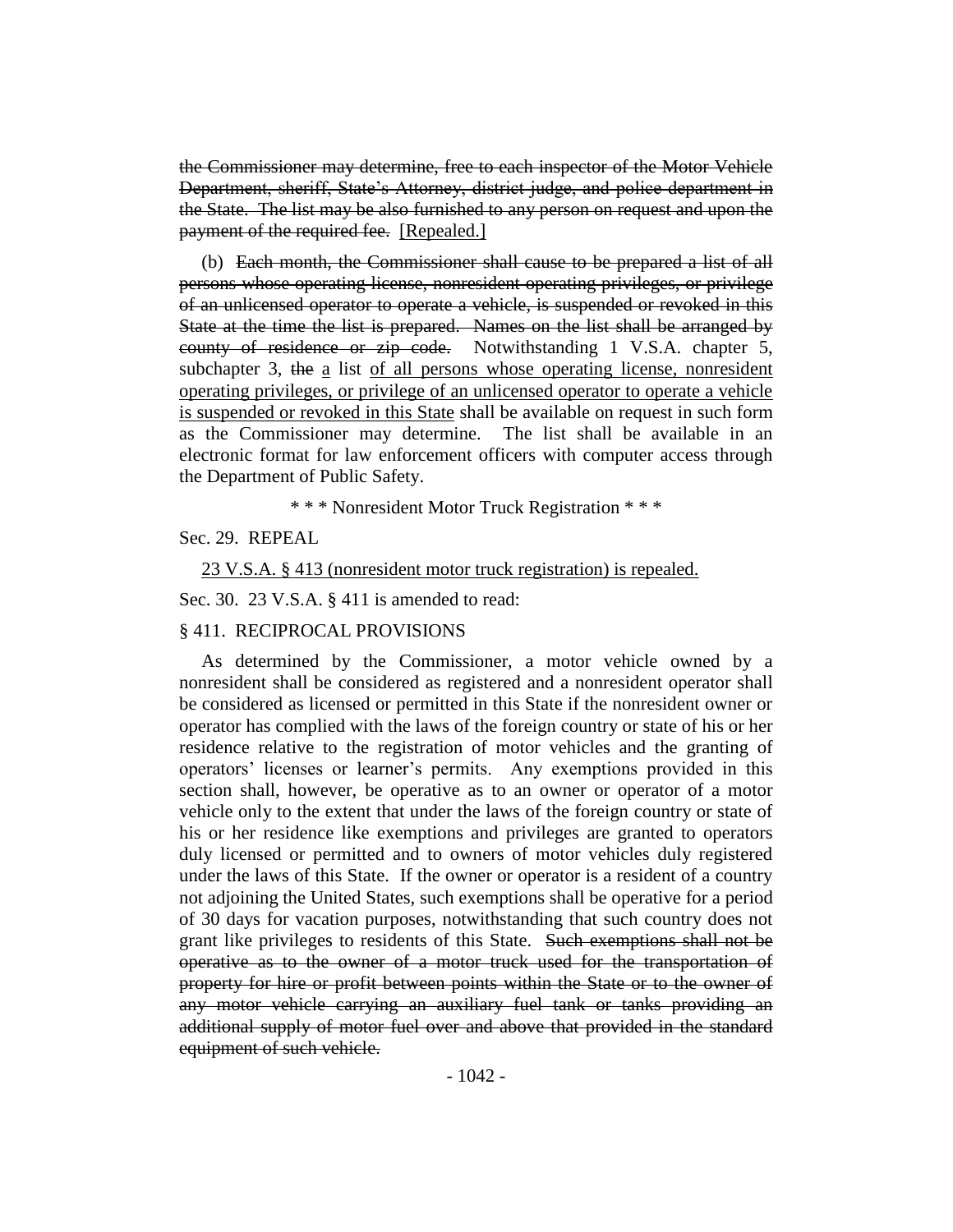\* \* \* New Motor Vehicle Arbitration; Uncontested Matters \* \* \*

Sec. 31. 9 V.S.A. § 4173 is amended to read:

#### § 4173. PROCEDURE TO OBTAIN REFUND OR REPLACEMENT

\* \* \*

 $(c)(1)$  Arbitration of the consumer's complaint, either through the manufacturer's dispute settlement mechanism or the Board, must be held within 45 days of receipt by the manufacturer or the Board of the consumer's notice, electing the remedy of arbitration unless:

(A) the consumer or the manufacturer has shows good cause for an extension of time, not to exceed an additional 30-day period; or

(B) the manufacturer does not contest the consumer's complaint, in which case an arbitration hearing is not required.

(2) If the an extension of time is requested by the manufacturer, the manufacturer shall provide free use of a vehicle to the consumer if the consumer's vehicle is out of service.

(3) In the event If the consumer elects to proceed in accordance with the manufacturer's dispute settlement mechanism, the matter is contested, and the arbitration of the dispute is not held within 45 days of the manufacturer's receipt of the consumer's notice and the manufacturer is not able to establish good cause for the delay, the consumer shall be entitled to receive the relief requested under this chapter.

(d) Within the 45-day period set forth in subsection (c) of this section but at least five days prior to hearing, the manufacturer shall have one final opportunity to correct and repair the defect which the consumer claims entitles him or her to a refund or replacement vehicle. Any right to a final repair attempt is waived if the manufacturer does not complete it at least five days prior to hearing. If the consumer is satisfied with the corrective work done by the manufacturer or his or her delegate, the arbitration proceedings shall be terminated without prejudice to the consumer's right to request arbitration be recommenced if the repair proves unsatisfactory for the duration of the express warranty.

(e) The If an arbitration hearing is required under this section, the vehicle must be presented at the hearing site for an inspection or test drive, or both, by members of the Board.

\* \* \*

Sec. 32. 9 V.S.A. § 4174(d) is amended to read: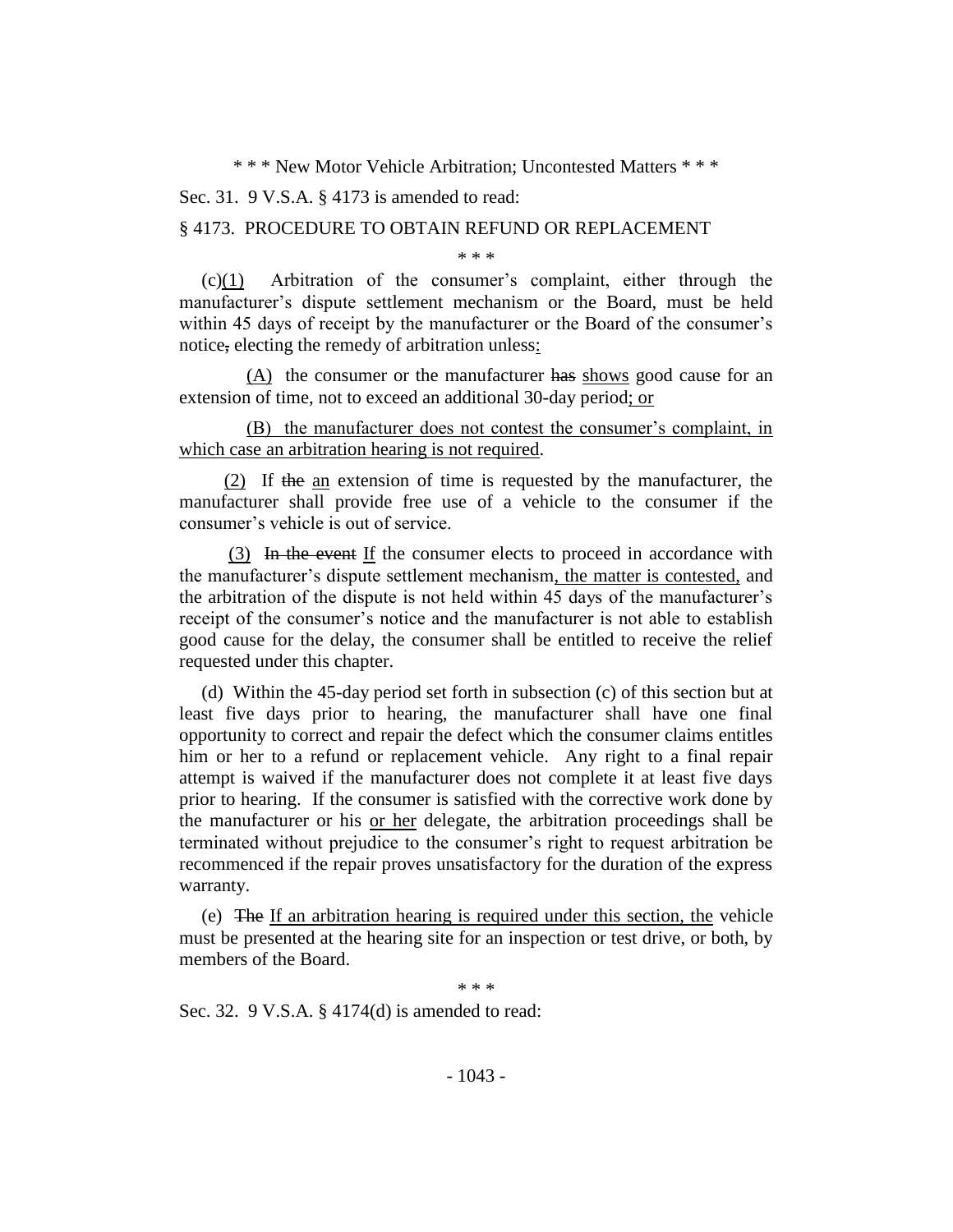(d) The Board shall render a decision within 30 days of the conclusion of a hearing and in a contested matter, and within 30 days of the manufacturer's answer in an uncontested matter. The Board has authority to issue any and all damages as are provided by this chapter.

\* \* \* Biobus Pilot Extension \* \* \*

Sec. 33. 2013 Acts and Resolves No. 12, Sec. 30a is amended to read:

Sec. 30a. SCHOOL BUS PILOT PROGRAM

(a) Definitions. As used in this section, the term "person" shall have the same meaning as in 1 V.S.A. § 128, and the term "Type II school bus" shall have the same meaning as in 23 V.S.A. § 4(34)(C).

(b) Pilot program. Upon application, the Commissioner of Motor Vehicles shall approve up to three persons who satisfy the requirements of this section to participate in a pilot program. Pilot program participants shall be authorized to operate on Vermont highways Type II school buses registered in this State that are retrofitted with an auxiliary fuel tank to enable the use of biodiesel, waste vegetable oil, or straight vegetable oil, provided the school bus has passed inspection in accordance with subdivision (c)(3) of this section and the bus and its auxiliary tank comply with the Federal Motor Vehicle Safety Standards applicable to Type II school buses. If more than three persons apply to participate in the pilot program, the Commissioner shall give priority to applicants who seek to install the auxiliary fuel tank in connection with a student-led or student-generated school project.

(c) Documentation; requirements. The Commissioner may prescribe that applicants furnish information necessary to implement the pilot program. After an applicant furnishes such information and is approved, the Commissioner shall provide the person with documentation of the person's selection under the pilot program and the expiration date of the program. If the approved person is a municipality or another legal entity, the Commissioner's documentation shall list the specific individuals authorized to operate the Type II school bus. The Commissioner's documentation shall:

(1) be carried in the school bus while it is operated on a highway;

(2) constitute and be recognized by enforcement officers in Vermont as a waiver, until expiration of the pilot program, of those provisions of 23 V.S.A. §§ 4(37), 1221, and 1283(a)(6) and of any rule that would prohibit school buses retrofitted with auxiliary fuel tanks from lawfully operating on Vermont highways; and

(3) be recognized by authorized inspection stations as a waiver of the prohibition on auxiliary or added fuel tanks, and of the requirement that buses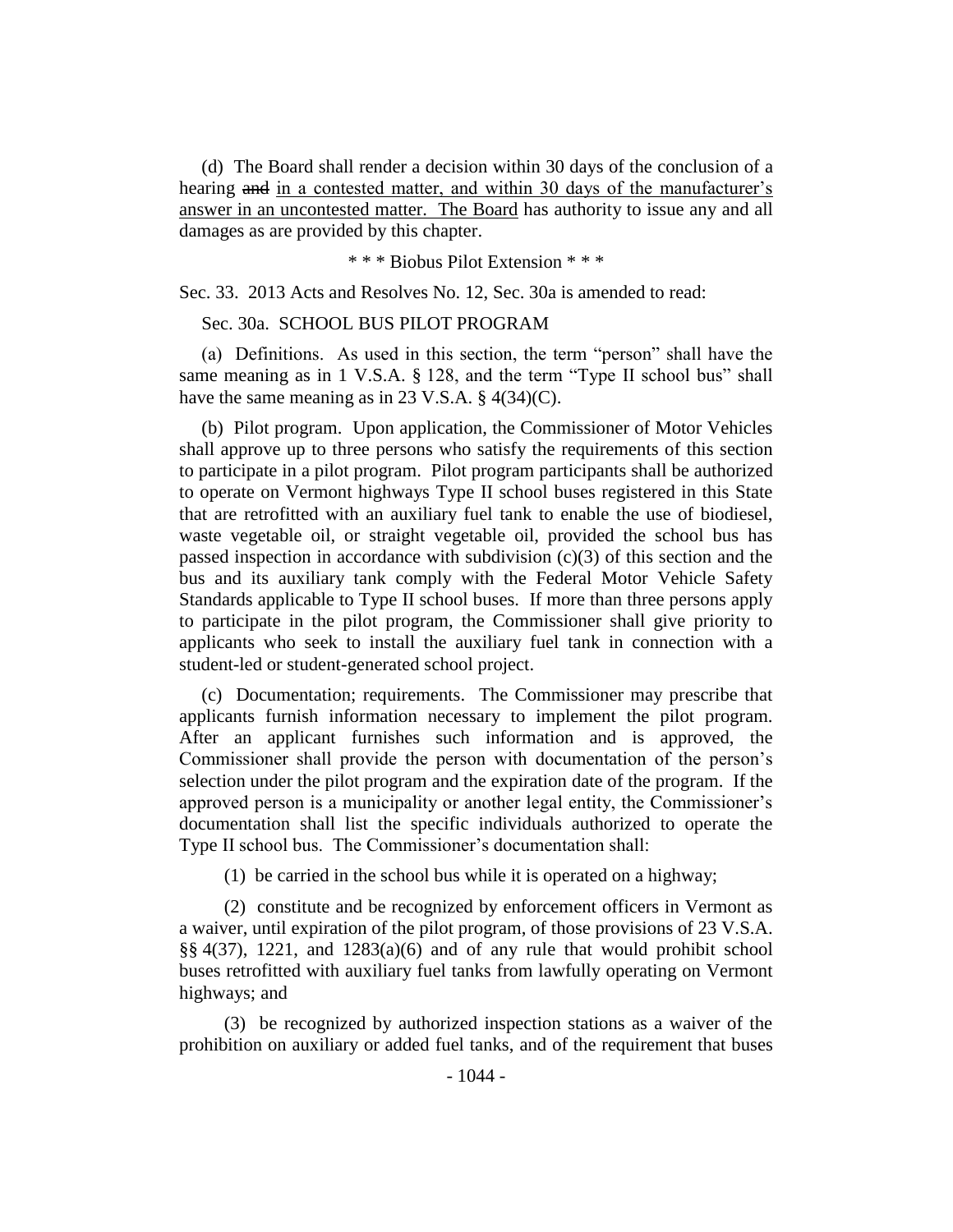only be equipped with such motor fuel tanks as are regularly installed by the manufacturer, specified in the School Bus Periodic Inspection Manual ("Inspection Manual"); provided, however, that no school bus equipped with an auxiliary or added fuel tank shall pass inspection unless all other requirements of the Inspection Manual regarding fuel systems are satisfied.

(d) Expiration. The pilot program established and the waivers granted under this section shall expire on September 1, 2015 2017.

\* \* \* Exempt Vehicle Title \* \* \*

Sec. 34. 23 V.S.A. chapter 21 is amended to read:

#### CHAPTER 21. TITLE TO MOTOR VEHICLES

#### Subchapter 1. General Provisions

#### § 2001. DEFINITIONS

Except when the context otherwise requires, as used in this chapter:

\* \* \*

(15) "Title or certificate of title" means a written instrument or document that certifies ownership of a vehicle and is issued by the Commissioner or equivalent official of another jurisdiction. These terms do not include an exempt vehicle title authorized to be issued under subdivision  $2013(a)(2)$  of this chapter.

\* \* \*

§ 2002. FEES

(a) The Commissioner shall be paid the following fees:

(1) for any certificate of title, including a salvage certificate of title,  $\alpha r$ an exempt vehicle title, \$33.00;

\* \* \*

#### § 2012. EXEMPTED VEHICLES

No certificate of title need be obtained for:

(1)  $\overline{A}$  a vehicle owned by the United States, unless it is registered in this State;

(2)  $\overline{A}$  a vehicle owned by a manufacturer or dealer and held for sale, even though incidentally moved on the highway or used for purposes of testing or demonstration, or used by an educational institution approved by the Agency of Education for driver training purposes, or a vehicle used by a manufacturer solely for testing;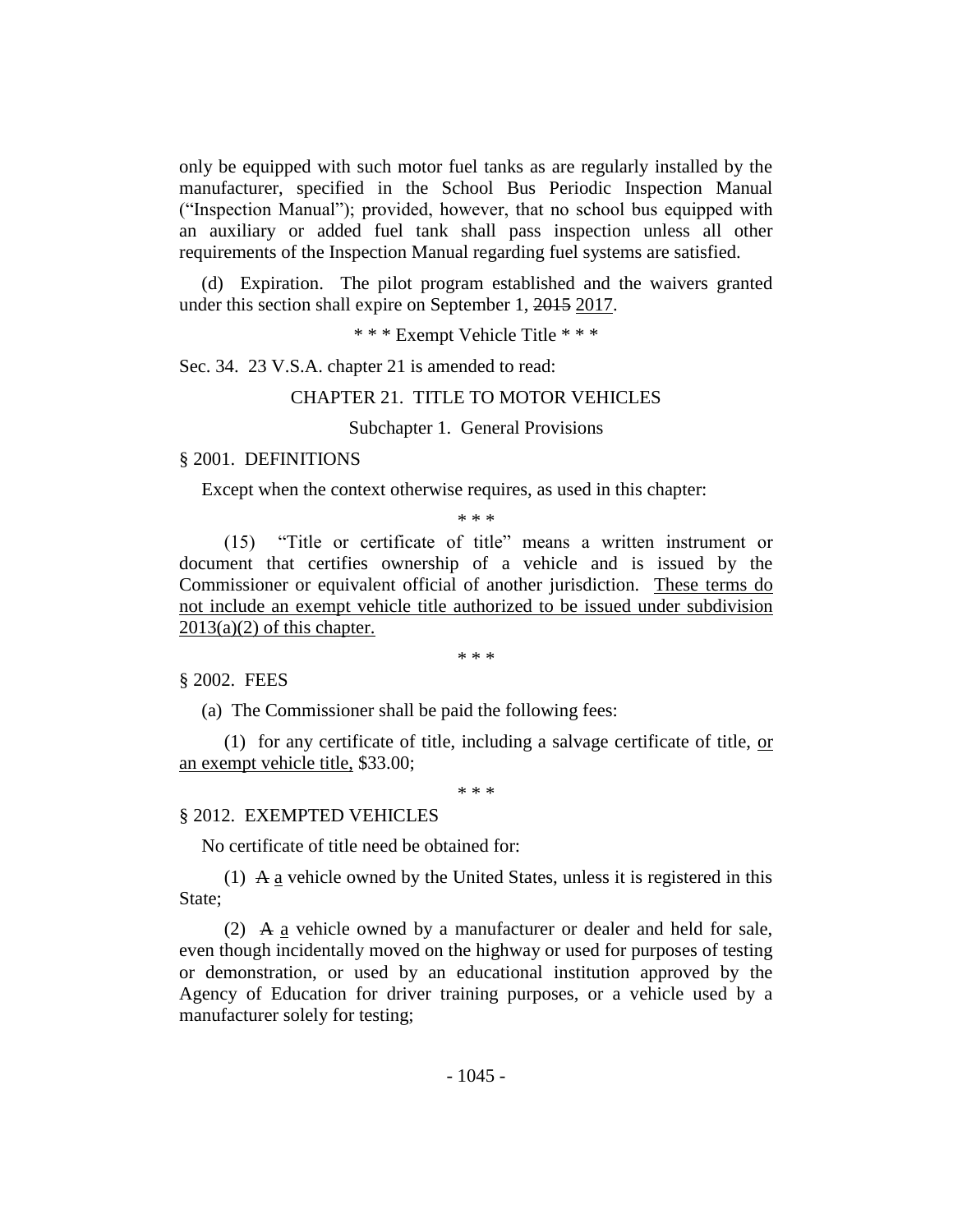(3) A  $\alpha$  vehicle owned by a nonresident of this State and not required by law to be registered in this State;

(4) A a vehicle regularly engaged in the interstate transportation of persons or property for which a currently effective certificate of title has been issued in another state;

(5) A  $\underline{a}$  self-propelled wheel chair wheelchair or invalid tricycle;

(6) A a motorcycle which has less than 300 cubic centimeters of engine displacement or a motorcycle powered by electricity with less than 20 kilowatts of engine power;

(7) Any any trailer with an unladened weight of 1,500 pounds or less;

(8) A  $\underline{a}$  motor-driven cycle;

(9) Any any other type of vehicle designed primarily for off-highway use and deemed exempt by the Commissioner; or

(10) a vehicle that is more than 15 years old.

### § 2013. WHEN CERTIFICATE REQUIRED; ISSUANCE OF EXEMPT VEHICLE TITLE UPON REQUEST

(a)(1) Except as provided in section 2012 of this title, the provisions of this chapter shall apply to and a title must be obtained for all motor vehicles at the time of first registration or when a change of registration is required under the provisions of section 321 of this title by reason of a sale for consideration, except for vehicles that are more than 15 years old.

(2) In addition, a Vermont resident may apply at any time to the Commissioner to obtain an "exempt vehicle title" for a vehicle that is more than 25 years old. Such titles shall be in a form prescribed by the Commissioner and shall include a legend indicating that the title is issued under the authority of this subdivision. The Commissioner shall issue an exempt vehicle title if the applicant pays the applicable fee and fulfills the requirements of this section, and if the Commissioner is satisfied that:

(A) the applicant is the owner of the vehicle;

(B) the applicant is a Vermont resident; and

(C) the vehicle is not subject to any liens or encumbrances.

(3) Prior to issuing an exempt vehicle title pursuant to subdivision (2) of this subsection, the Commissioner shall require all of the following:

(A) The applicant to furnish one of the following proofs of ownership, in order of preference: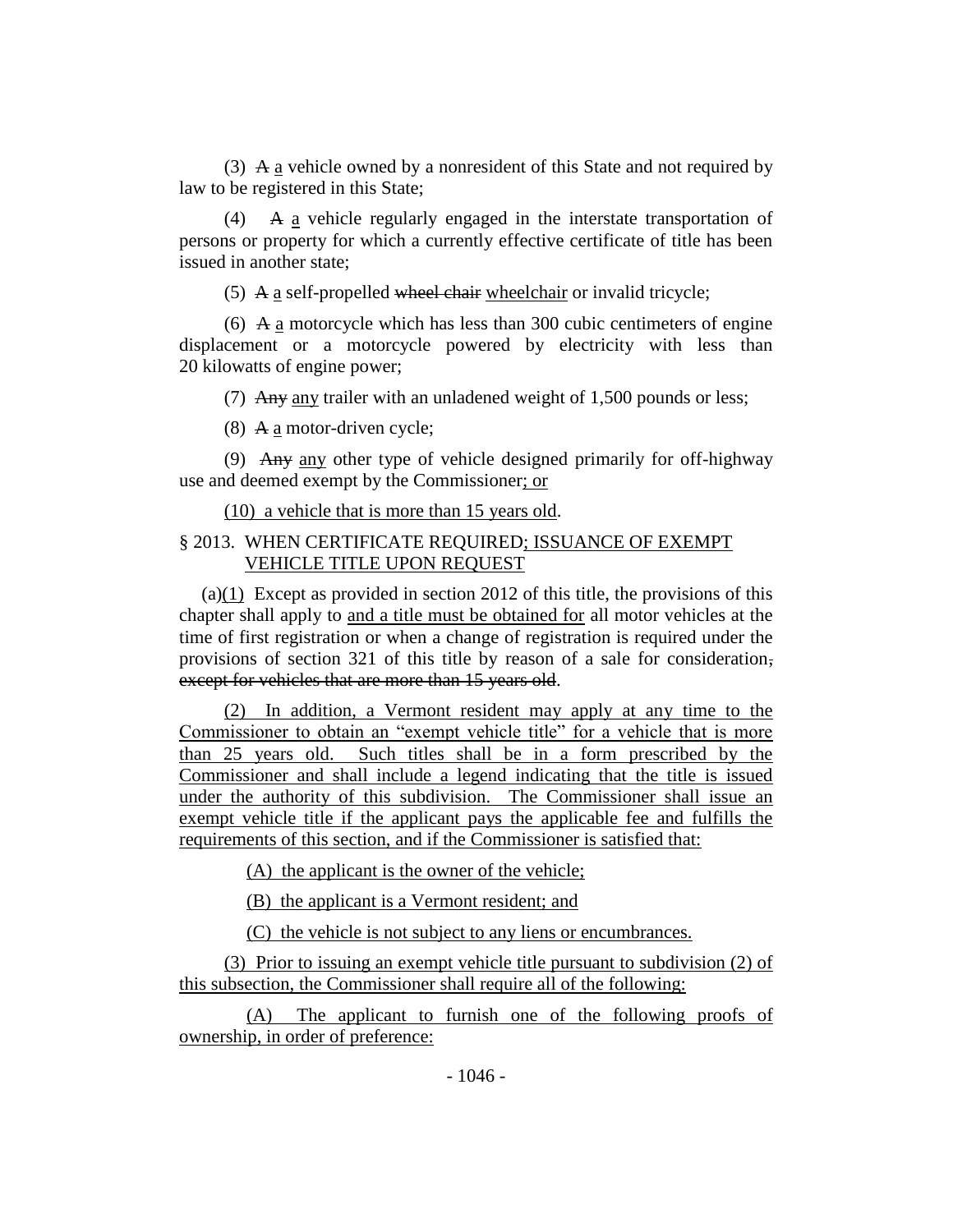(i) a previous Vermont or out-of-state title indicating the applicant's ownership;

(ii) an original or a certified copy of a previous Vermont or out-of-state registration indicating the applicant's ownership;

(iii) sufficient evidence of ownership as determined by the Commissioner, including bills of sale or original receipts for major components of homebuilt vehicles; or

(iv) a notarized affidavit certifying that the applicant is the owner of the vehicle and is unable to produce the proofs listed in subdivisions (i)–(iii) of this subdivision (3)(A) despite reasonable efforts to do so.

(B) A notarized affidavit certifying:

(i) the date the applicant purchased or otherwise took ownership of the vehicle;

(ii) the name and address of the seller or transferor, if known;

(iii) that the applicant is a Vermont resident; and

(iv) that the vehicle is not subject to any liens or encumbrances.

(C) Assignment of a new vehicle identification number pursuant to section 2003 of this title, if the vehicle does not have one.

(b) The commissioner Commissioner shall not require an application for a certificate of title upon the renewal of the registration of a vehicle.

(c) The commissioner Commissioner shall note on the face of the registration of each vehicle for which a certificate of title has been issued a statement to that effect.

#### \* \* \*

### § 2016. COMMISSIONER TO CHECK IDENTIFICATION NUMBER

The Commissioner, upon receiving application for a first certificate of title or exempt vehicle title, shall check the identification number of the vehicle shown in the application against the records of vehicles required to be maintained by section 2017 of this title and against the record of stolen and converted vehicles required to be maintained by section 2084 of this title.

### § 2017. ISSUANCE OF CERTIFICATE; RECORDS

(a) The Commissioner shall file each application received and, when satisfied as to its genuineness and regularity and that the applicant is entitled to the issuance of a certificate of title, shall issue a certificate of title of the vehicle.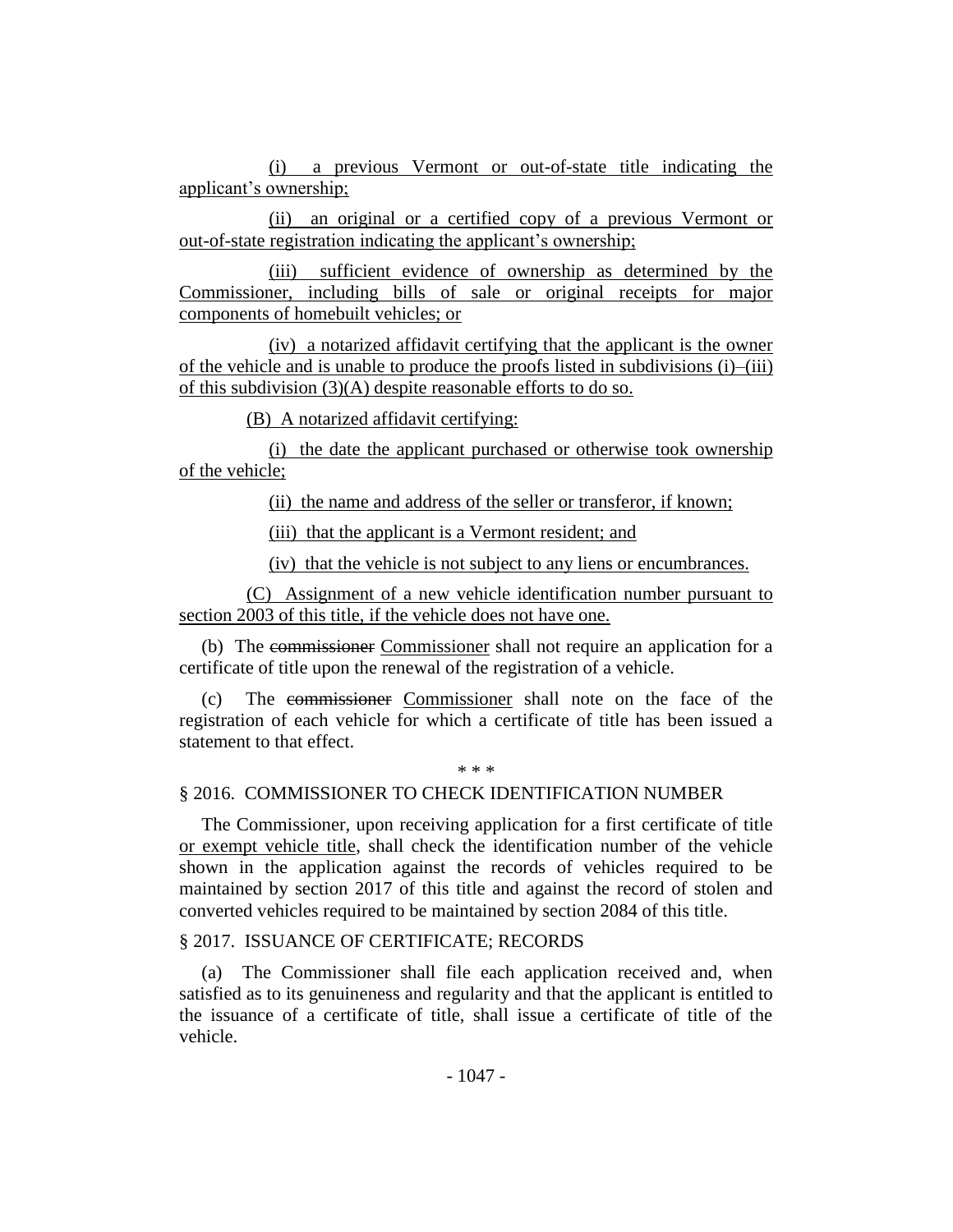(b) The Commissioner shall maintain at his or her central office a record of all certificates of title issued by him or her for vehicles 15 years old and newer, and of all exempt vehicle titles issued by him or her, under a distinctive title number assigned to the vehicle; under the identification number of the vehicle; alphabetically, under the name of the owner; and, in the discretion of the Commissioner, by any other method he or she determines. The original records may be maintained on microfilm or electronic imaging.

\* \* \*

#### § 2021. REFUSAL OF CERTIFICATE

The Commissioner shall refuse issuance of a certificate of title or an exempt vehicle title if any required fee is not paid or if he or she has reasonable grounds to believe that:

(1) the applicant is not the owner of the vehicle;

(2) the application contains a false or fraudulent statement; or

(3) the applicant fails to furnish required information or documents or any additional information the Commissioner reasonably requires.

#### \* \* \*

#### § 2029. SUSPENSION OR REVOCATION OF CERTIFICATE

(a) The Commissioner shall suspend or revoke a certificate of title or exempt vehicle title, upon notice and reasonable opportunity to be heard in accordance with section 2004 of this chapter, if he or she finds:

(1) the certificate of title or exempt vehicle title was fraudulently procured or erroneously issued; or

(2) the vehicle has been scrapped, dismantled, or destroyed.

(b) Suspension or revocation of a certificate of title does not, in itself, affect the validity of a security interest noted on it.

(c) When the Commissioner suspends or revokes a certificate of title or exempt vehicle title, the owner or person in possession of it shall, immediately upon receiving notice of the suspension or revocation, mail or deliver the certificate to the Commissioner.

(d) The Commissioner may seize and impound any certificate of title or exempt vehicle title which has been canceled, suspended, or revoked.

\* \* \*

Subchapter 5: Anti-theft Provisions and Penalties

§ 2081. APPLICATION OF SUBCHAPTER